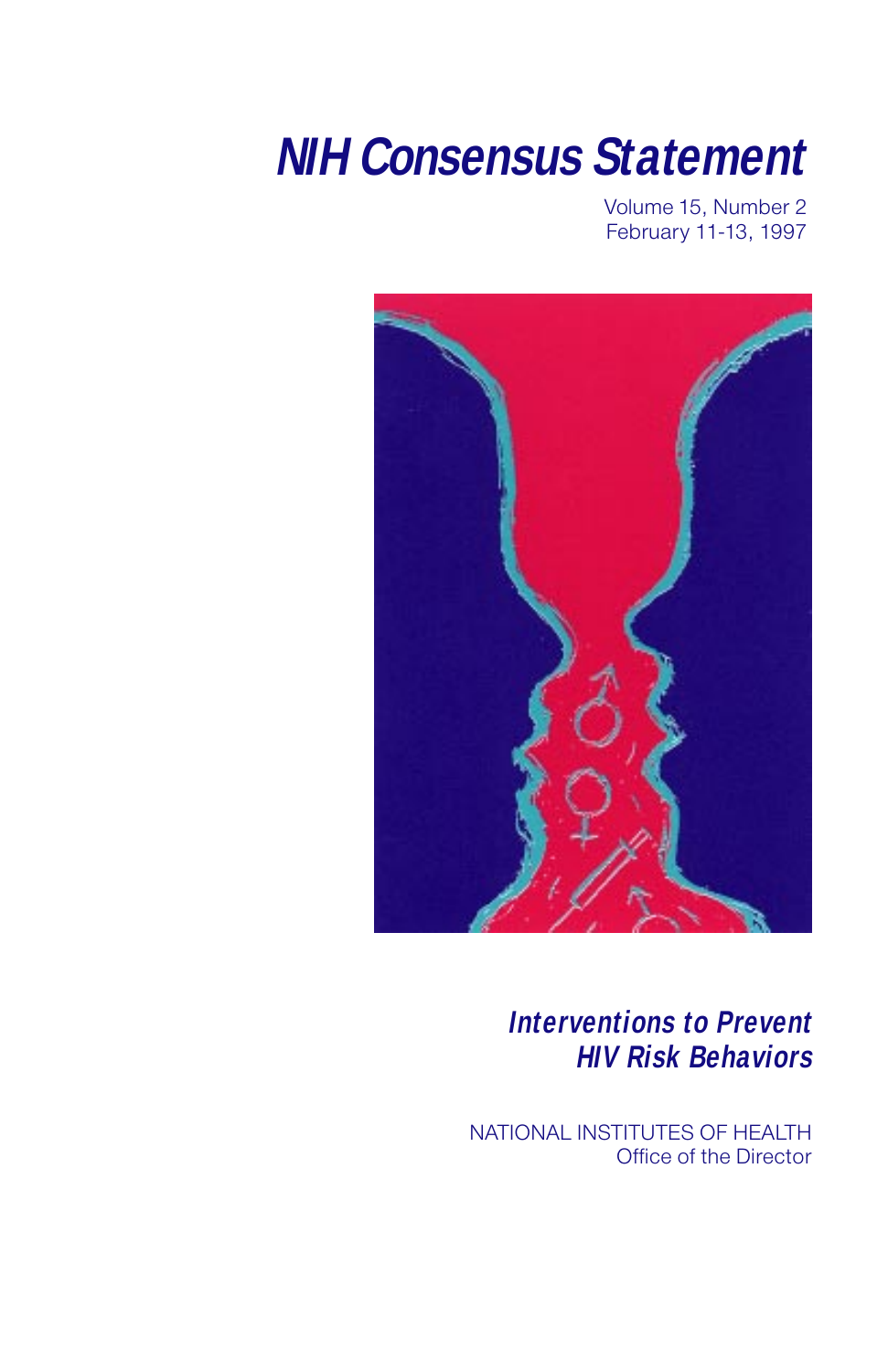### **About the NIH Consensus Development Program**

NIH Consensus Development Conferences are convened to evaluate available scientific information and resolve safety and efficacy issues related to a biomedical technology. The resultant NIH Consensus Statements are intended to advance understanding of the technology or issue in question and to be useful to health professionals and the public.

NIH Consensus Statements are prepared by nonadvocate, non-Federal panels of experts, based on (1) presentations by investigators working in areas relevant to the consensus questions during a 2-day public session, (2) questions and statements from conference attendees during open discussion periods that are part of the public session, and (3) closed deliberations by the panel during the remainder of the second day and morning of the third. This statement is an independent report of the consensus panel and is not a policy statement of the NIH or the Federal Government.

## **Reference Information**

For making bibliographic reference to this consensus statement, it is recommended that the following format be used, with or without source abbreviations, but without authorship attribution:

Interventions to Prevent HIV Risk Behaviors. NIH Consens Statement 1997 Feb 11-13; 15(2): 1-41.

### **Continuing Medical Education**

The Continuing Medical Education activity included with this statement was planned and produced in accordance with the Accreditation Council for Continuing Medical Education Essentials.

## **Publications Ordering Information**

NIH Consensus Statements, NIH Technology Assessment Statements and related materials are available by writing to the NIH Consensus Program Information Center, P.O. Box 2577, Kensington, MD 20891; by calling toll free 1-888-NIH-CON-**SENSUS** (888-644-2667); or by visiting the NIH Consensus Development Program home page on the World Wide Web at http://consensus.nih.gov.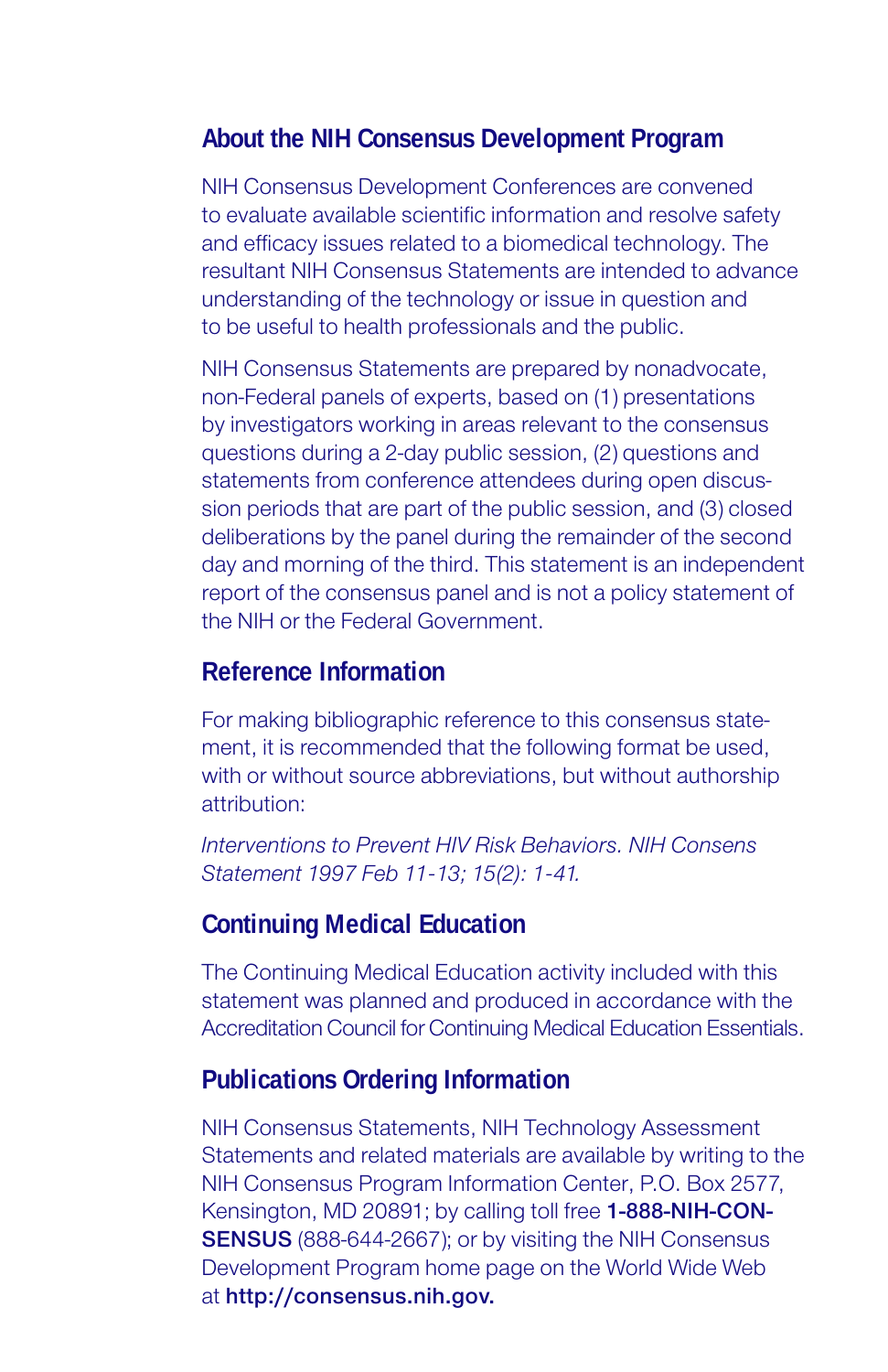

**Interventions to Prevent HIV Risk Behaviors** 

This statement reflects the panel's assessment of medical knowledge available at the time the statement was written. Thus, it provides a "snapshot in time" of the state of knowledge on the conference topic. When reading the statement, keep in mind that new knowledge is inevitably accumulating through medical research.



NATIONAL INSTITUTES OF HEALTH Office of the Director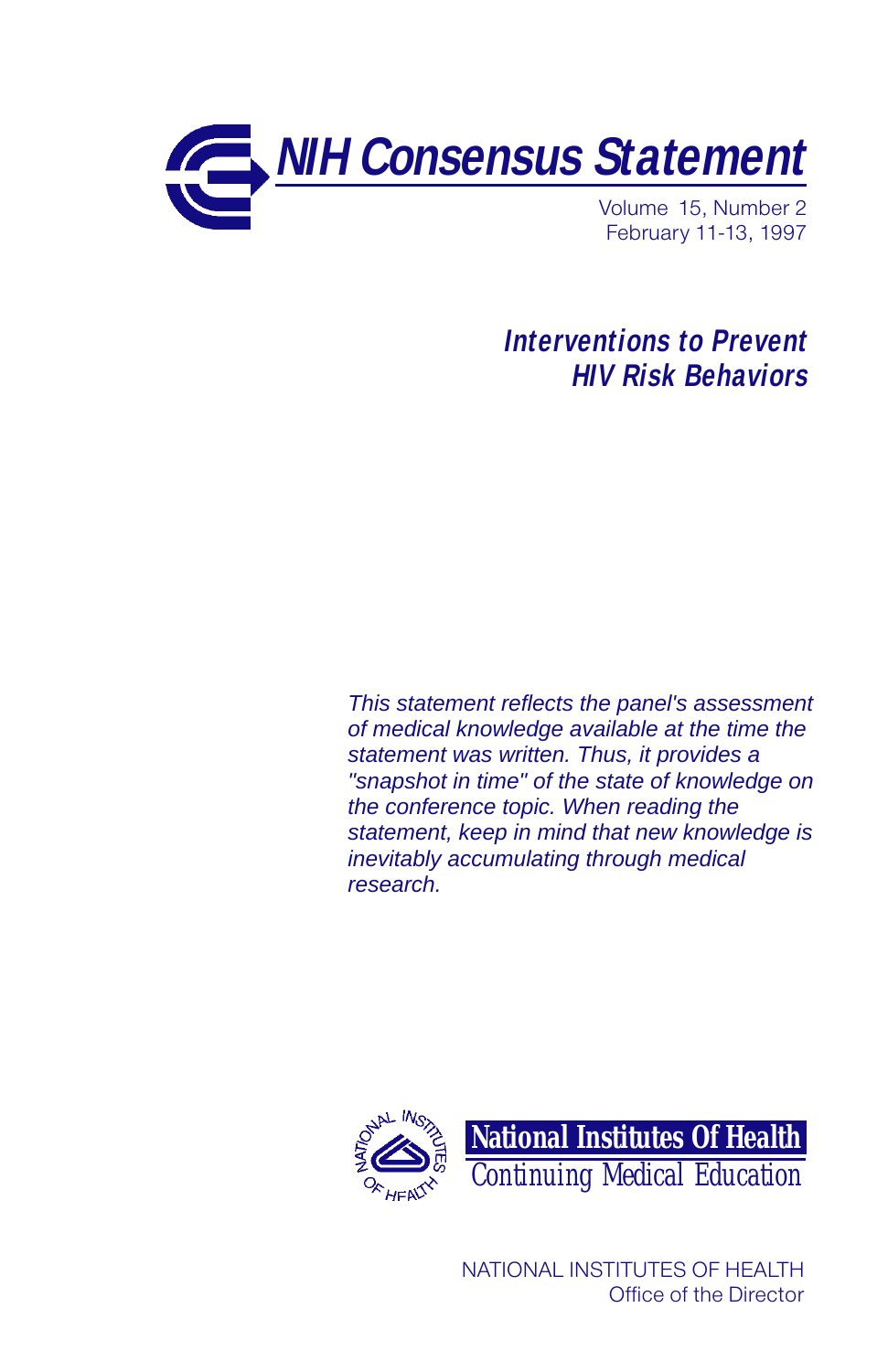## **Abstract**

## **Objective**

To provide health care providers, patients, and the general public with a responsible assessment of behavioral intervention methods that may reduce the risk of HIV infection.

## **Participants**

A non-Federal, nonadvocate, 12-member panel representing the fields of psychiatry, psychology, behavioral and social science, social work, and epidemiology. In addition, 15 experts in psychiatry, psychology, behavioral and social science, social work, and epidemiology presented data to the panel and a conference audience of 1,000.

## **Evidence**

The literature was searched through Medline and an extensive bibliography of references was provided to the panel and the conference audience. Experts prepared abstracts with relevant citations from the literature. Scientific evidence was given precedence over clinical anecdotal experience.

## **Consensus Process**

The panel, answering predefined questions, developed its

open forum and the scientific literature. The panel composed a draft statement that was read in its entirety and circulated to the experts and the audience for comment. Thereafter, the panel resolved conflicting recommendations and released a revised statement at the end of the conference. The panel finalized the revisions within a few weeks after the conference.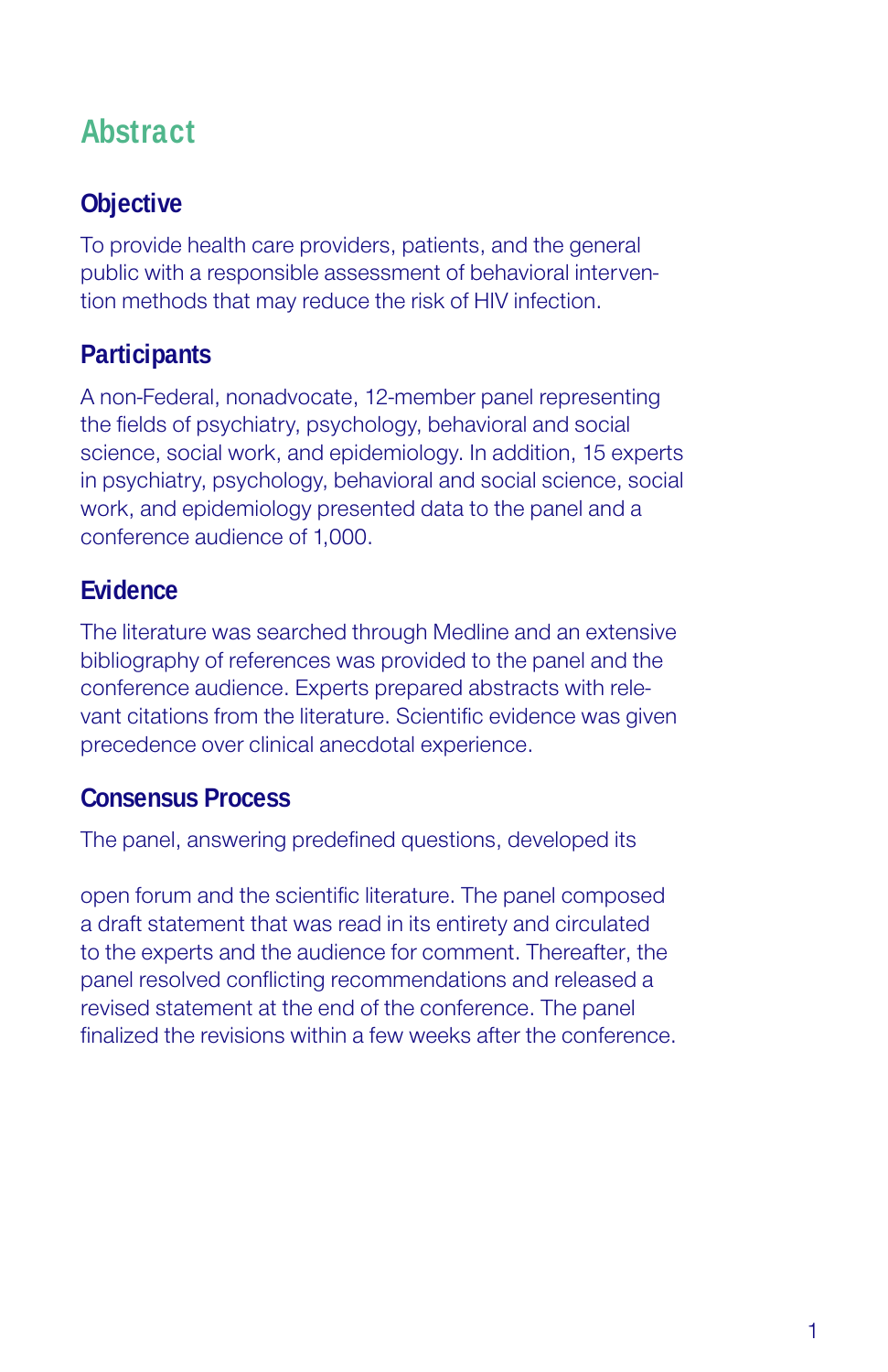## **Conclusions**

Behavioral interventions to reduce risk for HIV/AIDS are effective and should be disseminated widely. Legislative restriction on needle exchange programs must be lifted because such legislation constitutes a major barrier to realizing the potential of a powerful approach and exposes millions of people to unnecessary risk. Legislative barriers that discourage effective programs aimed at youth must be eliminated. Although sexual abstinence is a desirable objective, programs must include instruction on safer sex behaviors. The erosion of funding for drug abuse treatment programs must be halted because research data clearly show that such programs reduce risky drug abuse behavior and often eliminate drug abuse itself. Finally, new research must focus on emerging risk groups such as young people, particularly those who are gay and who are members of ethnic minority groups, and women, in whom transmission of the HIV virus to their children remains a major public health problem.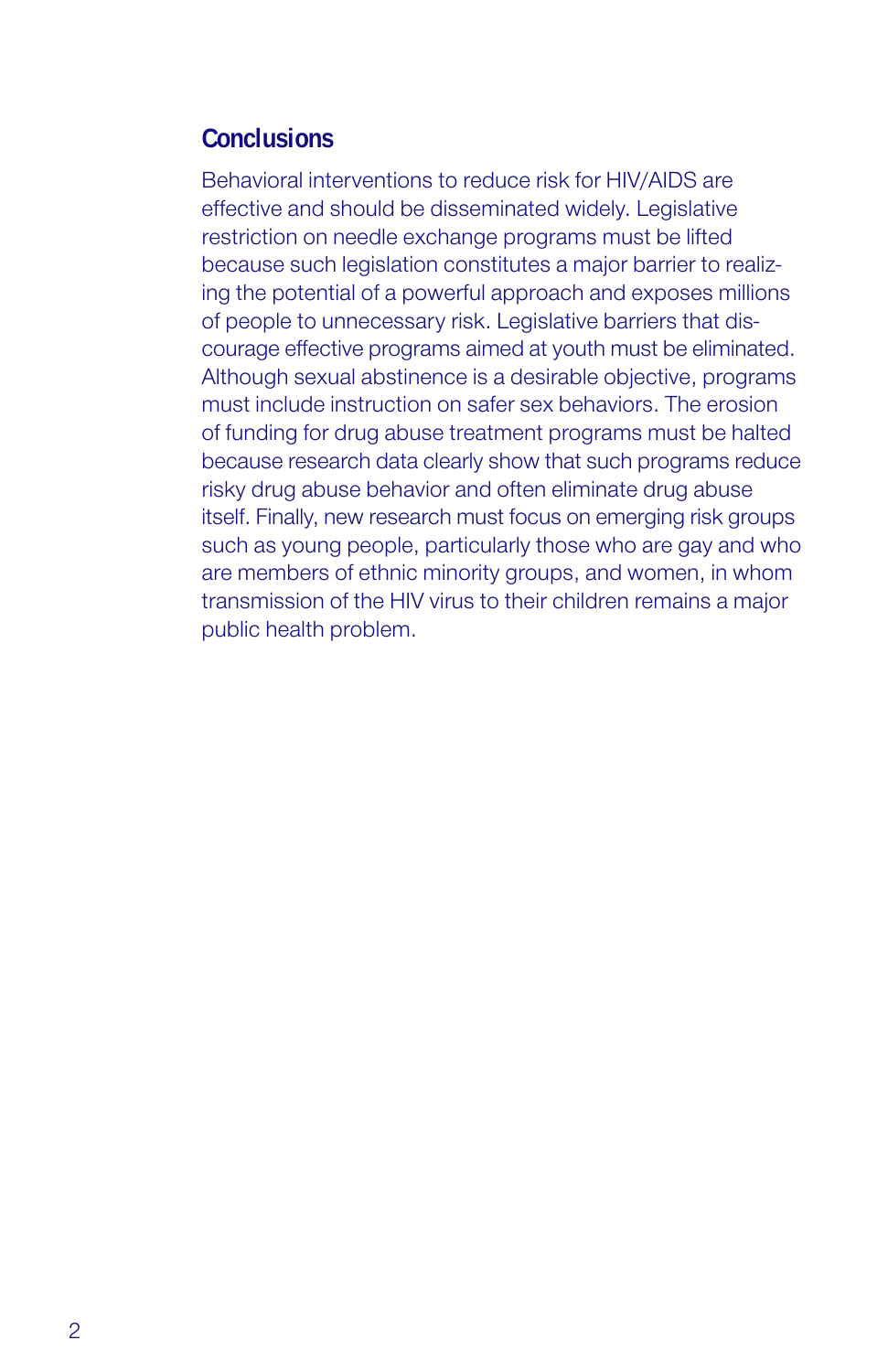## **Introduction**

One in 250 people in the United States is infected with the human immunodeficiency virus (HIV), which causes AIDS; AIDS is the leading cause of death among men and women between the ages of 25 and 44. Every year, an additional 40,000–80,000 Americans become infected with HIV, mostly through behaviors that are preventable. In the United States, unsafe sexual behavior among men who have sex with men and unsafe injection practices among drug users still account for the largest number of cases. However, the rate of increase is greater for women than men, and there have been larger annual increases from heterosexual HIV transmission than among men who have sex with men.

The purpose of this conference was to examine what is known about behavioral interventions that are effective with different populations in different settings for the two primary modes of transmission: unsafe sexual behavior and nonsterile injection practices. Experts also provided the international and national epidemiology of HIV and a review of AIDS prevention efforts.

An extensive body of research has led to significant information on how to help individuals change their HIV-related risk behaviors. The interventions studied were based on a variety of models of behavior change, including social learning theory and related health and substance abuse models. The interventions begin with HIV and substance abuse education, but also include skill acquisition, assertiveness training, and behavioral reinforcement components. Recent research leads to the conclusion that aggressive promotion of safer sexual behavior and prevention and treatment of substance abuse could avert tens of thousands of new HIV infections and potentially save millions of dollars in health care costs. To date, however, there has not been widespread agreement among health professionals as to which interventions are most effective, in which settings, and among which populations.

Because behavioral interventions are currently the only effective way of slowing the spread of HIV infection, recommendations coming from this conference have immediate implications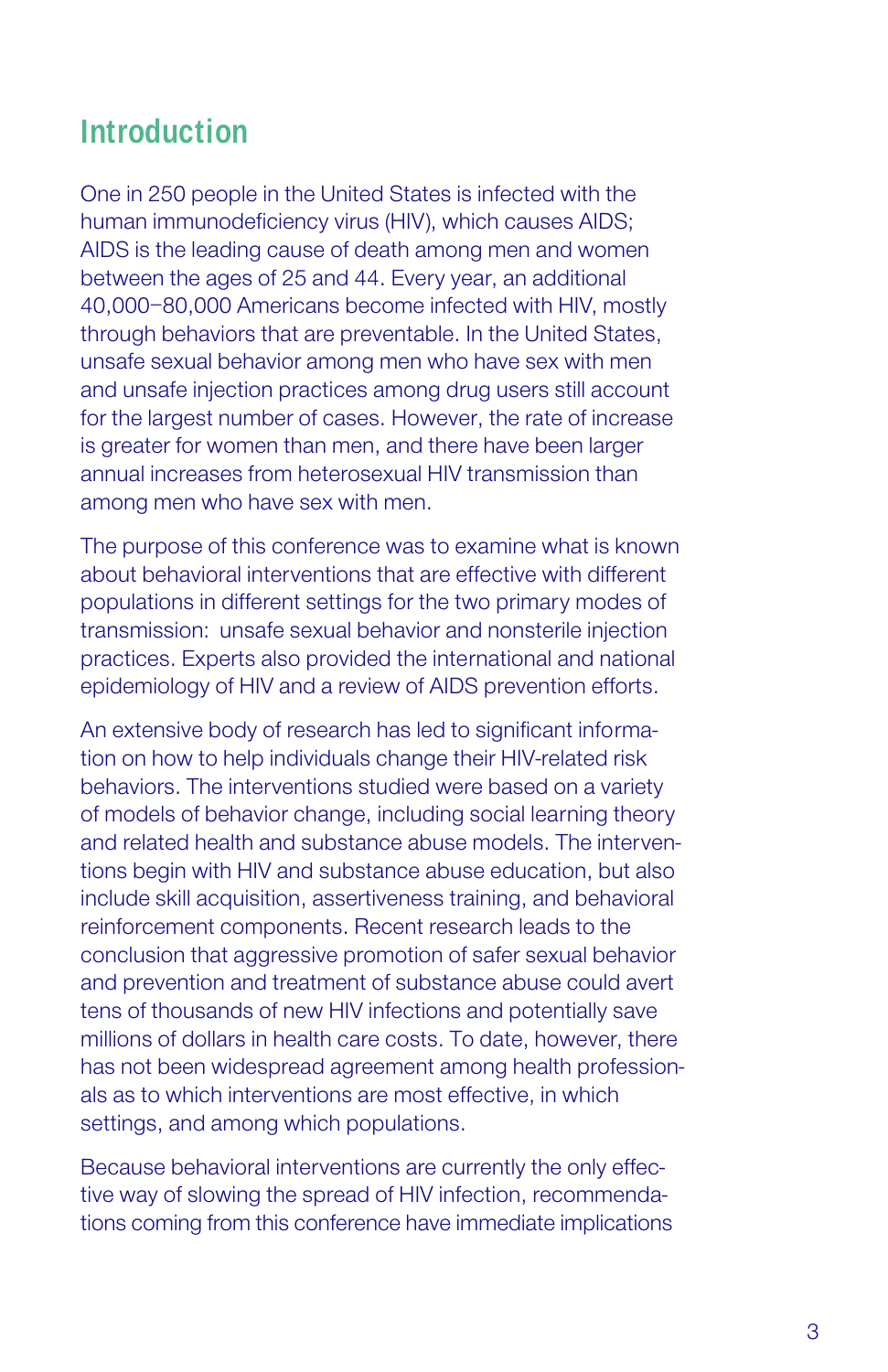for service delivery in health care and educational settings, including schools; substance abuse treatment programs; community-based organizations; sexually transmitted disease clinics; inner-city health programs reaching disenfranchised high-risk women, men, and adolescents; rural health programs; and mental health programs that serve high-risk people with chronic mental illness. Knowing which behavior change interventions are most effective will assist public health personnel in allocating resources.

The conference brought together behavioral and social scientists, prevention researchers, statisticians and research methodologists, clinicians, physicians, nurses, social workers, mental health professionals, other health care professionals, and members of the public.

Following  $1<sup>-1</sup>/<sub>2</sub>$  days of presentations and audience discussion, an independent, non-Federal consensus panel weighed the scientific evidence and developed a draft consensus statement that addressed the following five questions:

- How can we identify the behaviors and contexts that place individuals/communities at risk for HIV?
- What individual- , group- , or community-based methods of intervention reduce behavioral risks? What are the benefits and risks of these procedures?
- Does a reduction in these behavioral risks lead to a reduction in HIV?
- How can risk-reduction procedures be implemented effectively?
- What research is most urgently needed?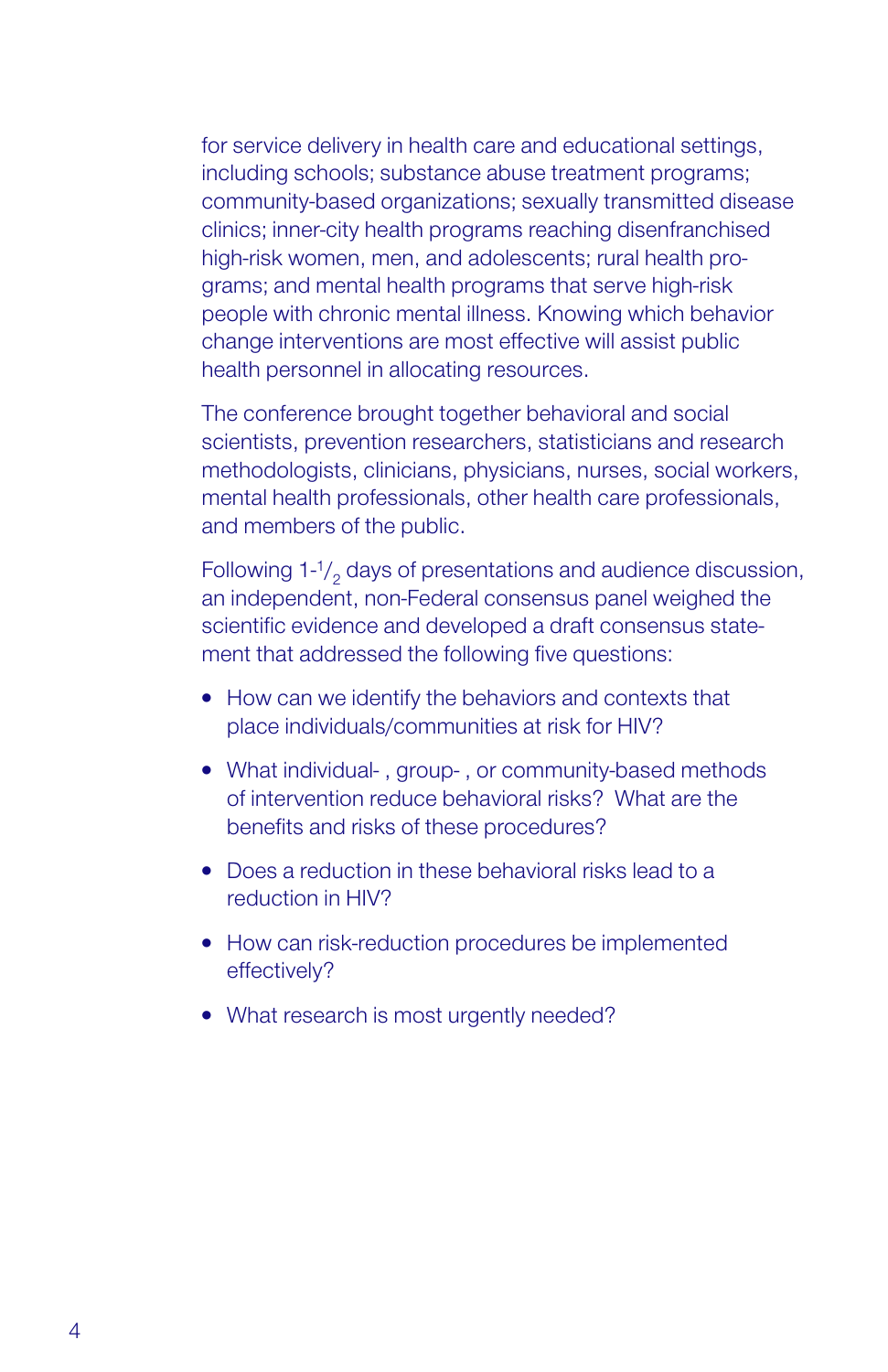## **How Can We Identify the Behaviors and Contexts That Place Individuals/ Communities at Risk for HIV?**

## **Major Behavioral Risks**

Research to date has identified the key risk behaviors for HIV transmission to be unprotected anal and vaginal intercourse, having multiple sex partners, and using nonsterile drug injection equipment. Although there are some documented cases of transmission through oral-genital sexual contact, methodological issues make it difficult to precisely determine risk. At the present time, oral-genital sexual contact is considered to be a somewhat less risky behavior for contracting HIV than anal or vaginal intercourse.

## **Contexts That Influence Risk**

Important social and biological contexts and cofactors increase or decrease the likelihood of risk behaviors. A major contextual influence is the prevalence of HIV itself in the local population, which greatly influences the impact of any risk behavior. Other contextual influences include: individual factors such as age and developmental stage, early initiation of sexual behavior, sexual identity, self-esteem, untreated sexually transmitted diseases, use of alcohol, and use of other drugs; interpersonal factors such as sex with a partner of unknown HIV status, partner commitment, and negotiation of safe sex; social norms and values such as cultural and religious beliefs, gender role norms, and social inclusion versus marginalization of gay men, ethnic minorities, people of color, sex workers, women, and drug users; and political, economic, and health policy factors such as laws and regulations, employment opportunities, poverty, sexism, racism, homophobia, and availability of basic public health tools for protective behavior, such as condoms and sterile injection equipment.

Although many of the behavioral risk factors are quite well known, the contextual risk factors are only beginning to be understood. For example, intervention programs with younger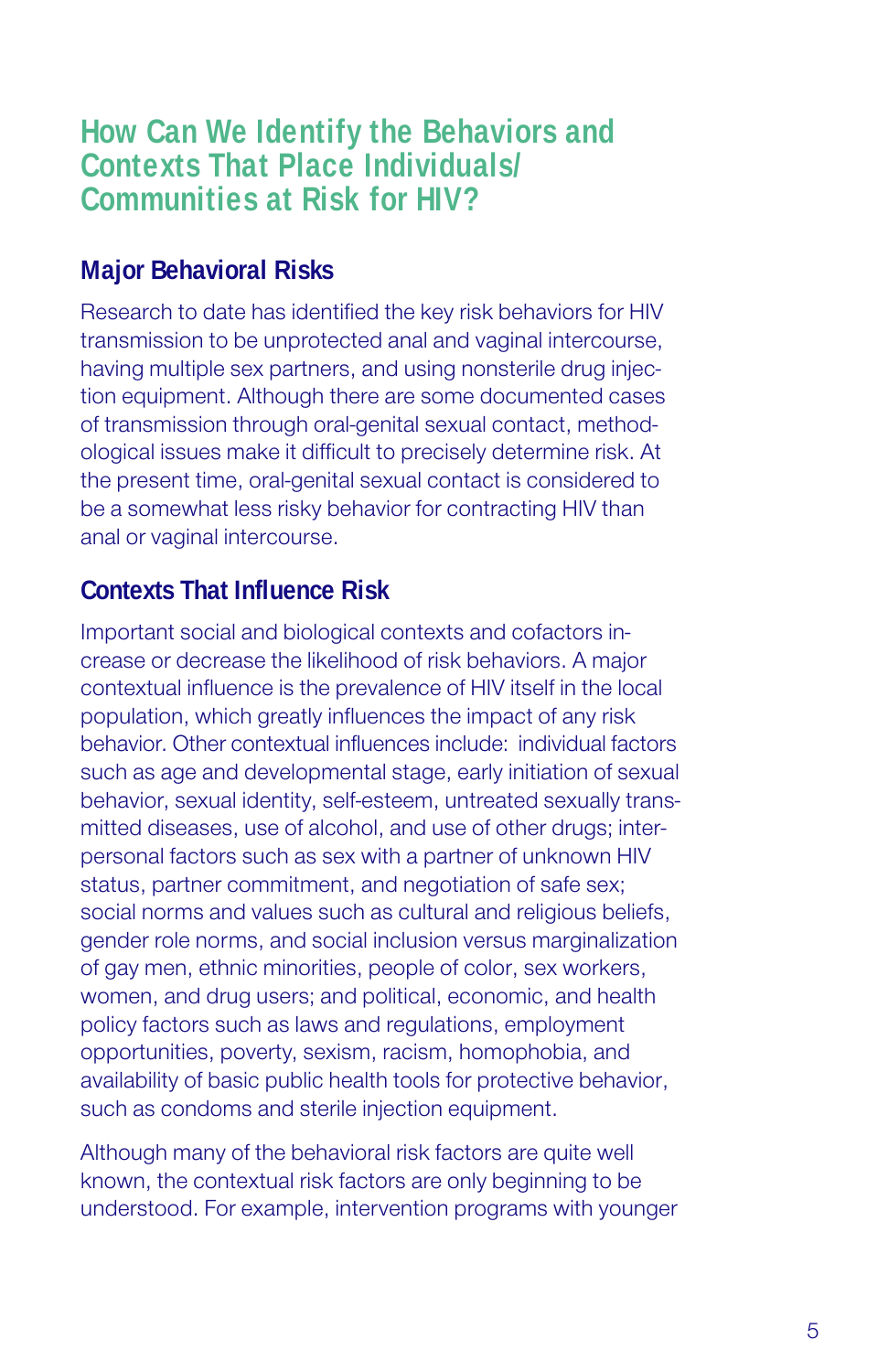gay men need to address the fact that some of them consider HIV to be a threat mainly to older men. Negotiation about safe sex practices is much more difficult for women in populations where there are cultural barriers to doing so. Programs targeting sex workers have been highly efficacious in other countries, but in this country would encounter cultural and political barriers. The impact of poverty on seeking treatment for sexually transmitted diseases is much greater in countries without access to universal medical care. These contextual factors combine in dynamic ways to increase behavioral risk.

## **Means of Identifying Behaviors and Contexts**

Behavioral risks have been identified by combining data from epidemiological studies and data from studies of homosexual and heterosexual couples with only one HIV-positive partner. Ongoing measurement of biomedical transmission factors will continue to be important as the epidemic changes. Because contextual factors are more numerous and more difficult to measure than biomedical factors, a wide variety of methods have been used to identify and measure them, including qualitative, ethnographic, and observational techniques. This work is multidisciplinary and requires ongoing consultation with local community groups. Contextual information is essential for designing tailored interventions that respond to the needs and preferences of people in particular communities. In addition, if a particular intervention is not effective for some participants, this information could guide development of the next generation of interventions.

## **Changing Trends in Specific Behaviors and Community Contexts That Produce Elevated Risk for HIV Infection**

A number of established and several new and emerging behaviors and community contexts increase risk for HIV infection. In general, youth in school are showing an increase in condom use at last contact, but a trend for decreased condom use as they get older. Among gay men, the infection rate is increasing among African-American, Latino, and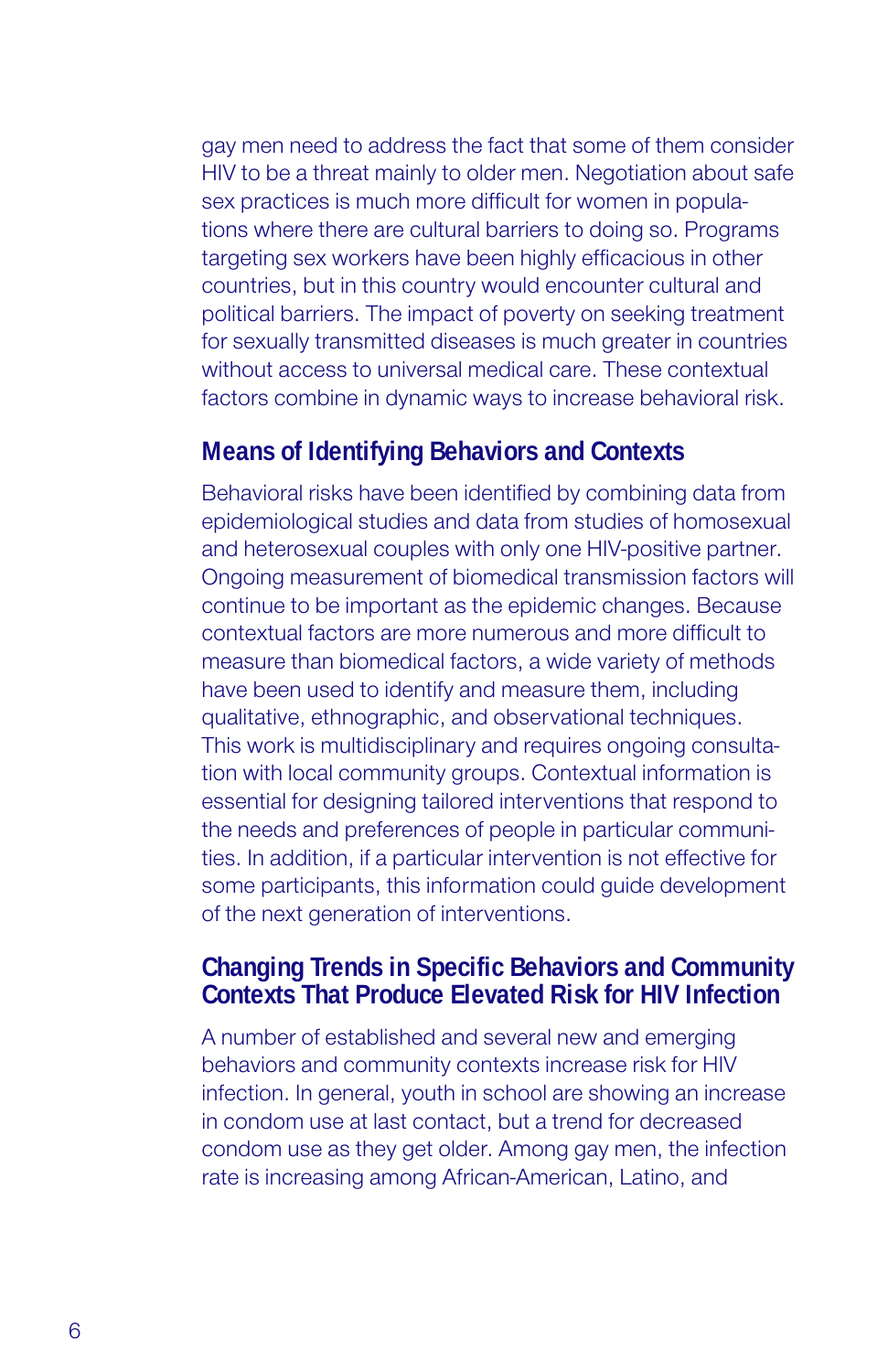younger men. Injecting drug users are at increased risk because of conditions in their communities, including unavailability of sterile injecting equipment, dealer provision of infected needles, and social situations that encourage multiperson reuse of needles and other drug paraphernalia. Women, particularly women of color, recently increased dramatically as a risk group in the United States and constitute 50 percent of those infected worldwide. Much of the growth in their risk is caused by sexual contact with partners whose sexual or drug use behavior put the women at risk. Vertical transmission from infected mother to infant continues to be a source of high risk for the infant, even with the treatment for mothers and infants that is now available. In addition, a variety of other special settings and subpopulations at increased risk, including incarcerated youth and adults and individuals with chronic mental illnesses, deserve greater attention.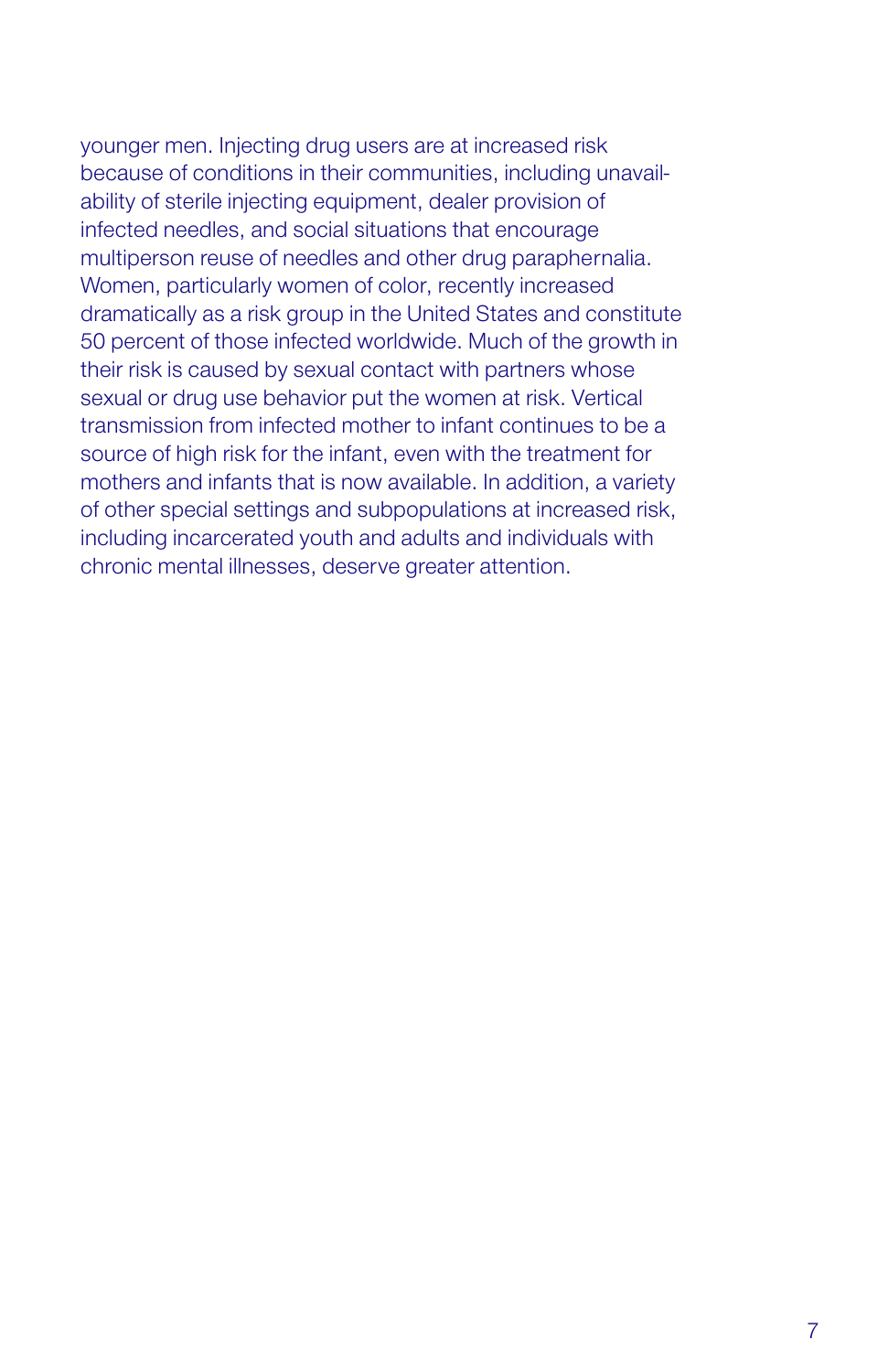## **What Individual-, Group-, or Community-Based Methods of Intervention Reduce Behavioral Risks? What Are the Benefits and Risks of These Procedures?**

When we consider the available knowledge from the entire body of literature, we can reach a clear conclusion: Prevention programs significantly reduce HIV risk behaviors. This is true across a variety of risk behaviors and in a variety of populations at risk.

## **Do Prevention Programs Reduce Behavioral Risk?**

Experts in the field have used different designs for evaluating prevention programs. The most rigorous design used in some areas of research, the randomized controlled trial, has been used in HIV prevention research but is more appropriate for testing some questions than others. For example, evaluating the effects of legislative changes would rarely be possible with randomized research. To draw its conclusions, the panel examined the body of literature in a given area by considering all existing approaches to research, the strength of a given design for addressing a specific question, the number and strength of existing studies, and the convergence of effects.

### Men Who Have Sex With Men

Considerable research has focused on risk reduction in men who have sex with men. Descriptive studies and nonrandomized studies with control groups show positive behavioral effects, as do randomized studies. The studies with random assignment to groups are clustered in two areas: individual interventions delivered in small group settings and programs aimed at changing community norms (e.g., using peer leaders in community settings to deliver programs). These intervention programs focus on information, skills building, self-management, problem solving, and psychological factors such as self-efficacy and intentions. Studies with clearly defined interventions, retention of samples to allow followup periods as long as 18 months, and reasonable sample sizes show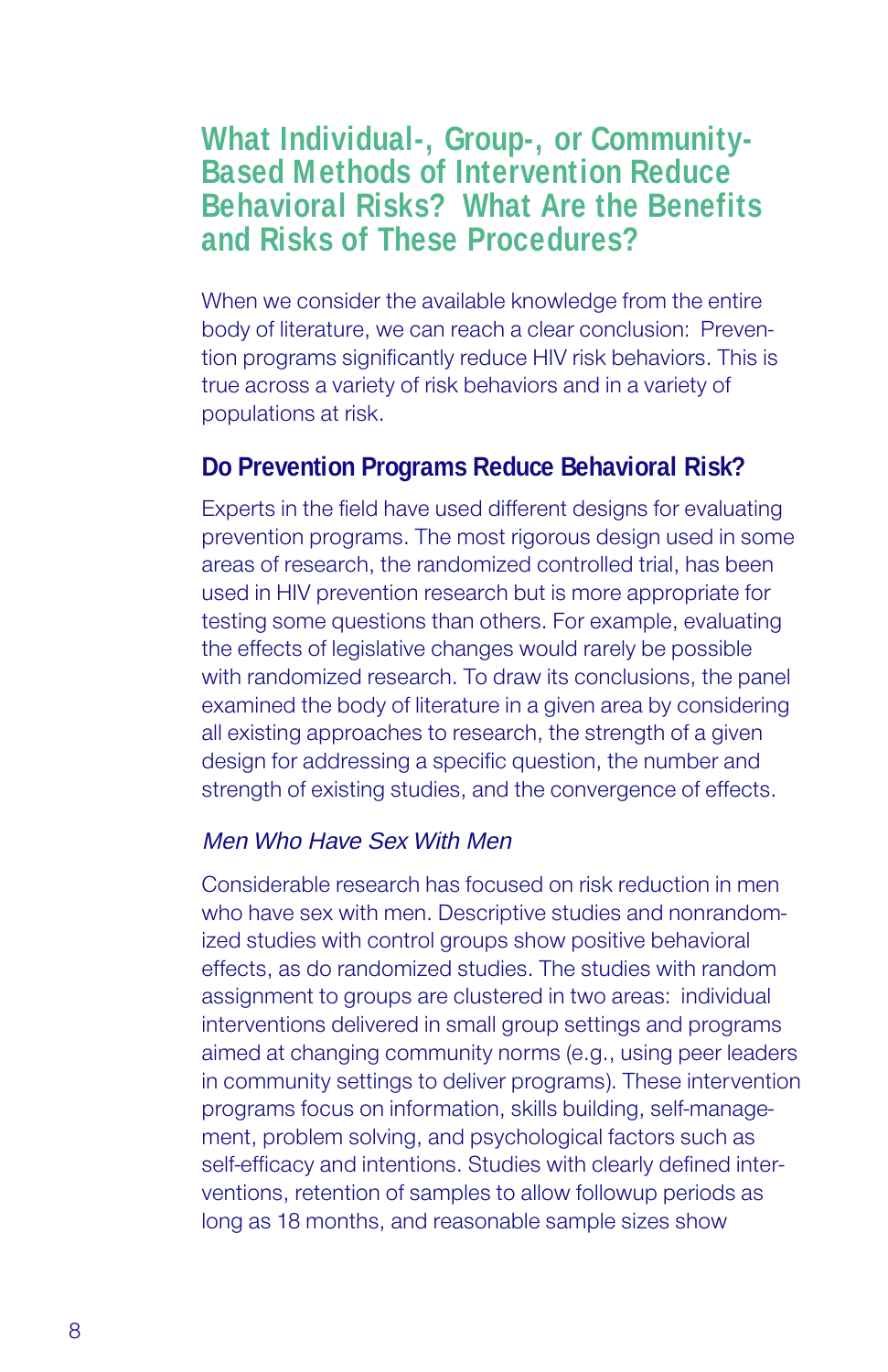substantial effects for intervention over minimal intervention or control conditions. More intensive interventions (e.g., more sessions) boost efficacy.

### Heterosexual Transmission

Adult Women at Risk From Sexual Transmission. Data from a variety of settings demonstrate the ability to prevent HIV risk behaviors in women. A randomized trial involving a cognitive behavioral intervention aimed at inner-city women with high risk of acquiring HIV through heterosexual contact provides some of the strongest evidence of impact. Three months after intervention, women in the intervention reported a slightly greater than doubling of condom use from 26 percent to 56 percent for all intercourse occasions; no such change occurred for women in the comparison group. A second randomized trial, targeted at pregnant women, shows similar results at a 6-month followup. Results from a third randomized study yet to be published show reductions in unprotected sex and sexually transmitted diseases. A study in rural Tanzania involving treatment for sexually transmitted diseases, condom distribution, and health education found more than a 50 percent reduction in HIV seroconversion incidence over a 2-year period in women ages 15–24. Seroconversion also diminished in counseling programs for women attending a clinic in Kigali, Rwanda, and for sex workers in Bombay, India.

Couples. There is evidence that consistent and correct condom use reduces HIV seroconversion to nearly zero in both male and female heterosexual partners. Counseling of couples in a European study was associated with large increases in protected sexual behavior.

Adolescents. The strongest support for reductions in a broad array of risky sexual behaviors comes from rigorous studies. Five randomized controlled trials used cognitive and behavioral skills training and targeted male and female, African-American, Latino, and European-American adolescents in health clinics and inner-city schools. Studies varied in sample size, and followups were limited to 1 year or less, but results were consistently positive, with outcomes such as condom acquisition, condom use, and reduced number of partners.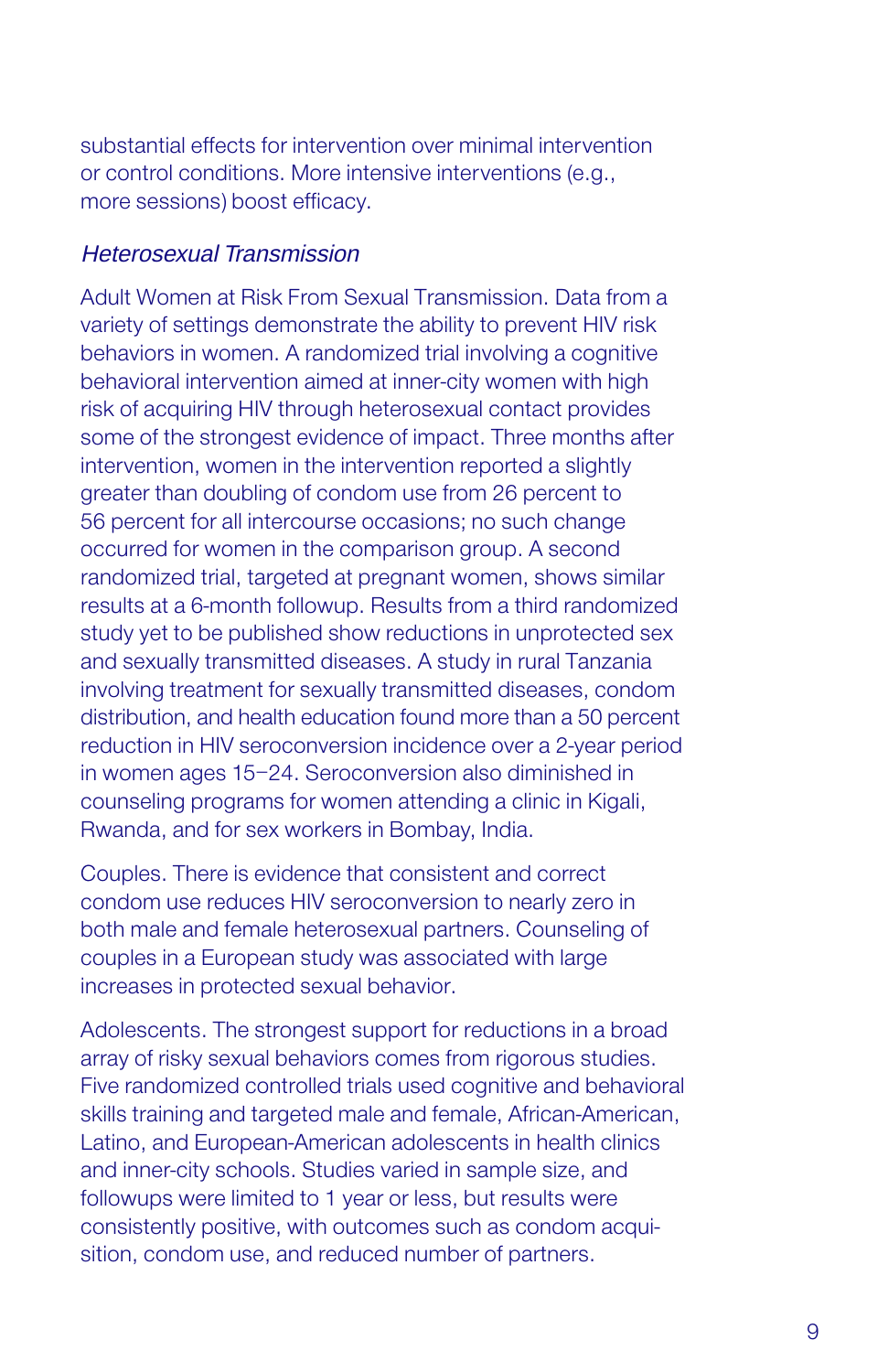## Injecting Drug Users

Prevention for injecting drug users has involved drug abuse treatment in some cases, and outreach focused on both drug use and HIV risk behavior in others. Both approaches have been effective. Programs aimed specifically at treating drug abuse show positive effects on risk behavior and have the additional benefit of affecting drug use. These have shown minimal effects on high-risk sex. Community studies training outreach workers or using an educational media campaign to reduce the use of nonsterile needles show increased protected sexual behavior and slowing of seroconversion rates, along with impressive reductions in drug use.

### Needle Exchange Programs

An impressive body of evidence suggests powerful effects from needle exchange programs. The number of studies showing beneficial effects on behaviors such as needle sharing greatly outnumber those showing no effects. There is no longer doubt that these programs work, yet there is a striking disjunction between what science dictates and what policy delivers. Data are available to address three central concerns:

- 1. Does needle exchange promote drug use? A preponderance of evidence shows either no change or decreased drug use. The scattered cases showing increased drug use should be investigated to discover the conditions under which negative effects might occur, but these can in no way detract from the importance of needle exchange programs. Additionally, individuals in areas with needle exchange programs have increased likelihood of entering drug treatment programs.
- 2. Do programs encourage non-drug users, particularly youth, to use drugs? On the basis of such measures as hospitalizations for drug overdoses, there is no evidence that community norms change in favor of drug use or that more people begin using drugs. In Amsterdam and New Haven, for example, no increases in new drug users were reported after introduction of a needle exchange program.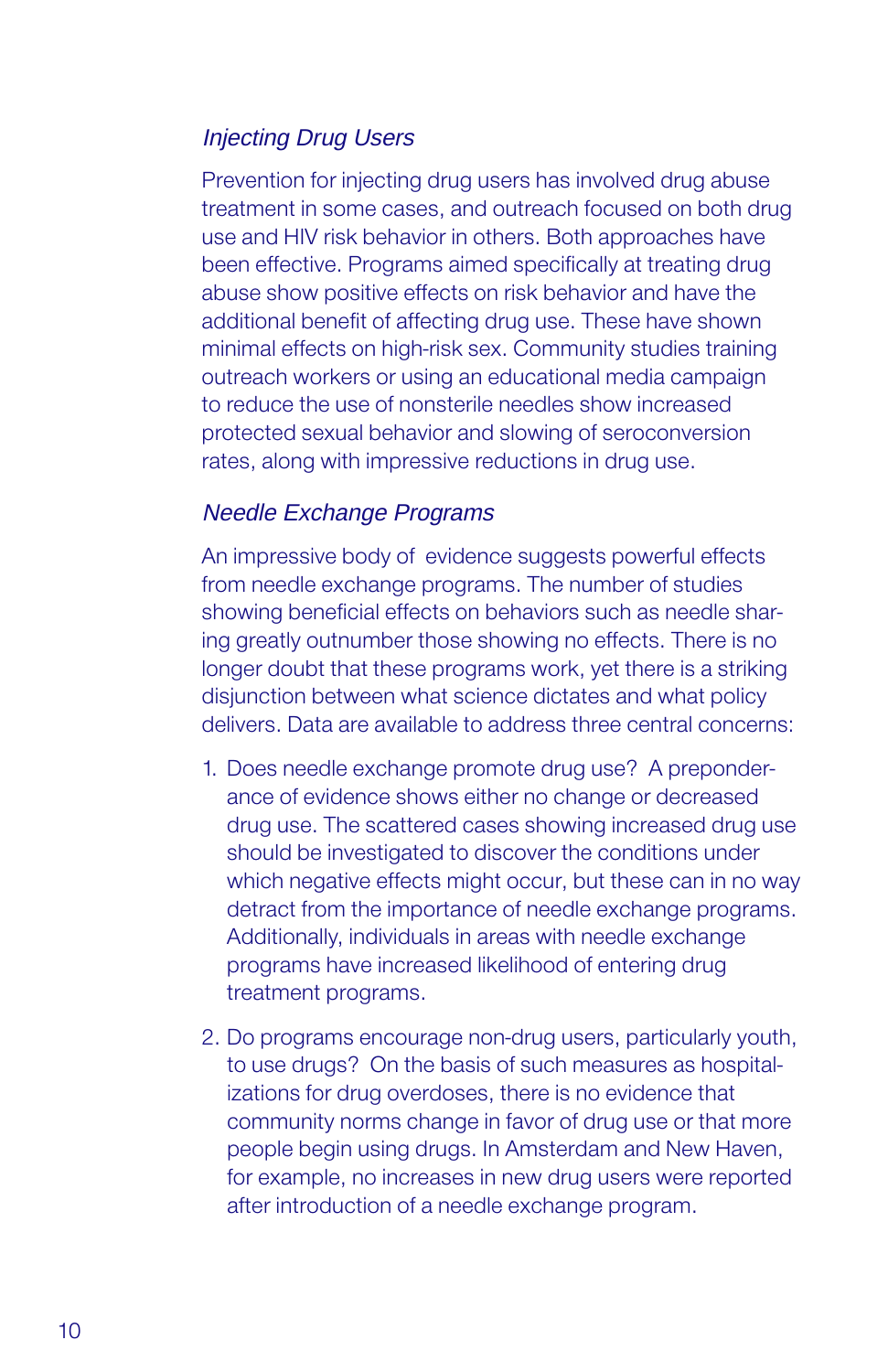3. Do programs increase the number of discarded needles in the community? In the majority of studies, there was no increase in used needles discarded in public places.

There are just over 100 needle exchange programs in the United States, compared with more than 2,000 in Australia, a country with less than 10 percent of the U.S. population. Can the opposition to needle exchange programs in the United States be justified on scientific grounds? Our answer is simple and emphatic—no. Studies show reduction in risk behavior as high as 80 percent in injecting drug users, with estimates of a 30 percent or greater reduction of HIV. The cost of such programs is relatively low. Needle exchange programs should be implemented at once.

### Policy and Large-Scale Interventions

As in other areas (e.g., smoking, injury control), policy interventions can remove barriers to protective behavior. In the United States and other countries, such interventions have resulted in dramatic reductions in risk behavior. In Connecticut, for example, a single legislative action legalizing over-the-counter purchase of sterile injection equipment led to an immediate and profound reduction in the sharing of nonsterile needles. A national campaign in Switzerland to promote the use of condoms dramatically reduced risky sexual behavior. Regulations on the use of condoms by sex workers in Thailand also led to fewer unprotected sex acts. The results thus far have been impressive. Given the potential benefit of policy changes, these should be implemented as local circumstances allow and, once implemented, should be evaluated as often and thoroughly as possible.

## **Issues in Need of Further Work**

### Populations and Settings

A promising start has been made to reduce risk in persons often marginalized. Homeless, chronically mentally ill, runaway, incarcerated, HIV-positive, and physically and developmentally challenged persons face obstacles that affect their ability to initiate and maintain behavior change. In addition, little is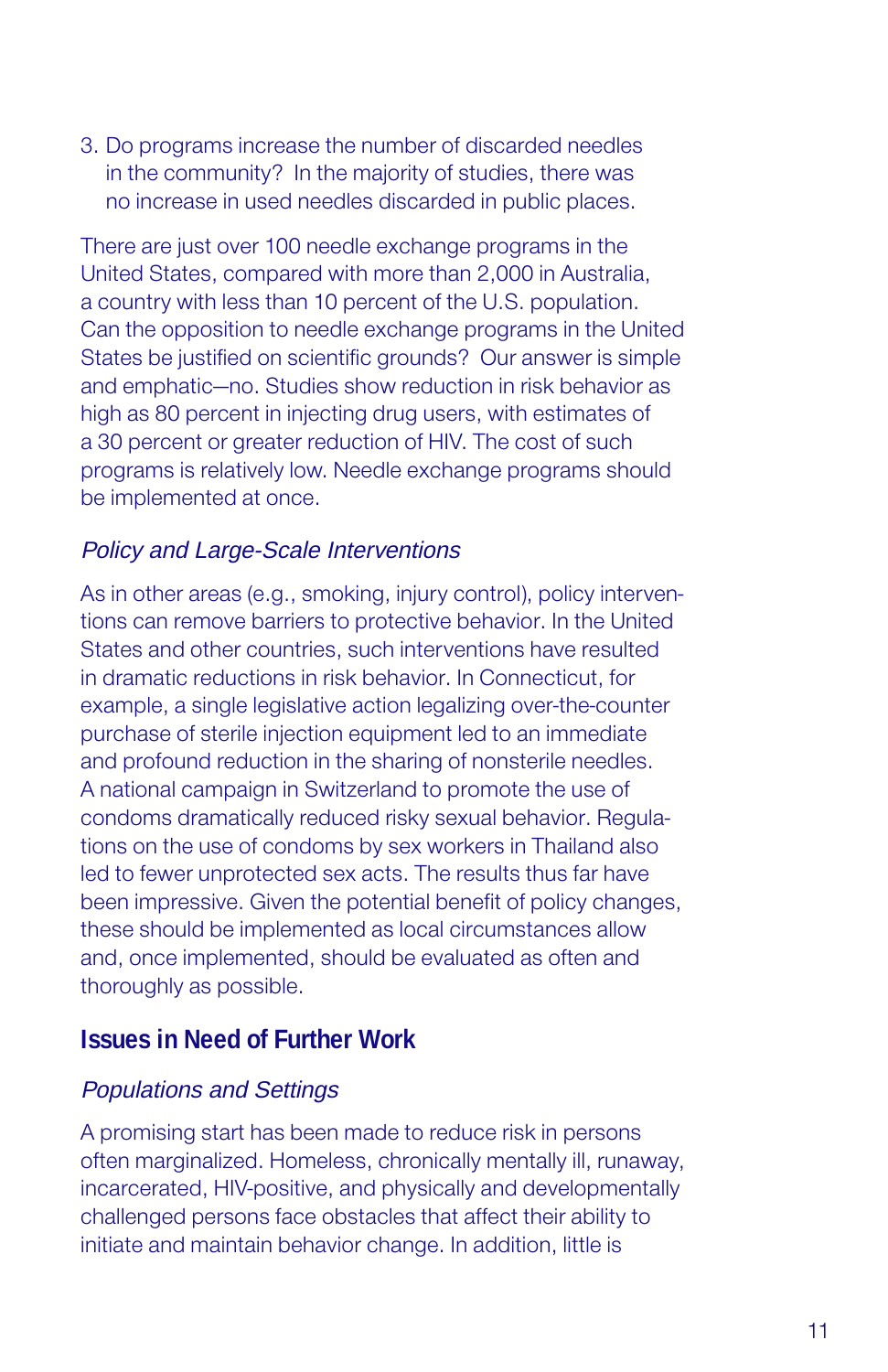known about the risk behaviors of lesbians and bisexual women, heterosexual men, persons over 50 years old, and sexually active youth.

African-American and Latino communities experience disproportionate rates of infection. The application of culturally appropriate strategies demands ethnographic research to understand values, attitudes, behaviors, and factors such as socioeconomic status in different communities. Cultural factors may affect the ability of individuals to change behavior. Researchers from different ethnic or cultural backgrounds may help address this issue. Language and cultural barriers to delivery of interventions must be addressed, with special consideration for individuals whose physical or other impairments limit access to most programs.

Prenatal care and sexually transmitted disease clinics are proven to be effective settings for delivery of HIV intervention. Further research is needed in these and other medical settings. In addition, individuals in institutions such as prisons and mental health facilities, and those in remote areas, require special attention.

#### Maintenance, Generalizability, and Theory

Understanding and evaluating the maintenance of behavior change requires multivariate, longitudinal studies. In this way, changes in patterns of behavior and causal associations can be estimated. Long-term followup of subjects is necessary. Similarly, more attention to generalizability is needed. An intervention proven effective in one city may not be applicable in another city with a similar population but with different community norms. Methodological issues in need of additional attention include research strategies that measure and enhance validity of self-report, standardization of risk behavior questions and questioning techniques, comparability of intervention conditions across different studies, examining participants and nonresponders to an intervention, and measuring changes in multiple risk profiles over time.

A developmental framework may be helpful for considering the origins of HIV risk behavior. Efforts are needed to incorporate knowledge of childhood antecedents of HIV risk behaviors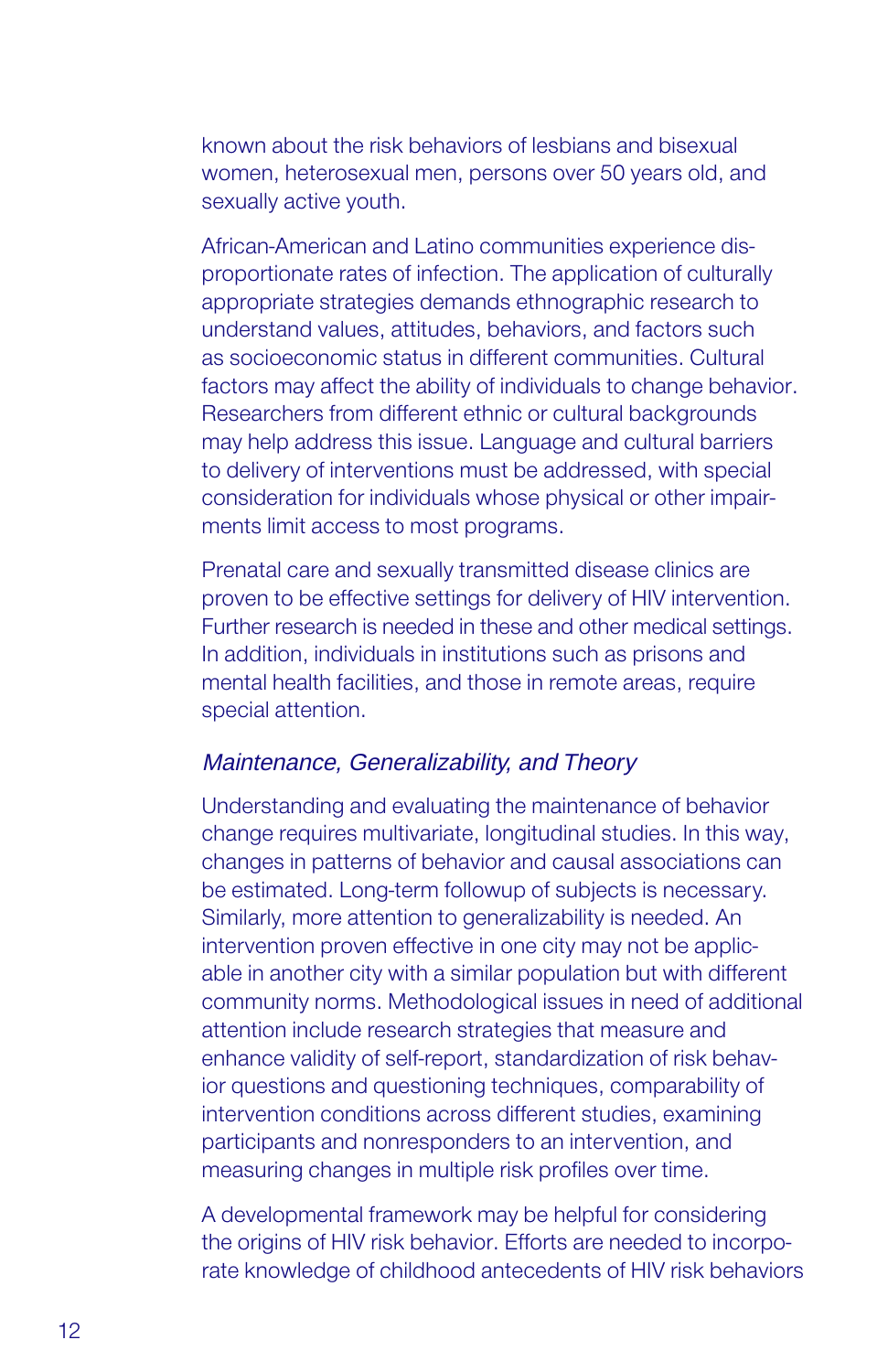in adolescents. Can early intervention that alters these antecedents reduce or delay HIV risk behaviors? The body of research now being done to reduce already existing risk behaviors such as unprotected sex and drug use needs to be linked with other research traditions that target antecedents of HIV risk behaviors.

### Impact and Cost-Effectiveness

Reviews on HIV prevention conclude that programs produce significant effects, but a statistical advantage may not necessarily equate to meaningful change. An example comes from a study on condom use in more than 13,000 injecting drug users. An intervention nearly doubled consistent condom use, from a baseline level of 10 percent to 19 percent. Although the change was significant from a public health perspective, 81 percent of this high-risk population still engaged in high-risk sexual behavior. This highlights the importance of examining and improving impact as well as assessing statistical significance. Impact is assessed by understanding the efficacy of an intervention, the magnitude of behavior change, and the influence of this change on seroconversion.

A key issue is the degree to which the field has confronted the issue of efficacy (impact of interventions in controlled circumstances) versus effectiveness (effects in real-world setting). Little effectiveness research has been done. This limits the ability to estimate the impact likely to occur if the current generation of risk-reduction strategies, proven useful in efficacy trials, were applied on a large scale outside the research setting. The panel concluded that HIV prevention research is mature enough that some, but not all interventions, are ready for tests of effectiveness. This will require different research strategies and the involvement of professionals from additional disciplines beyond those used for efficacy trials.

The cost-effectiveness of interventions is an important issue in decisions about resource allocation. Research thus far has been positive, but more research is needed to examine the costs and benefits of HIV risk prevention programs.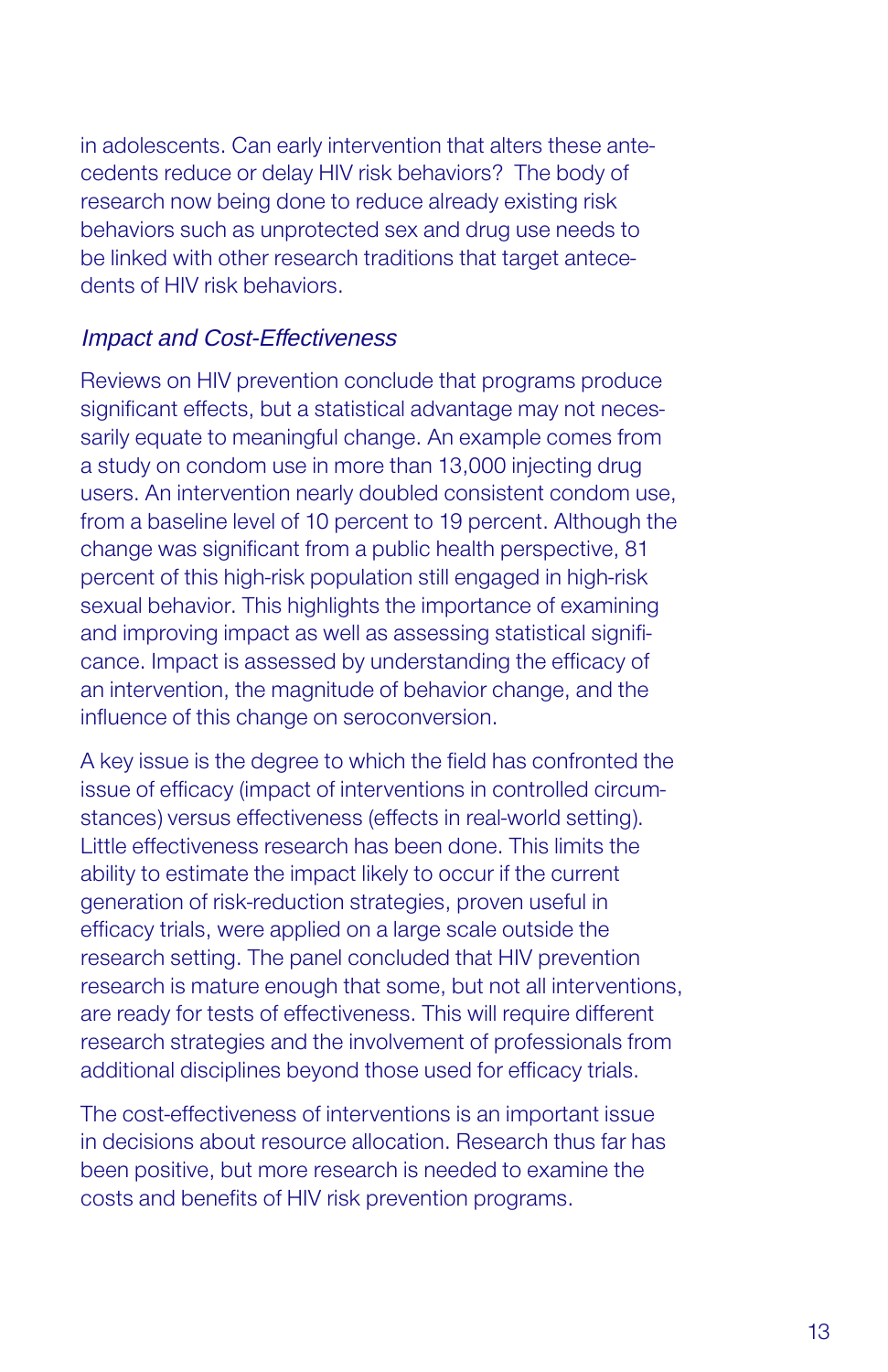### Behavioral Issues Arising From Biomedical Advances

Important advances in medicine have created new and pressing behavioral issues. Pharmacologic treatment of HIV-positive individuals may increase longevity, but it is not known how such successfully treated individuals will alter their recreational drug use or sexual behavior. Complicated medical regimens raise issues of adherence, with the possibility that incomplete adherence will lead to resistant strains of the virus. Studies of biochemical preventive treatment after sexual exposure to HIV raise questions about risk-reduction counseling. For example, will individuals feel free to engage in risky sex as post-exposure treatment becomes more an option?

Pharmacologic treatment profiles now exist to reduce transmission of HIV from mother to newborn child. This demonstrated preventive intervention offers new opportunities to study behavioral issues and barriers to access in a new and important context.

## **Policy**

Current evidence suggests that some of the most powerful positive effects on HIV risk behavior have been produced by legislative and regulatory changes. One need look no further than to the experience in Connecticut, where one legislative action permitting the purchase of sterile injection equipment had an immediate and pronounced effect on behavior. Here we see the potentially low cost and high effectiveness of intervention at the policy level. Policymaking can be conceptualized as behavior, and as such can and should be studied. Social policy, legal change, and community mobilization are powerful means of intervention and must be a legitimate area of inquiry at the National Institutes of Health and the Centers for Disease Control and Prevention.

Several examples beyond the Connecticut experience show the power of policy changes. Australia, for instance, has a low rate of HIV despite population profiles in some areas similar to profiles in areas in the United States that have high HIV seroconversion rates. Cities such as Tacoma, Toronto, Sydney, Glasgow, and Lund have kept the HIV infection rate low,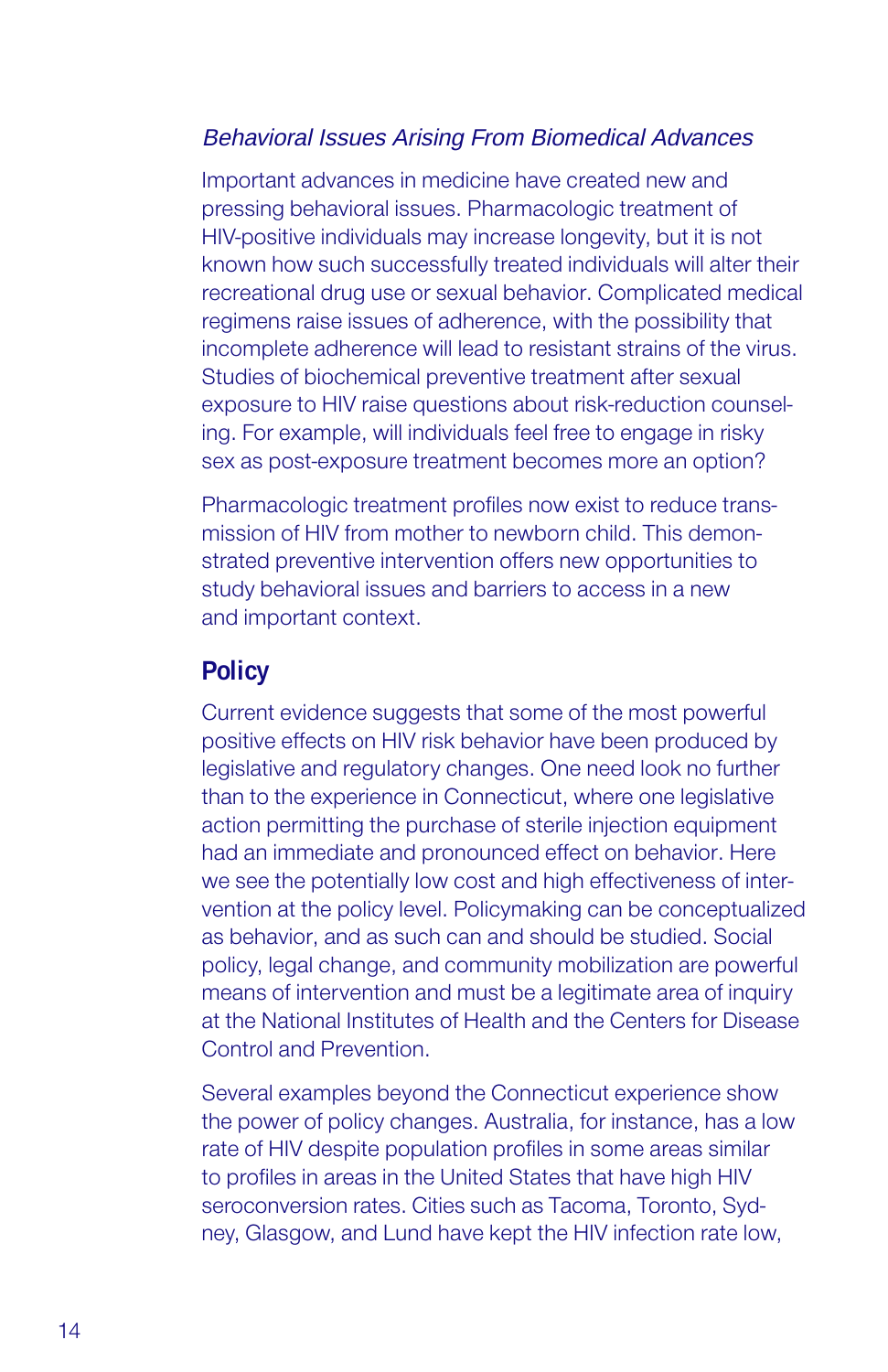coincident with policies making sterile needles available for injecting drug users, boosting education aimed at risk reduction, making condoms more available, and enhancing programs for the treatment of sexually transmitted diseases. Impressive results have been reported from around the world on government action to reduce risk and infection in many populations at risk.

Little qualitative and quantitative research has been done in HIV prevention policy, and no body of evidence exists to inform the field about the factors that influence policy, where policy intervention is most likely to be effective, and how best to encourage policy and legislative changes. We believe that funding should be devoted to the study of policy and legislative changes and that National, State, and local levels be considered.

Of utmost importance is that HIV prevention policy be based, whenever possible, on scientific information. This occurs too little—the behavior placing the public health at greatest risk may be occurring in legislative and other decisionmaking bodies. The Federal ban on funding for needle exchange programs as well as restrictions on selling injection equipment are absolutely contraindicated and erect formidable barriers to implementing what is known to be effective. Many thousands of unnecessary deaths will occur as a result.

The single greatest increase in HIV prevention funding occurred with 1996 Federal legislation in the United States providing \$50 million within block grant entitlements for programs teaching adolescents abstinence from sexual behavior. Among the criteria for programs funded through the block grant program are the following two requirements: (1) "has as its exclusive purpose, teaching the social, psychological, and health gains to be realized by abstaining from sexual activity" and (2) "teaches that a mutually faithful monogamous relationship in the context of marriage is the expected standard of human sexual activity" (Public Health Service Act, Public Law 104-193, Sec. 912). Some programs based on an abstinence model propose that approaches such as the use of condoms are ineffective. This model places policy in direct conflict with science because it ignores overwhelming evidence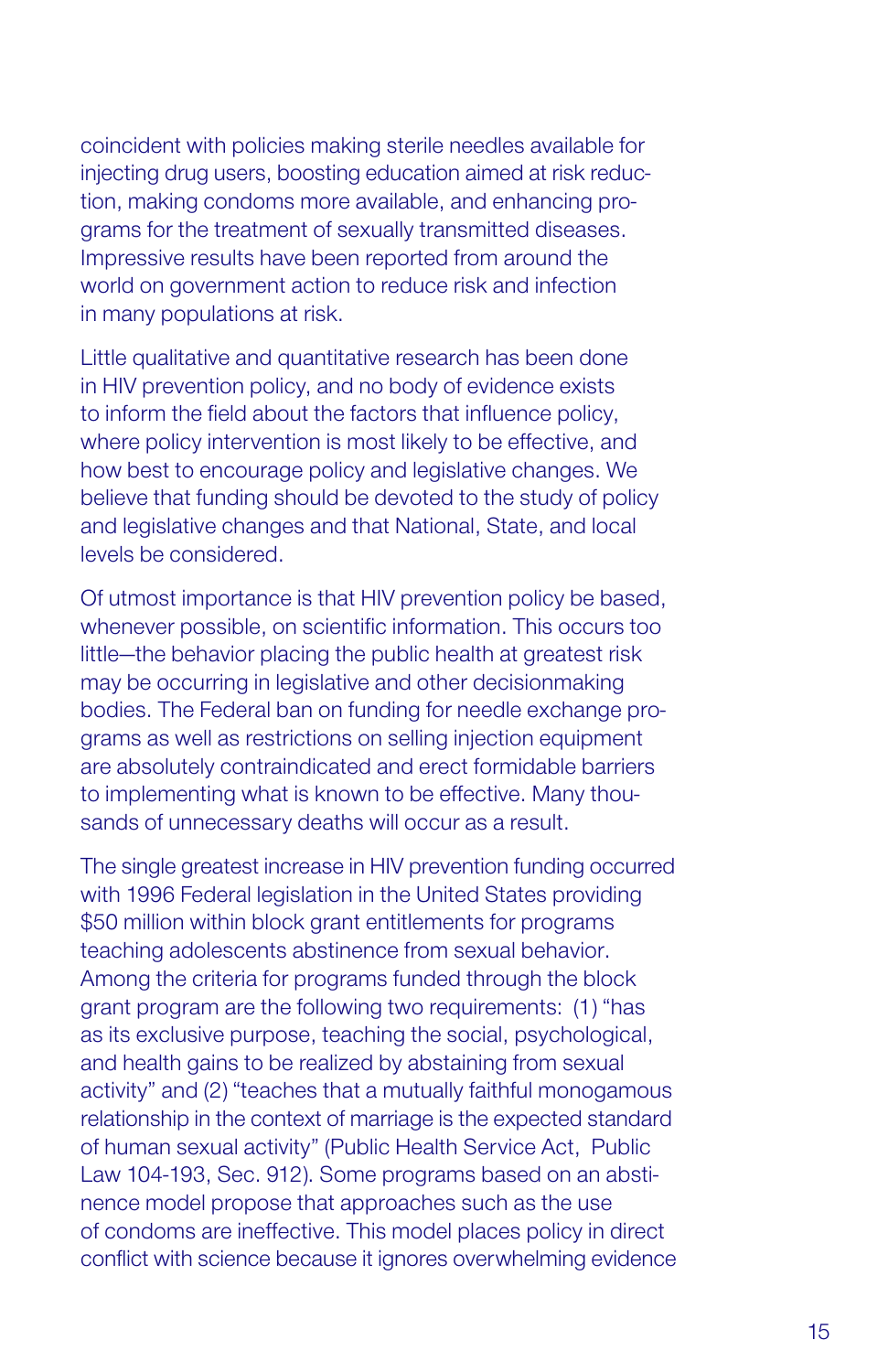that other programs are effective. Abstinence-only programs cannot be justified in the face of effective programs and given the fact that we face an international emergency in the AIDS epidemic.

Another instance of policy conflicting with knowledge is in providing treatment for drug abuse. Research shows that treatment of drug abusers with methadone maintenance, outpatient drug-free treatments, residential treatment, or detoxification not only decreases drug use but has a substantial effect on risk behaviors (use of shared needles and unprotected sex). At the same time that this knowledge has reached a critical mass, funding of drug treatment programs has been reduced in many localities. This tragic trend must be reversed.

Policy and legislative change can have rapid, powerful, and positive results. This key area of the field has been given little attention, a problem that needs remedy. A coordinated effort is needed, and the Government must take strong and immediate steps to protect its citizens. Drawing together legal and policy changes and program implementation occurring at international, National, and local levels offers great promise. Strong political leadership is necessary to direct this effort. The United States has much to learn from other countries where political leaders have taken this issue seriously and, by supporting vigorous prevention strategies, have prevented even more tragedy from occurring from AIDS.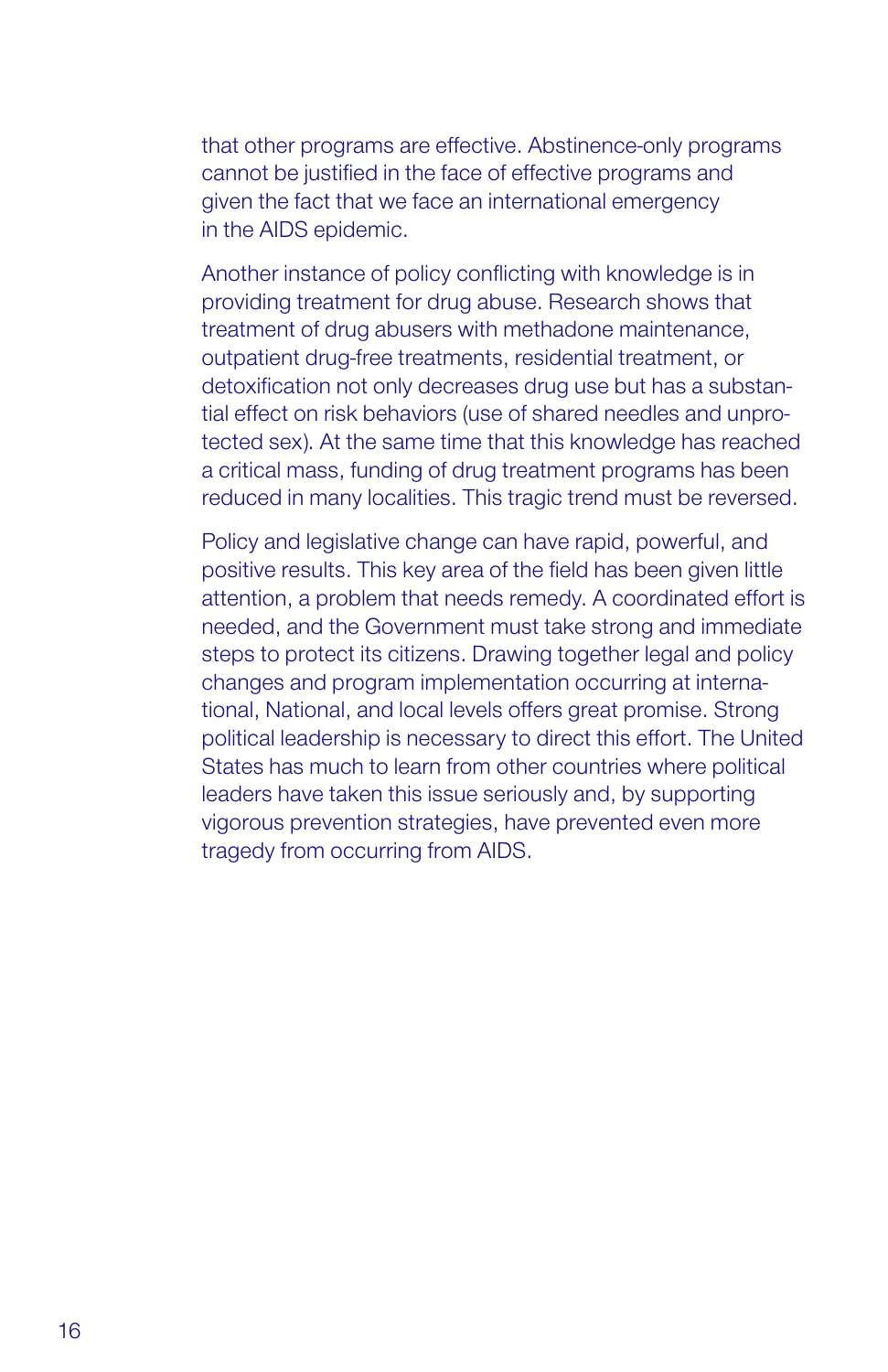## **Does a Reduction in These Behavioral Risks Lead to a Reduction in HIV?**

The evidence is unequivocal that consistent and effective use of condoms and of sterile injecting equipment on the part of injection drug users is nearly 100 percent effective in protecting against HIV. Reduction in risky behavior leads to reduction in HIV to a degree that depends on context, particularly the local prevalence of HIV infection.

It is important to keep HIV seroincidence in mind as the ultimate outcome of interest for HIV prevention efforts. Seroincidence estimates also allow us to compare effectiveness and cost of different programs. Direct measurement of HIV infection is a feasible and desirable outcome variable for some programs. However, practical, ethical, and fiscal barriers often make reliance on measured seroconversion undesirable. In these instances, proxy indices—including other biological markers or modeled estimates of seroincidence based on behavioral outcomes—can be used to estimate the effects of prevention programs on seroincidence.

## **Study Designs That Lend Themselves to Using Seroconversion as an Outcome**

To find reliable differences between intervention and control or comparison samples, one must expect a minimum number of seroconversions in the control sample within the timeframe of the study. These are found in populations where seroconversion rates are high, in large samples, or in studies with long followup. Only a limited number of situations have lent themselves to clinical trials and other studies on this scale.

Many studies using seroincidence as a measure of outcome were conducted in developing countries where HIV incidence is high and policy interventions or community-level programs have been implemented. Among these are studies from Tanzania and Bombay with comparison populations and from Thailand, where an historical comparison was employed. Few studies in the United States have used HIV or any biological measure as an endpoint for the reasons cited above. In the United States and elsewhere, seroconversion has been used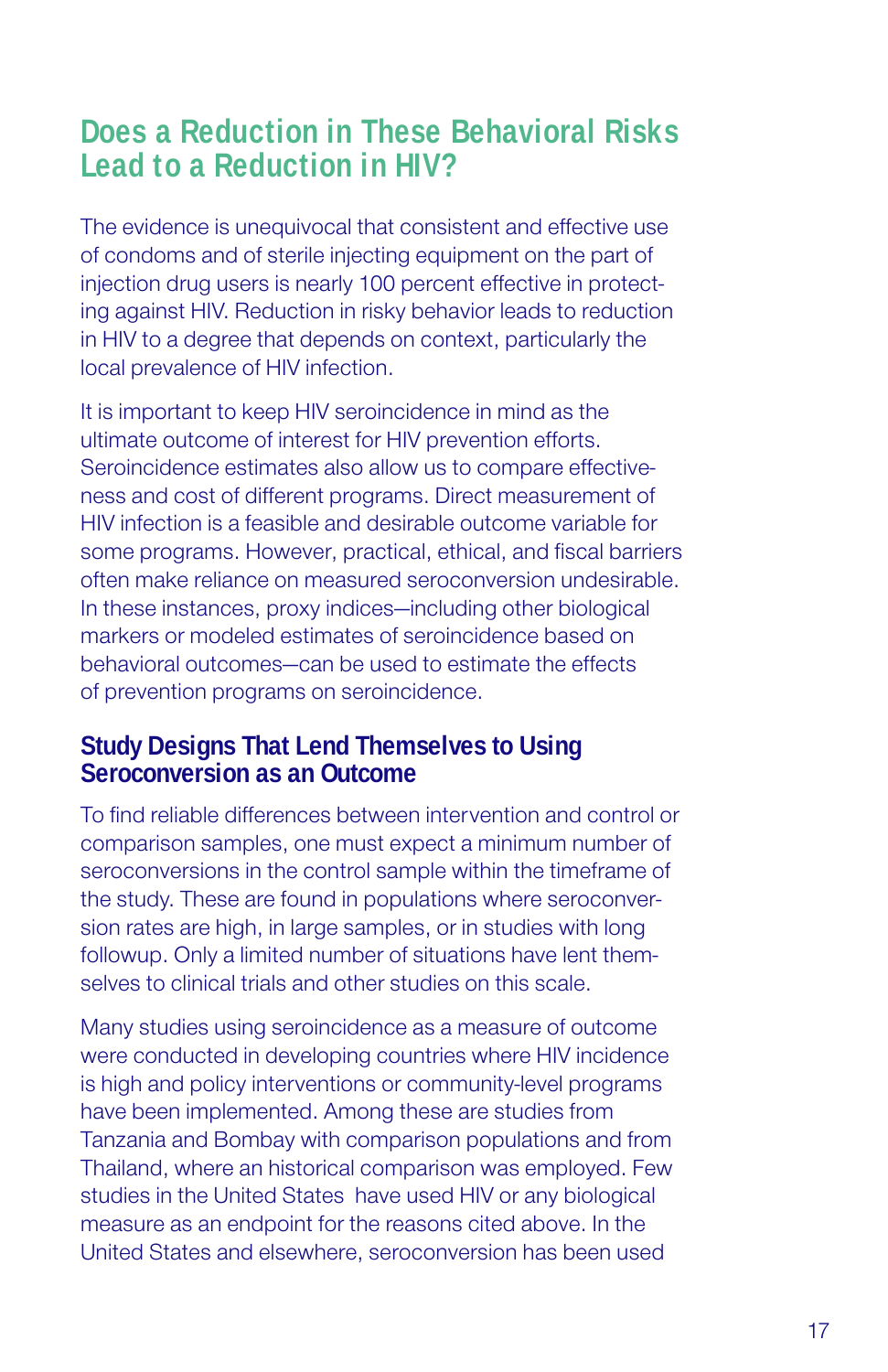to measure the effect of sterile injection equipment availability, bleach cleaning interventions, and methadone treatment with injecting drug users.

#### Constraints on Using Seroconversion Outcomes

Although seroconversion is a preferred standard for intervention efficacy, there are practical and ethical obstacles to its use. For example, there is a potential selective dropout of research participants who will not agree to repeated HIV testing. Furthermore, research costs can be greatly increased by pre- and post-test counseling and followup or referral for research subjects who are identified as HIV-positive in the study. Counseling and referral are, of course, required by ethical research practice. Nevertheless, where possible and feasible, it is important that behavioral and policy interventions be validated using seroincidence as an outcome.

## **Transmission Models To Estimate Effects of Behavioral Outcomes on HIV Infection Rates**

When HIV seroconversion outcomes are not feasible. well-designed self-report behavioral outcomes have shown indications of being valid and reliable. These behavioral outcomes can be employed in transmission models to estimate the number of averted cases. The models have been developed from studies of HIV-discordant couples and epidemiological studies. Although use of these models requires assumptions about future prevalence and about relationships among variables being studied, a reasonable range of estimates about the probable impact of the intervention on HIV can thus be generated. In theory, estimates of HIV seroconversion during the study may be extended into the future under varying estimates of the maintenance of positive behavioral outcome. The models may also be extended to estimate the potential impact were the program more widely implemented in similar contexts. Finally, potential effects on seroconversion in field settings may be estimated, using these models, from data on behavioral outcomes from studies done in research settings. These models can estimate the impact on seroconversion using reasonable assumptions that the interventions will have less effectiveness in field settings.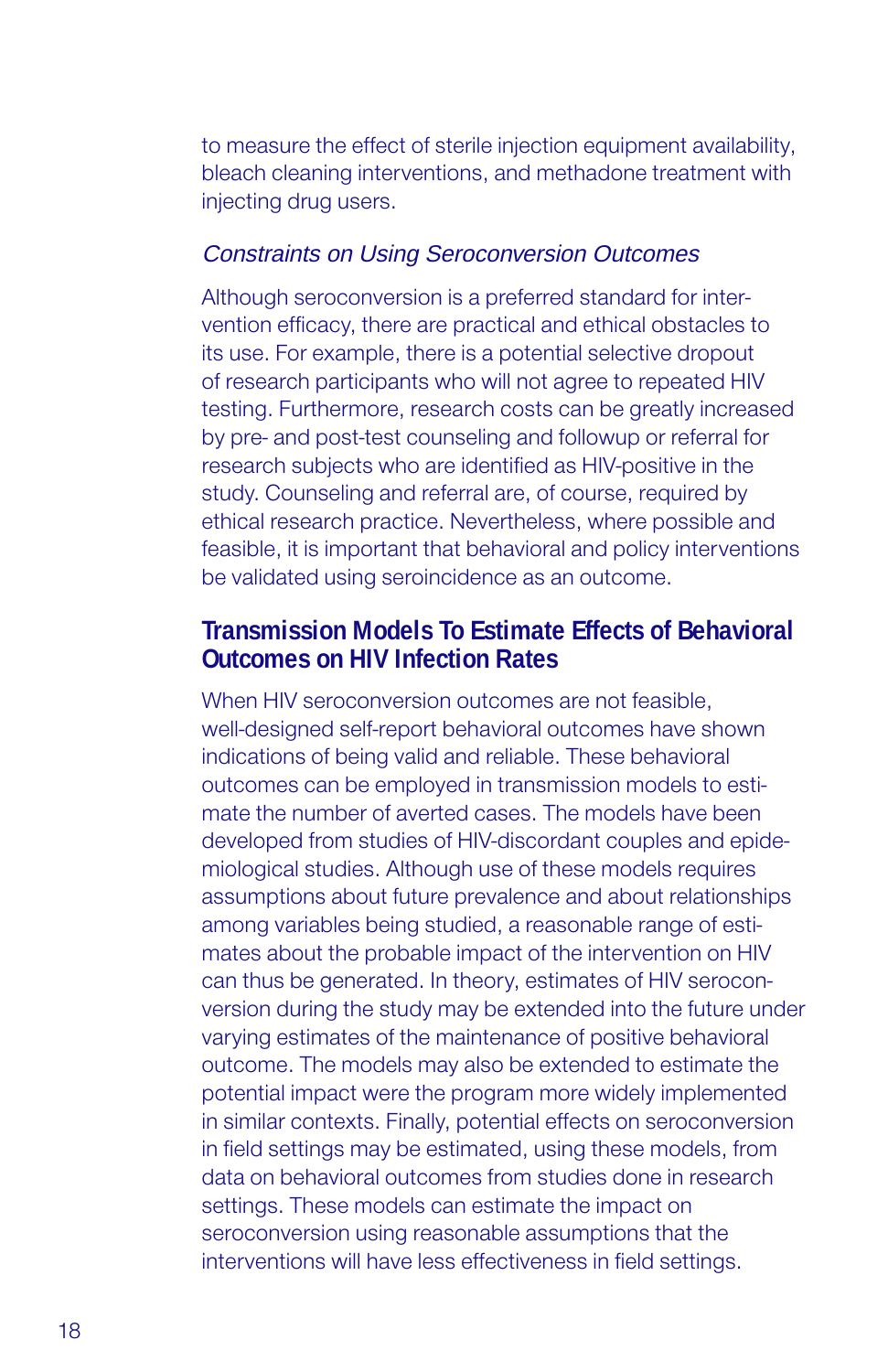Estimates of the effects of behavioral outcomes on HIV seroconversion are still relatively few and mostly retrospective. It should be possible to produce such estimates in advance of prevention trials, contingent on the targeted magnitude of behavioral outcomes and the expected prevalence of HIV infection in the local population. We recommend that such estimates be employed as an additional outcome measure for trials with behavioral endpoints whenever possible. Ongoing work on these models is needed to update and improve the database used to produce and validate them. Furthermore, there is a need to validate, by use of empirical data, the assumption that transmission rates based on naturally occurring behaviors are equivalent to transmission rates based on behavioral changes in response to prevention efforts. These models can also be used to estimate the validity of self-reports.

## **Other Biological Markers as Surrogates for HIV Seroconversion**

Incidence of certain sexually transmitted diseases has been used as a plausible surrogate for HIV seroconversion. The same sexual behaviors are risks for HIV and some sexually transmitted diseases. Sexually transmitted diseases are a powerful potentiator of HIV seroconversion in exposed persons. The higher incidence of sexually transmitted diseases also makes detection of program effects more sensitive. Two ongoing multicenter randomized controlled trials for heterosexual populations have chosen incidence of sexually transmitted diseases as a biologic marker to study the efficacy of HIV prevention interventions, as have international studies such as the study in Tanzania. Unpublished results of a Centers for Disease Control and Prevention project show a decrease in the rate of sexually transmitted diseases to be correlated with a decrease in HIV-related risk behavior. Hepatitis C has been used effectively as a biological marker in studies involving injecting drug user populations, because of overlapping transmission routes. Sexually transmitted disease incidence, hepatitis C incidence, and other infectious disease incidence are reasonable markers for expected HIV exposure.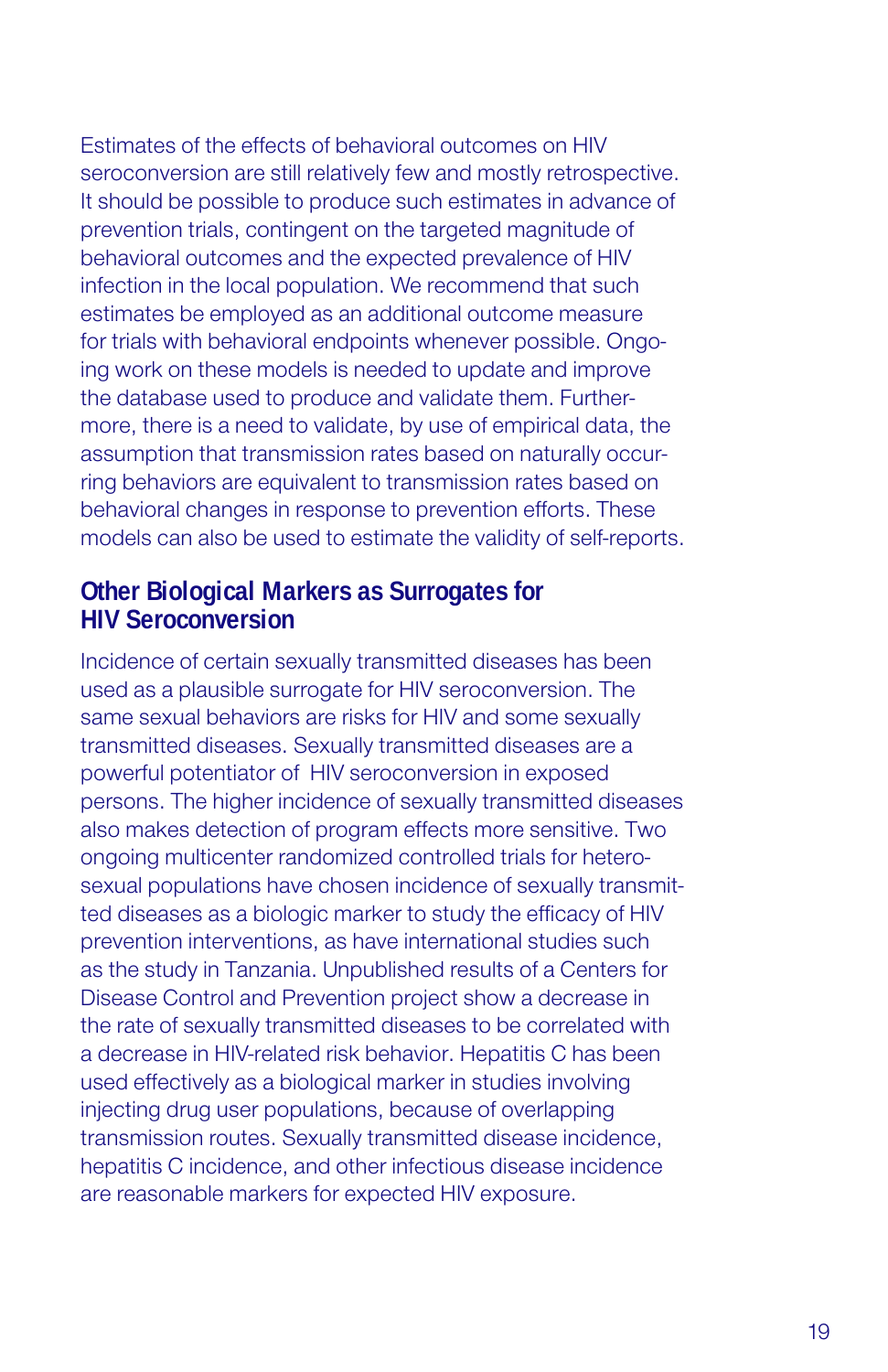## **How Can Risk-Reduction Procedures Be Implemented Effectively?**

## **Studies Ready for Implementation**

A number of interventions have been evaluated in current research and are ready to be implemented within communities. Indeed, some are already being implemented by health departments and community-based organizations. Interventions at the individual level include the following:

- Outreach, needle exchange activities, treatment programs, and face-to-face counseling programs for substanceabusing populations
- Cognitive-behavioral small group, face-to-face counseling, and skills-building (i.e., proper condom use, negotiation, refusal) programs for men who have sex with men
- Cognitive-behavioral small group, face-to-face counseling, and skills building (i.e., proper condom use, negotiation, refusal) programs for women that pay special attention to their concerns (e.g., child care, transportation, and relationships with significant others)
- Condom distribution and testing and treatment for sexually transmitted diseases for sex workers and other sexually active individuals at high risk for sexually transmitted diseases
- Cognitive-behavioral educational and skills-building groups for youth and adolescents in various settings.

At the family or dyad level, interventions include counseling for couples (including HIV-serodiscordant couples) in both the United States and other countries. Within the community, interventions include changing community norms through community outreach and opinion leaders for men who have sex with men as well as injection drug-using networks.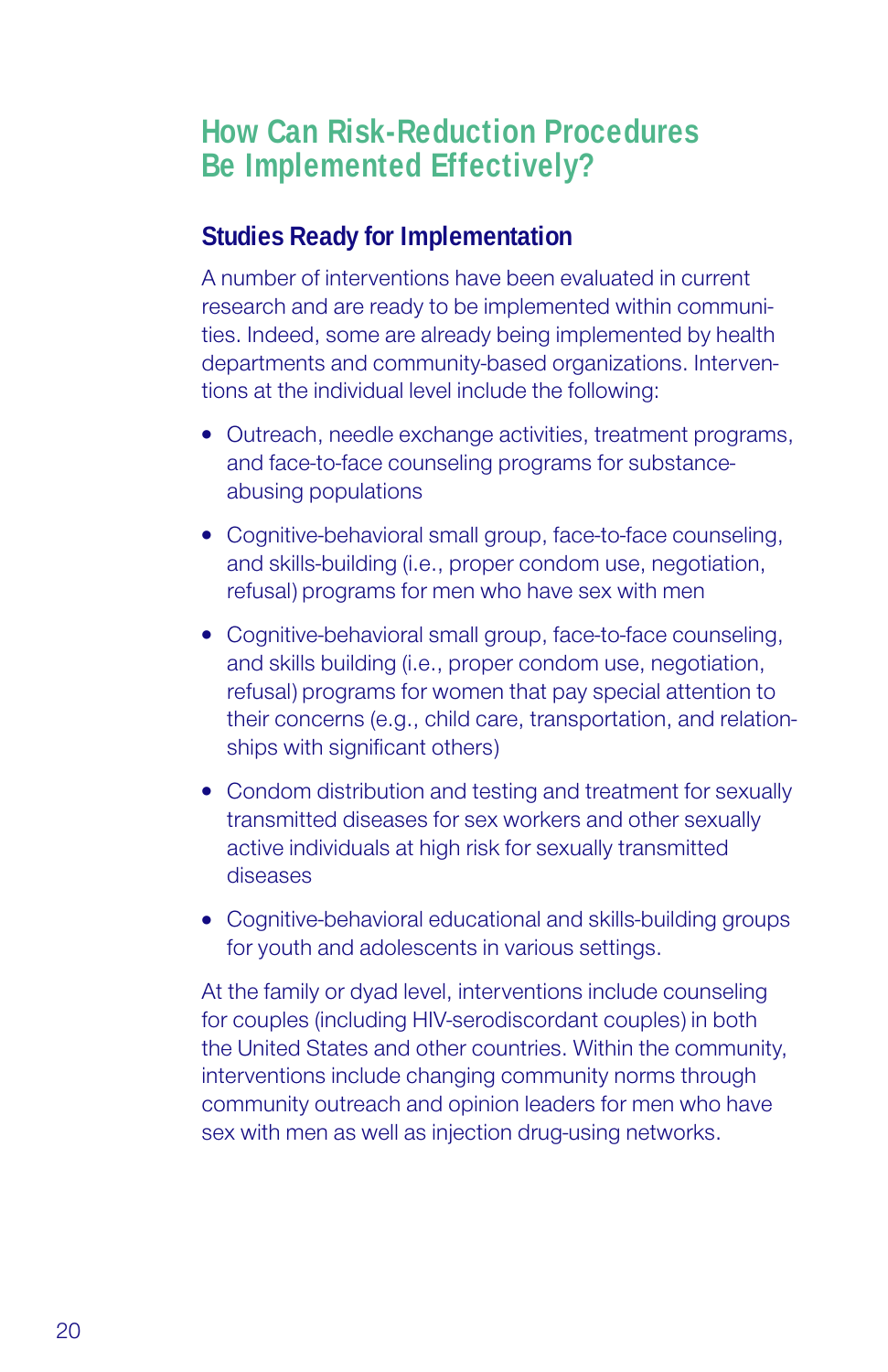At the policy level there are a number of strategies:

- Lifting government restrictions on needle exchange programs
- Providing increased government funding for drug and alcohol treatment programs, including methadone maintenance
- Support for sex education interventions that focus beyond abstinence
- Lifting constraints on condom availability (e.g., in correctional facilities).

## **Implementation Considerations**

Several factors may influence implementation of HIV risk behavior interventions within the United States.

First, compliance with interventions is improved when targeted individuals are involved at every phase of the process of conceptualization, development, and implementation of the programs. Input of these individuals is needed to help solve this health crisis.

Second, programs need to be culturally sensitive. This requires attention not only to ethnicity and language but also to other factors including social class, age, developmental stage, and sexual orientation.

Third, an appropriate intervention dosage must be selected for the population; this includes the number, length, and intensity of the intervention. Studies demonstrate that numerous intervention points over extended periods of time are more efficacious than once-only approaches for most populations. Almost all reported studies have short followup (3–18 months), which suggests that attention must be paid to maintenance efforts. It may be necessary to include additional, periodic intervention points for subsets of the population; longer term followup would assist in determining this fact.

Fourth, when HIV risk behavior interventions are being introduced, it is important to address community myths. For example, scientifically derived results do not support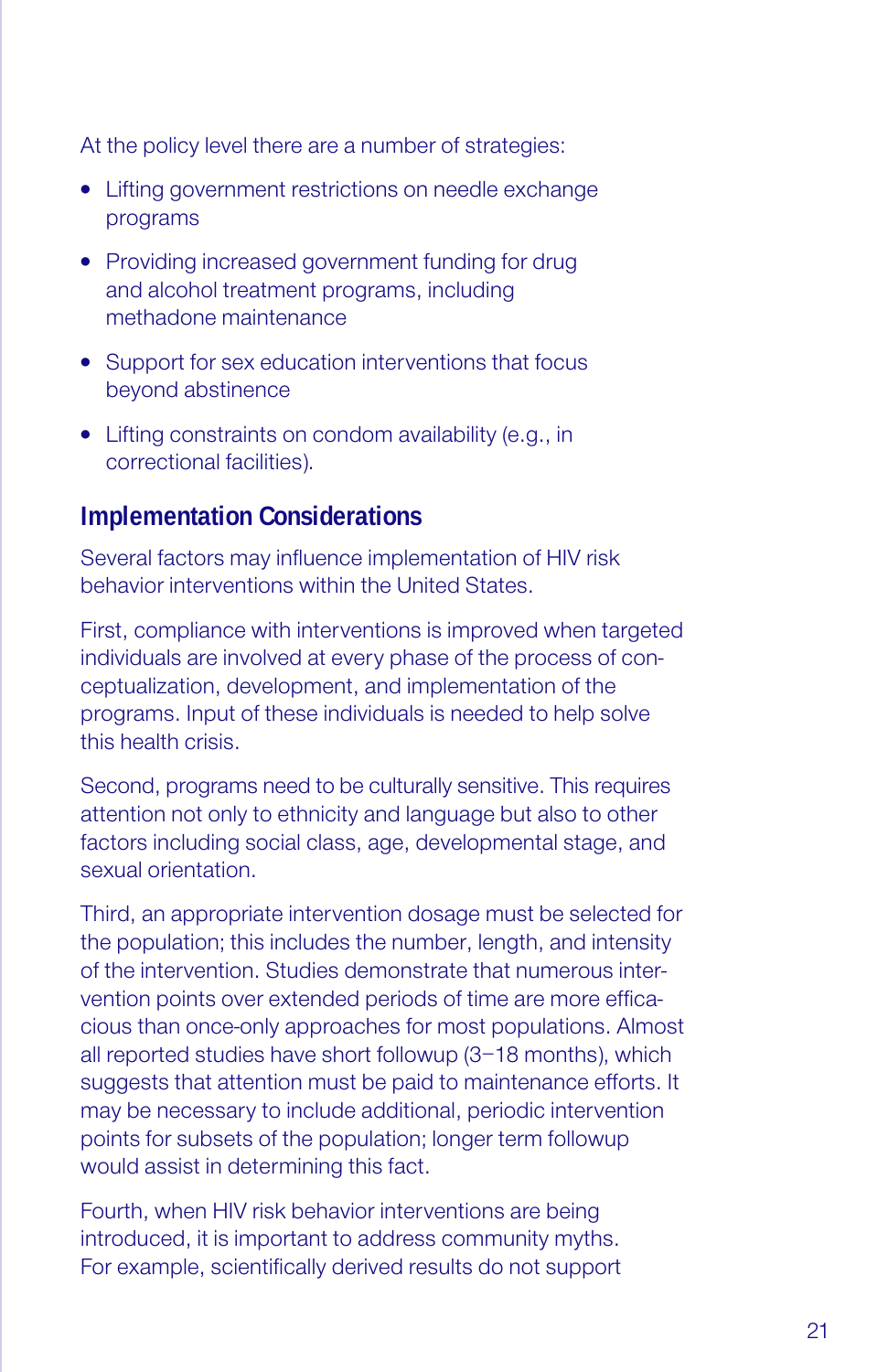assertions that needle exchange programs will lead to increased needle-injecting behavior among current users or an increase in the number of users. Nor do the data indicate that sex educa-tion programs result in earlier onset of sexual behavior or more sexual partners, or that condom distribution fosters more risky behavior. To the contrary, outcomes of these programs are quite consistent with the values of most communities. For example, behavioral interventions lead injecting drug users to inject less frequently, and the number of users in a community may decrease; after interventions, young people tend to delay initiation of intercourse or, if they are sexually active, have fewer partners; and adults, following intervention, engage in fewer incidents of risky sexual behavior. Armed with this knowledge, those who implement programs should confidently solicit the support and involvement of local government, educational, and religious leaders.

Despite notable gains relevant to implementation of prevention programs, very little cost analysis information has been available to guide community-based organizations, State and local health departments, and other practitioners. These analyses are important in determining the most cost-effective interventions for implementation. In addition, communities lack fiscal resources to support such interventions once they are proven successful. Finally, there are social and cultural barriers to implementation of programs; these include homophobia, gender inequality, and racism.

Sufficient training of personnel, monitoring of procedures to ensure fidelity to key components and established methods, and strong evaluation plans are essential components of any implementation strategy. When training and local capacitybuilding are necessary for implementation, training and technical assistance should be available to facilitate prevention programs at State and local levels. Evaluation results should be reported and widely disseminated so as to advance both science and practice. Newly implemented programs yielding results different from established findings should be carefully compared with original designs in order to explain the variance in outcomes.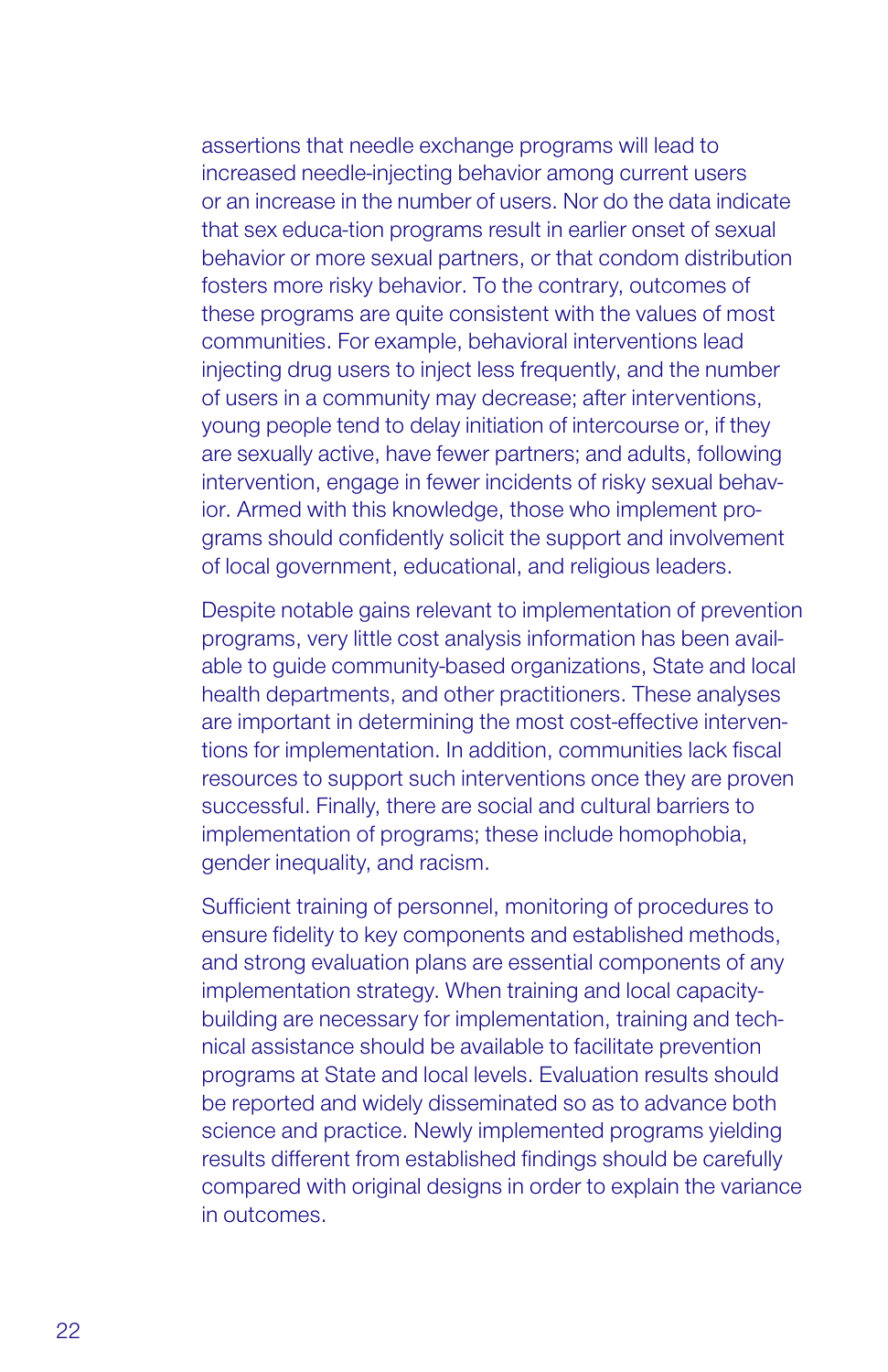## **The Next Step**

Just as the Food and Drug Administration conditionally approves experimental drugs in emergency situations, so should policymakers support active dissemination of the most promising programs at this time based on the urgency of the AIDS epidemic. A critical issue that must be addressed involves the criteria for choosing interventions most ready for implementation in the community. The most obvious is evidence of strong program effects observed under rigorous, controlled research conditions. Among programs with strong effects, priority should be given to interventions that can be delivered with high reliability and fidelity to the original program model. Usually such programs do not require significant new demands or elaborate training at the delivery site.

At this next stage there will nevertheless be programs that show promise but still require additional research to ensure their effectiveness. At least two criteria should be considered in choosing promising programs for further evaluation. First, programs that show strong short-term effects but lack long-term results should be studied to estimate their long-term effectiveness. Second, programs that have shown promising effects for only a very narrowly defined range of settings or conditions of implementation should be studied to assess the generalizability of their effectiveness in other settings and contexts.

Numerous other interventions developed solely by community organizations were not described during the consensus development conference by the researchers, yet were brought to the attention of the panel by the public statements at the conference by community activists and practitioners. The efficacy of these approaches has not been demonstrated through careful evaluation. However, because community workers have developed a number of innovative and promising programs, there is a great need for them to work together with researchers to further HIV risk behavior intervention science and practice.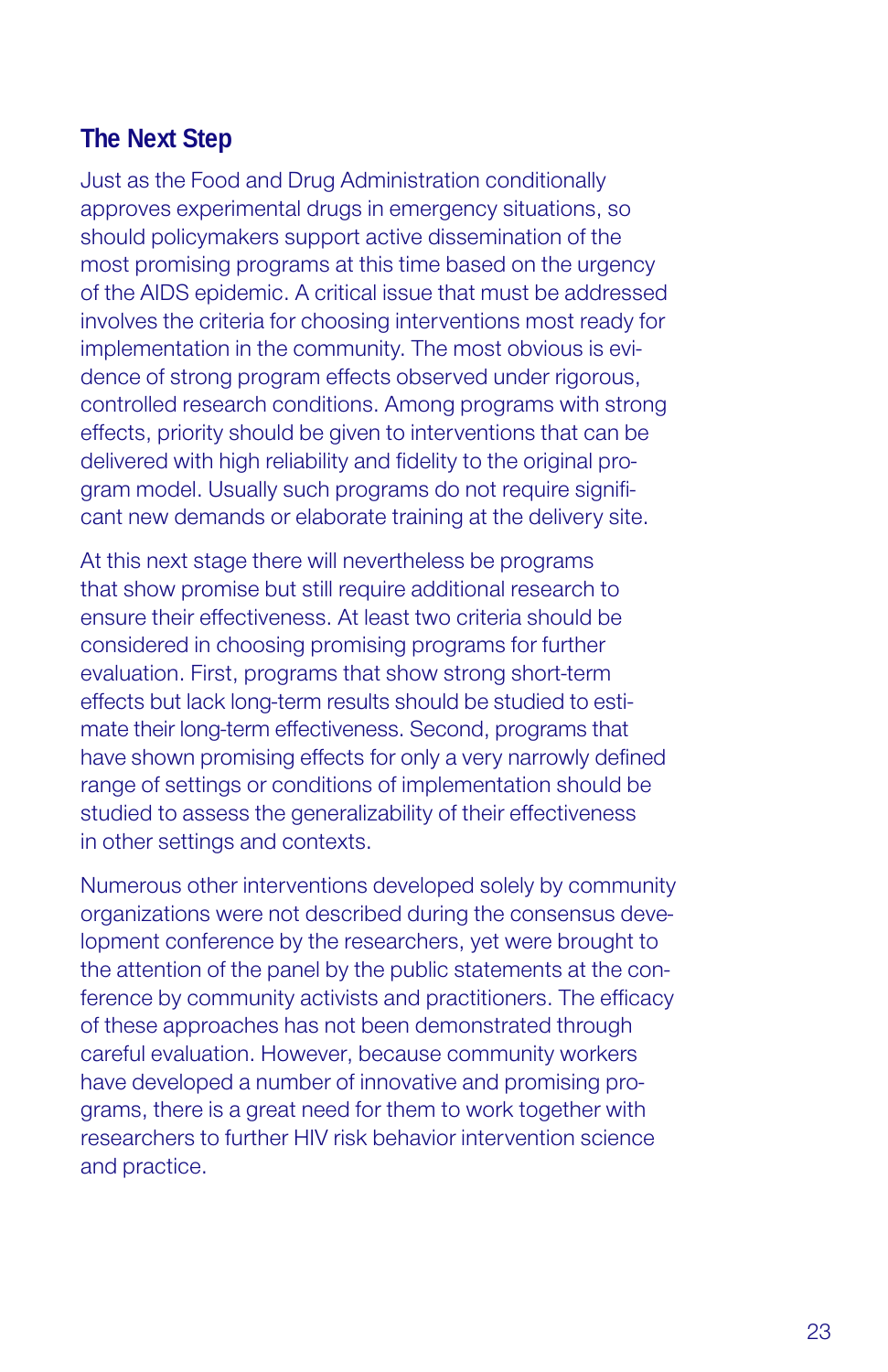## **What Research Is Most Urgently Needed?**

The most urgently needed research is that which is essential for containing the HIV/AIDS epidemic. In particular, we need to track emerging behavioral risk factors and to aim preventive procedures at these risk factors with as much precision as possible.

## **Tracking Emerging Risk**

A most urgent area for research is in developing improved methods of identifying emerging risks within large populations. For example, in the United States we need to know as early as possible what settings, regions, and subpopulations are likely to show increases in seroconversion to HIV. The best strategy for this identification is to track increases in known behavioral risks, which when combined with sufficiently high HIV prevalence predicts regions of particular vulnerability. Regional strategies are needed for regularly tracking increases in these behaviors in order to effectively offer known prevention strategies before seroconversion occurs. These regional strategies must be coordinated with the National HIV tracking system. Research is needed on how to collect this information regionally. How can studies collect representative data/ behavioral information from regional populations in ways that are fully acceptable to the local communities involved? This regional strategy of risk tracking can draw on two areas of established research. First, clearly established risky behaviors serve as reliable harbingers of seroconversion. These include behaviors that directly increase the likelihood of HIV transmission, such as unprotected sex and needle sharing and practices that make these behaviors more likely, such as alcohol abuse in adolescents. Second, methods for inquiring about these risky behaviors have been established and validated. Careful evaluation of the most cost-efficient approaches to regional tracking is needed, as well as approaches to ensure that strategies used are compatible with community values and maximum effectiveness.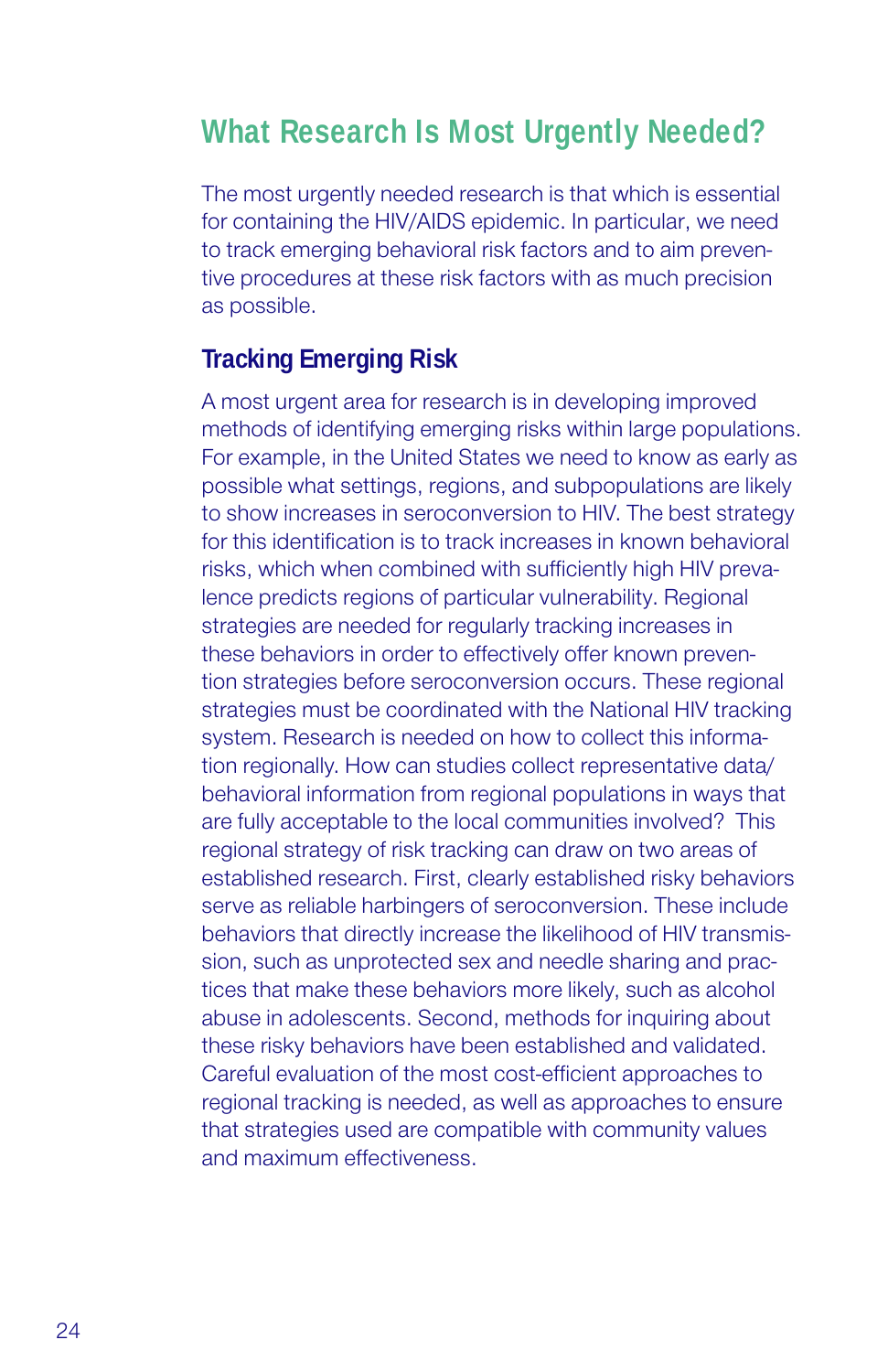## Young People

The epidemic in the United States is currently shifting to young people, particularly those who are gay, members of racial and ethnic minorities, and out-of-school adolescents. Because adolescents may be at risk for HIV infection in their early to mid teens, it is important to establish interventions for youth at an earlier age before the onset of risk behavior (sexual activity and drug use). Thus, the U.S. program of research must give highest priority to providing effective prevention programs for these subpopulations. Programs already shown to be effective for these subpopulations must be improved to ensure long-term maintenance of the reduction in risky behavior. Current interventions should be widely disseminated, and improved interventions, as they become available, should quickly replace those that have been less effective. Dissemination should include careful training of providers, monitoring to ensure fidelity of delivery, continuous evaluation of effectiveness, and modification where required by community and cultural needs and circumstances.

### HIV-Positive Individuals

Effective interventions with people who are HIV-positive can enable them to practice safer sex and safer needle use and thus help to contain the HIV epidemic. There is a startling paucity of well-developed interventions specifically designed for HIV-positive persons. Moreover, as biological treatment for those who are HIV-positive improves, the need for these preventive services will become even more pressing.

### **Women**

It is essential to continue development of interventions to reduce heterosexual transmission of HIV to women as well as their risk of drug abuse behavior. These interventions should focus on the effect of community expectations of women and power differentials in their relationships with men. Moreover, additional research with female condoms and microbicides may facilitate preventive interventions that enhance women's control of exposure to HIV risk.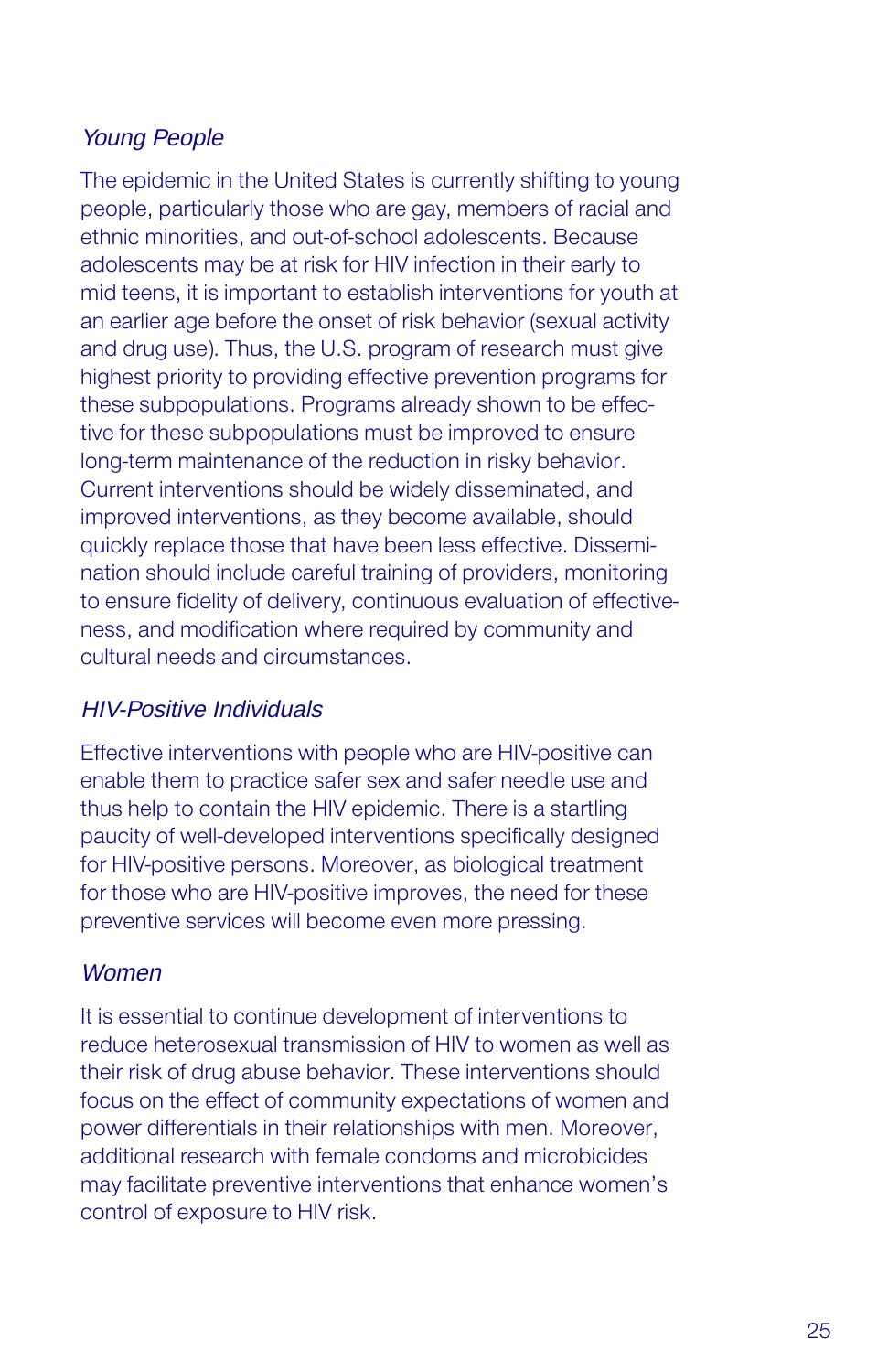## **Linking Scientific Findings to Law and Policy**

Most urgent is the need to rapidly bridge the serious gap that is widening between clear scientific results and the law and policies of the United States. As this statement has noted forcefully, there is clear scientific evidence supporting needle exchange programs, drug abuse treatment, and interventions with adolescents as essential components of our National program to contain the AIDS epidemic. Even as evidence rapidly accumulates on the success of these programs, however, legislation has been passed to make provision of these interventions extremely difficult. There is no more urgent need than to remedy this dangerous chasm. National leaders, legislators, scientists, and service providers must unite to understand fully this growing catastrophe. Why are voters unaware of these issues? What pressures and circumstances of government make it unresponsive to these compelling public health needs and effective programs? What are the limits in scientific communication that may obscure the legislative import of these scientific findings?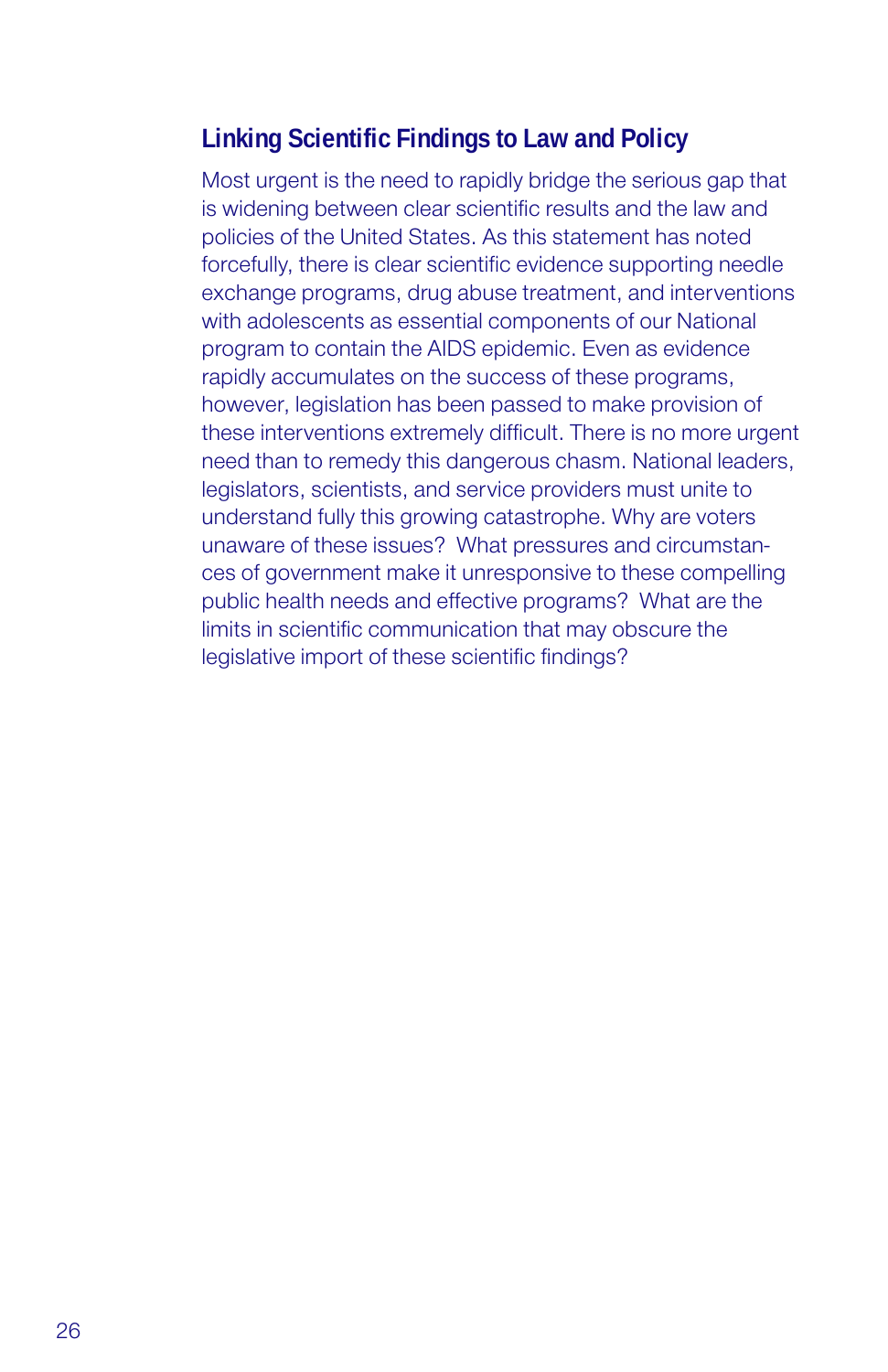## **Conclusions and Recommendations**

1. Preventive interventions are effective for reducing behavioral risk for HIV/AIDS and must be widely disseminated. Their application in practice settings may require careful training of personnel, close monitoring of the fidelity of procedures, and ongoing monitoring of effectiveness. Results of this evaluation must be reported, and where effectiveness in field settings is reduced, program modifications must be undertaken immediately.

Three approaches are particularly effective for risk reduction in drug abuse behavior: needle exchange programs, drug abuse treatment, and outreach programs for drug abusers not enrolled in treatment. Several programs were deemed effective for risky sexual behavior. These programs include (1) information about HIV/AIDS and (2) building skills to use condoms and to negotiate the interpersonal challenges of safer sex. Effective safer sex programs have been developed for men who have sex with men, for women, and for adolescents.

- 2. The epidemic in the United States is shifting to young people, particularly those who are gay and who are members of ethnic minority groups. New research must focus on these emerging risk groups. Interventions must be developed and perfected, and special attention must be given to long-term maintenance of effects. In addition, AIDS is steadily increasing in women, and transmission of HIV virus to their children remains a major public health problem. Interventions focused on their special needs are essential.
- 3. Regional tracking of changes in behavioral risk will be necessary to identify settings, subpopulations, and geographical regions with special risk for seroconversion to HIV-positive status as the epidemic continues to change. This effort, if properly coordinated with National tracking strategies, could play a critical part in a U.S. strategy to contain the spread of HIV.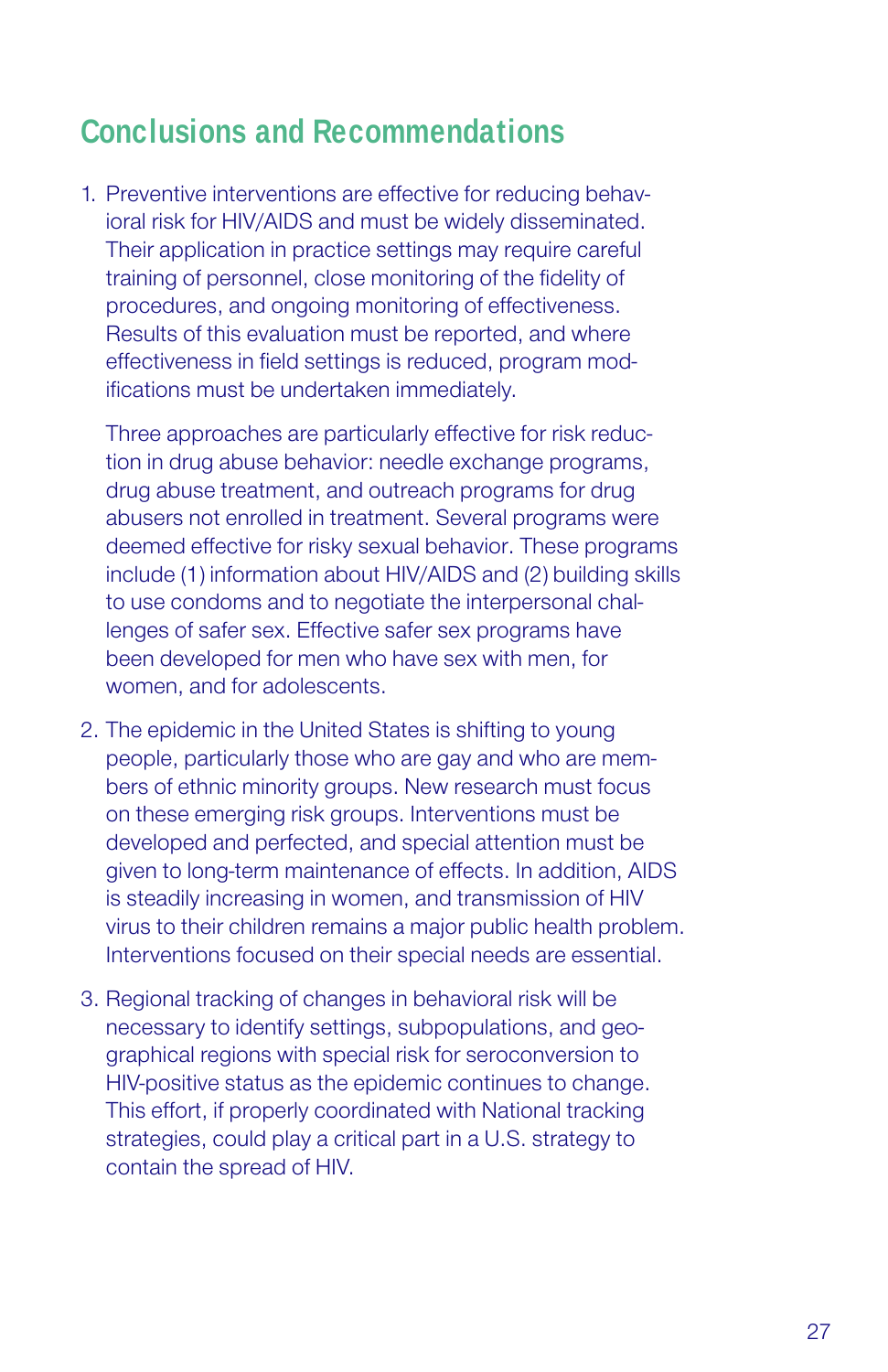- 4. Programs must be developed to help individuals already infected with HIV to avoid risky sexual and substance abuse behavior. This National priority will become more pressing as new biological treatments prolong life. Thus, prevention programs for HIV-positive people must have outcomes that can be maintained over long periods of time, in order to slow the spread of infection.
- 5. Legislative restriction on needle exchange programs must be lifted. Such legislation constitutes a major barrier to realizing the potential of a powerful approach and exposes millions of people to unnecessary risk.
- 6. Legislative barriers that discourage effective programs aimed at youth must be eliminated. Although sexual abstinence is a desirable objective, programs must include instruction in safe sex behavior, including condom use. The effectiveness of these programs is supported by strong scientific evidence. However, they are discouraged by welfare reform provisions, which support only programs using abstinence as the only goal.
- 7. The erosion of funding for drug and alcohol abuse treatment programs must be halted. Research data are clear that the programs reduce risky drug and alcohol abuse behavior and often eliminate drug abuse itself. Drug and alcohol abuse treatment is a central bulwark in the Nation's defense against HIV/AIDS.
- 8. The catastrophic breach between HIV/AIDS prevention science and the legislative process must be healed. Citizens, legislators, political leaders, service providers, and scientists must unite so that scientific data may properly inform legislative process. The study of policy development, the impact of policy, and policy change must be supported by Federal agencies.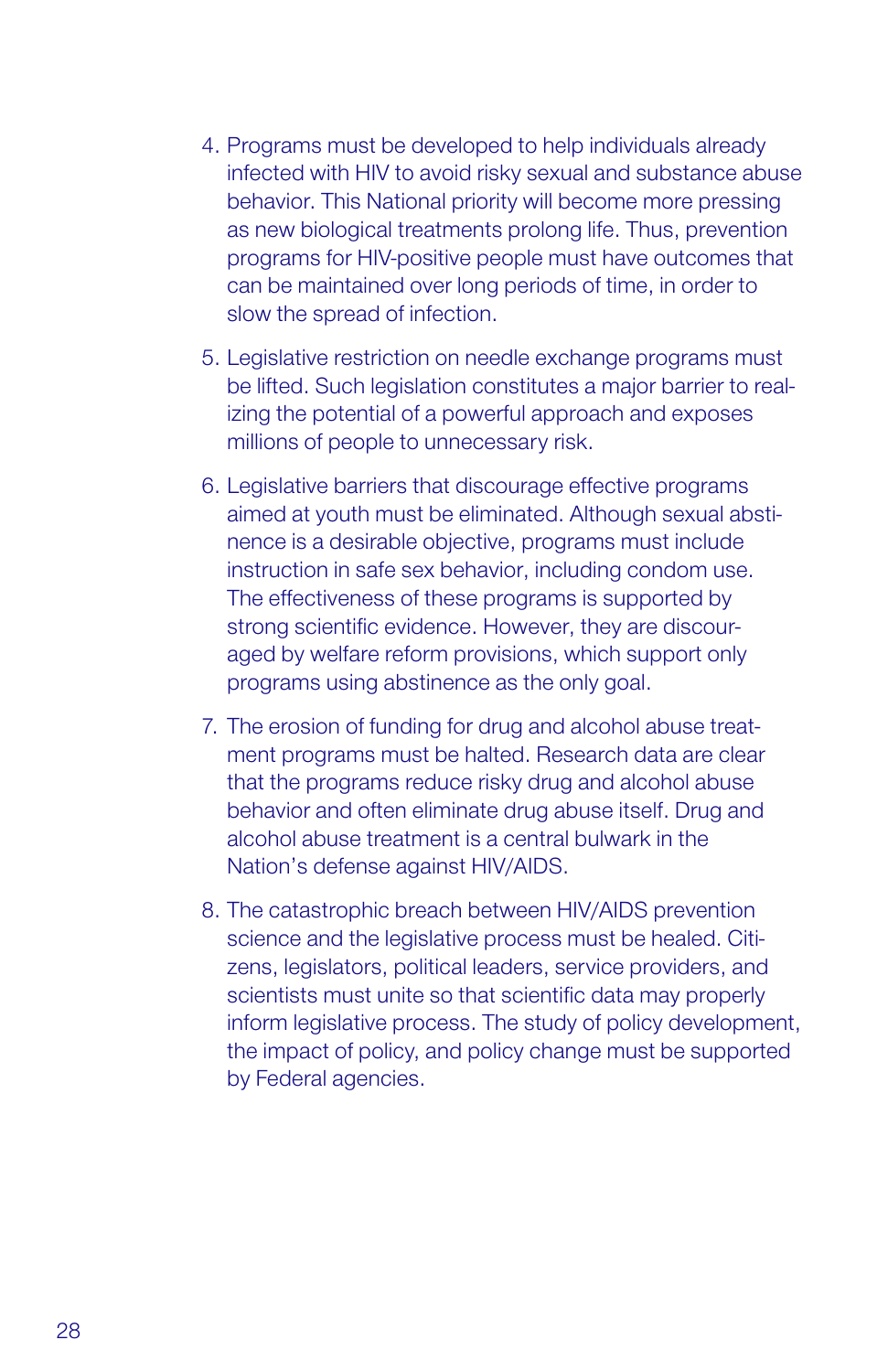## **Consensus Development Panel**

#### **David Reiss, M.D.**

Panel and Conference **Chairperson** Professor and Director Division of Research Department of Psychiatry and Behavorial Science George Washington University Medical Center Washington, DC

#### **C. Hendricks Brown, Ph.D.**

Professor Department of Epidemiology and Biostatistics College of Public Health University of South Florida Tampa, Florida

#### **Kelly D. Brownell, Ph.D.**

Professor of Psychology, Epidemiology, and Public Health Director of the Yale Center for Eating and Weight Disorders Master of Silliman College Department of Psychology Yale University New Haven, Connecticut

#### **Patricia Cohen, Ph.D.**

Professor Division of Epidemiology Department of Psychiatry Columbia University New York, New York

#### **Julia R. Heiman, Ph.D.**

Professor Department of Psychiatry and Behavioral Sciences Outpatient Psychiatry Center University of Washington Seattle, Washington

#### **Richard H. Price, Ph.D.**

Professor of Psychology and Research Scientist Department of Psychology Institute for Social Research University of Michigan Ann Arbor, Michigan

#### **Sohail Rana, M.D.**

Associate Professor Director, Pediatric HIV Service Department of Pediatrics Howard University Hospital Washington, DC

#### **Edward Seidman, Ph.D.**

Professor Department of Psychology Center for Community Research and Action New York University New York, New York

#### **Mickey W. Smith, B.A.S.W.**

Manager, Scott-Harper Recovery House Mental Health and Addictions Treatment Services Whitman-Walker Clinic, Inc. Washington, DC

#### **William Snow**

AIDS Vaccine Advocacy Coalition and ACT UP/Golden Gate San Francisco, California

#### **Steven F. Wakefield**

The Night Ministry National Task Force on AIDS Prevention Chicago, Illinois

#### **Robert A. Washington, Ph.D.**

Director of Education St. Francis Center Washington, DC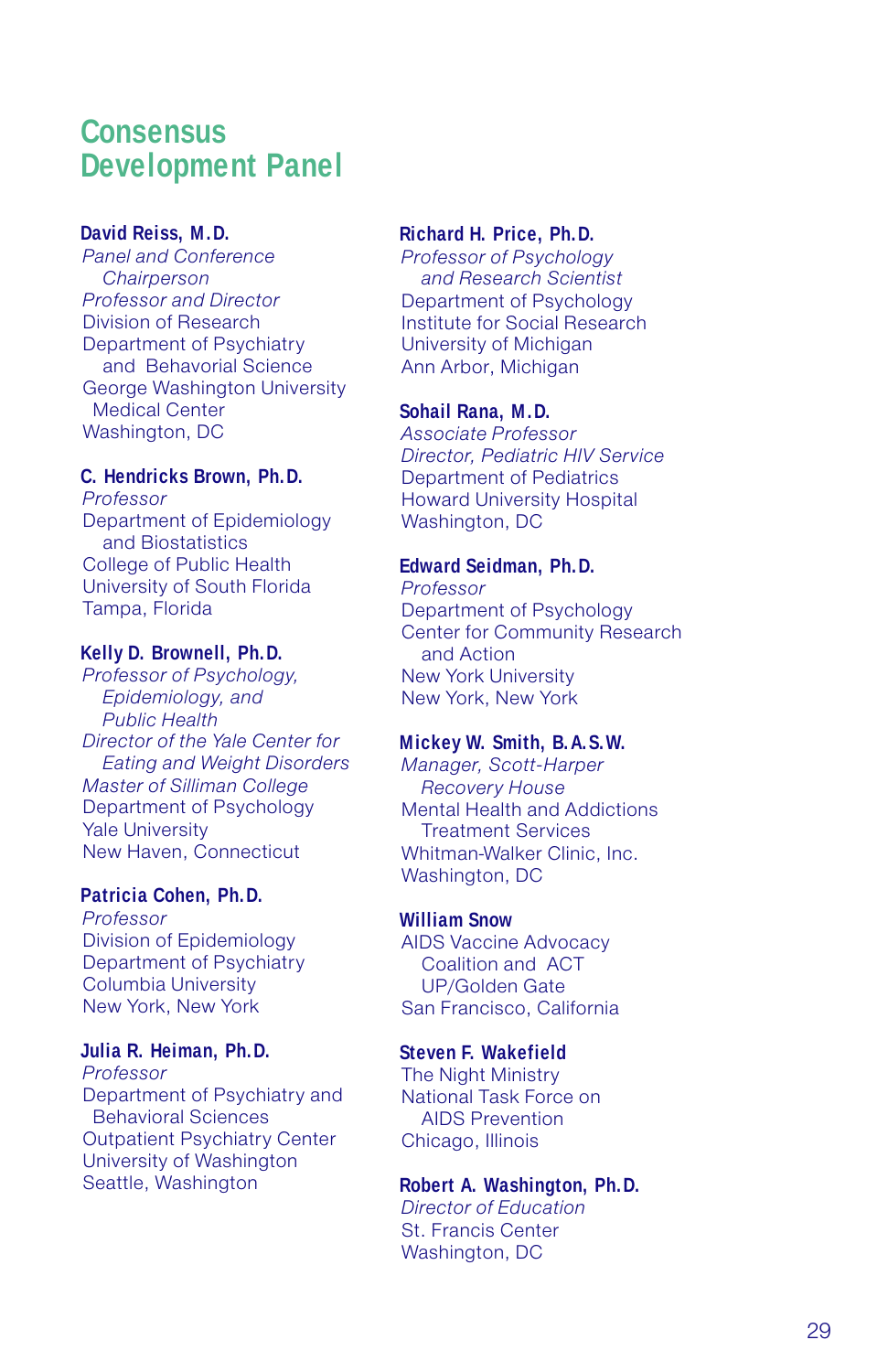## **Speakers**

#### **Thomas J. Coates, Ph.D.**

"Reducing High-Risk HIV Behaviors: An Overview of Effective Approaches" Professor of Medicine and Epidemiology Director, Center for AIDS Prevention Studies Interim Director, UCSF AIDS Research Institute University of California, San Francisco San Francisco, California

#### **Don C. Des Jarlais, Ph.D.**

"International Epidemiology of HIV Among Injecting Drug Users" Director of Research Chemical Dependency Institute Beth Israel Medical Center Professor of Epidemiology Department of Epidemiology and Social Medicine Albert Einstein College of Medicine c/o Beth Israel Medical Center New York, New York

#### **Lynda S. Doll, Ph.D.**

"Epidemiology of HIV-Related Behaviors in Risk Populations" Chief, Behavioral Interventions Research Branch Division of HIV/AIDS Prevention Associate Director for Behavioral Science Centers for Disease Control and Prevention Atlanta, Georgia Presented by Ellen D. Sogolow,

Ph.D. Behavioral Scientist Behavioral Interventions Research Branch Division of HIV/AIDS Prevention Centers for Disease Control and Prevention Atlanta, Georgia

#### **Anke A. Ehrhardt, Ph.D.**

"Behavioral Interventions With Women" Professor of Medical Psychology Director, HIV Center for Clinical and Behavioral Studies Department of Psychiatry Columbia University College of Physicians and Surgeons New York State Psychiatric Institute New York, New York

#### **Martin Fishbein, Ph.D.**

"Theoretical Models of HIV Prevention" Professor Department of Psychology University of Illinois, Champaign–Urbana c/o Centers for Disease Control and Prevention Atlanta, Georgia

#### **Helene D. Gayle, M.D., M.P.H.**

"Epidemiology of HIV Infection and AIDS: National and International Perspective" Director, National Center for HIV, STD, and TB Prevention Centers for Disease Control and Prevention Atlanta, Georgia

#### **David R. Holtgrave, Ph.D.**

"Consequences of HIV Prevention Interventions and Programs: Spectrum, Selection, and Quality of Outcome Measures" Associate Professor and Director of Cost-Effectiveness Studies Core Center for AIDS Intervention Research Department of Psychiatry and Behavioral Medicine Medical College of Wisconsin Milwaukee, Wisconsin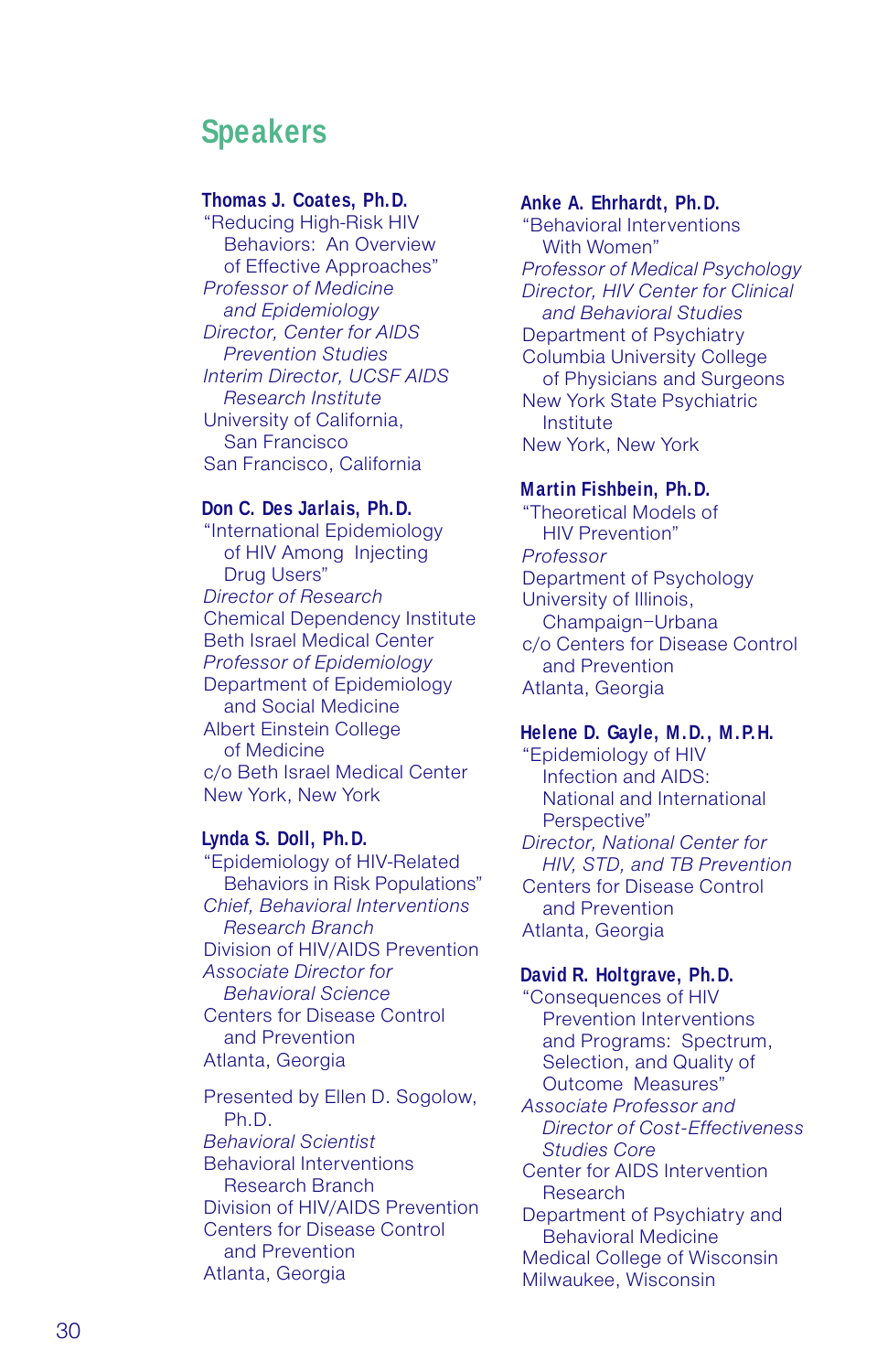#### **Steven E. Hyman, M.D.**

"Welcome and Introduction" Director, National Institute of Mental Health National Institutes of Health Bethesda, Maryland

#### **John B. Jemmott III, Ph.D.**

"Behavioral Interventions With Heterosexual Adolescents" Professor Department of Psychology Princeton University Princeton, New Jersey

#### **Jeffrey A. Kelly, Ph.D.**

"Behavioral Interventions With Gay and Bisexual Men and Youth" Professor of Psychiatry and Behavioral Medicine Director, Center for AIDS Intervention Research Medical College of Wisconsin Milwaukee, Wisconsin

#### **Michael H. Merson, M.D.**

"International Perspective on AIDS Prevention Research" Dean of Public Health Chairman, Department of Epidemiology and Public Health Yale University School of Medicine New Haven, Connecticut

#### **David Metzger, Ph.D.**

"Drug Abuse Treatment as AIDS Prevention" Associate Professor Director of Opiate and AIDS Research Center for Studies of Addiction University of Pennsylvania Philadelphia, Pennsylvania

#### **Richard H. Needle, Ph.D., M.P.H.**

- "Community-Based Outreach Risk-Reduction Strategy To Prevent HIV Risk Behaviors in Out-of-Treatment Injection Drug Users"
- Chief, Community Research **Branch**

Division of Epidemiological and Prevention Research National Institute on Drug Abuse National Institutes of Health Bethesda, Maryland

#### **Mary Jane Rotheram, Ph.D.**

- "Interventions To Reduce Heterosexual Transmission of HIV"
- Professor, Division of Social and Community Psychiatry Department of Psychiatry Director, Clinical Research **Center**

University of California, Los Angeles Los Angeles, California

#### **Ellen Stover, Ph.D.**

"Contextual Overview of Presentations at Consensus Development Conference" Director, Office on AIDS National Institute of Mental Health National Institutes of Health Bethesda, Maryland

#### **Mervyn Susser, M.B., B.Ch., F.R.C.P.(E.), D.P.H.**

"Some Principles for Preventing HIV: Rigor or Reality in Study Design" Sergievsky Professor of Epidemiology Emeritus and Special Lecturer Gertrude H. Sergievsky Center Columbia University New York, New York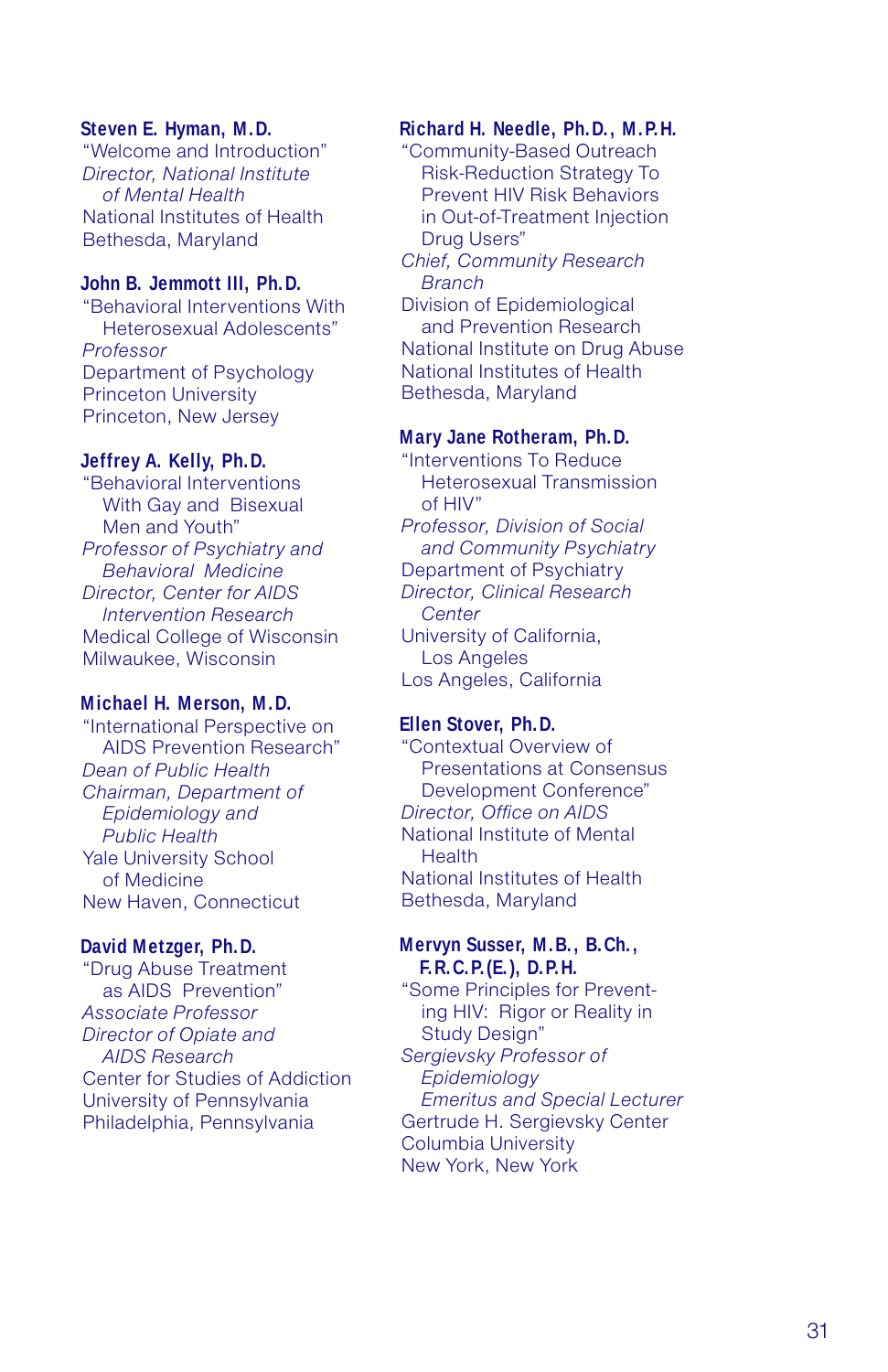#### **David Vlahov, Ph.D.**

"The Role of Needle Exchange Programs in HIV Prevention" Professor

Infectious Diseases Program Department of Epidemiology School of Hygiene and Public Health

Johns Hopkins University Baltimore, Maryland

## **Planning Committee**

#### **Willo Pequegnat, Ph.D.**

Planning Committee **Chairperson** Associate Director for Behavioral and Neuroscience Research Office on AIDS National Institute of Mental **Health** National Institutes of Health Bethesda, Maryland

#### **Judith D. Auerbach, Ph.D.**

Behavioral and Social Science **Coordinator** Office of AIDS Research Office of the Director National Institutes of Health Bethesda, Maryland

#### **Elaine Baldwin**

Chief, Public Affairs and Scientific Reports Branch Office of Scientific Information National Institute of Mental Health National Institutes of Health Bethesda, Maryland

#### **Andrea Baruchin, Ph.D.**

National Institute of Mental Health National Institutes of Health Bethesda, Maryland

#### **Elsa A. Bray**

Program Analyst Office of Medical Applications of Research Office of the Director National Institutes of Health Bethesda, Maryland

#### **Kendall J. Bryant, Ph.D.**

Coordinator, AIDS Behavioral Research National Institute on Alcohol Abuse and Alcoholism National Institutes of Health Bethesda, Maryland

#### **David D. Celentano, Sc.D., M.H.S.**

Professor Division of Infectious Diseases Department of Epidemiology Johns Hopkins University Baltimore, Maryland

#### **Thomas J. Coates, Ph.D.**

Professor of Medicine and Epidemiology Director, Center for AIDS Prevention Studies Interim Director, UCSF AIDS Research Institute University of California, San Francisco San Francisco, California

#### **James W. Curran, M.D., M.P.H.**

Dean, Rollins School of Public Health of Emory University The Robert W. Woodruff Health Sciences Center Atlanta, Georgia

#### **Lynda S. Doll, Ph.D.**

Chief, Behavioral Intervention Research Branch Division of HIV/AIDS Prevention Associate Director for Behavioral Science Centers for Disease Control and Prevention Atlanta, Georgia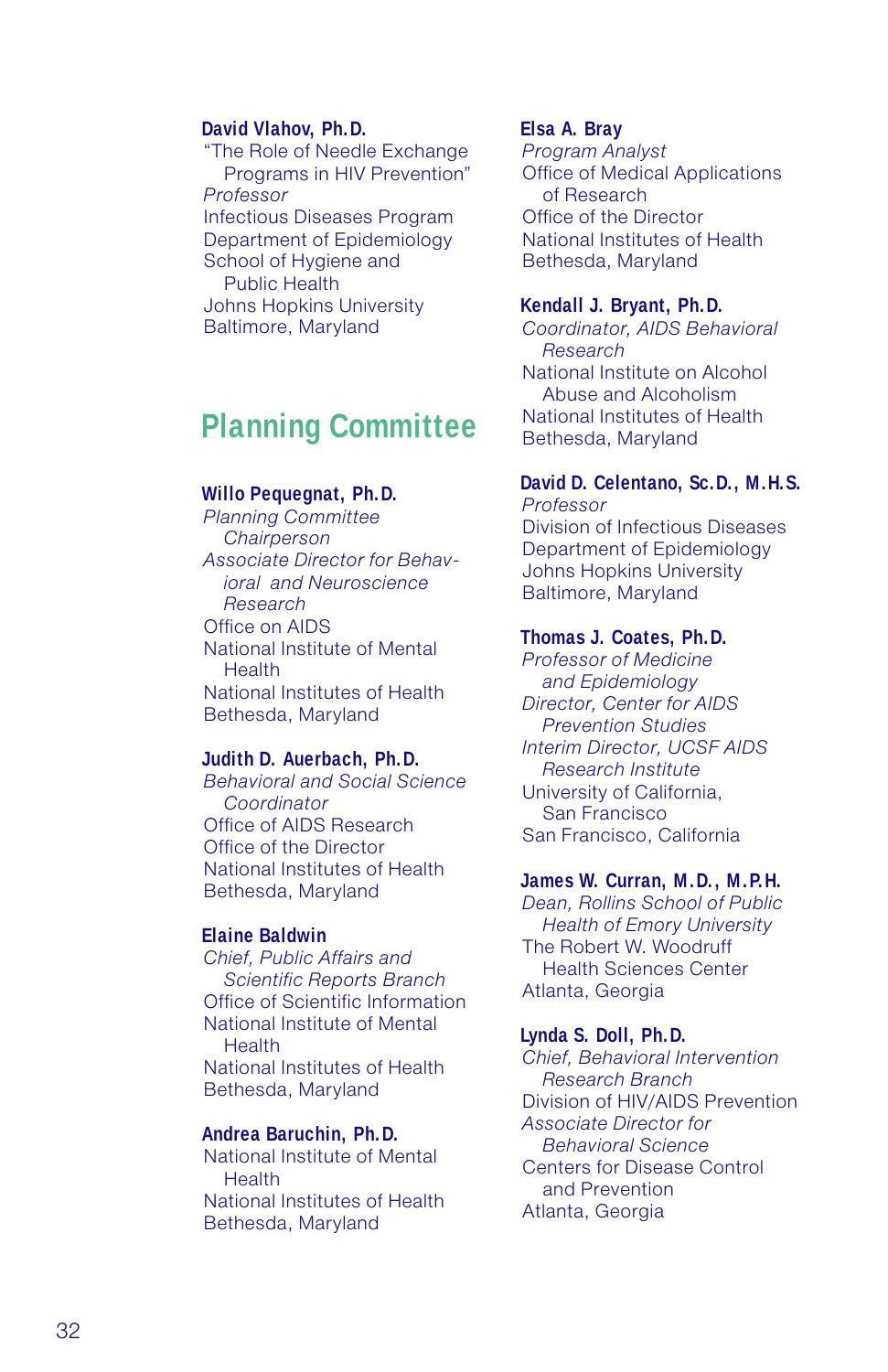#### **Anita Eichler, M.P.H.**

Director, Division of HIV **Services** Health Resources and Services Administration Bethesda, Maryland

#### **John H. Ferguson, M.D.**

Director, Office of Medical Applications of Research Office of the Director National Institutes of Health Bethesda, Maryland

#### **Martin Fishbein, Ph.D.**

Professor Department of Psychology University of Illinois, Champaign–Urbana c/o Centers for Disease Control and Prevention Atlanta, Georgia

#### **Steven W. Gust, Ph.D.**

Acting Director Office on AIDS National Institute on Drug Abuse National Institutes of Health Bethesda, Maryland

#### **William H. Hall**

Director of Communications Office of Medical Applications of Research Office of the Director National Institutes of Health Bethesda, Maryland

#### **Rayford Kytle, M.A.**

Public Affairs Specialist Public Affairs and Scientific Reports Branch Office of Scientific Information National Institutes of Health Bethesda, Maryland

#### **June R. Lunney, Ph.D., R.N.**

Scientific Program Administrator Division of Extramural Activities National Institute of Nursing Research National Institutes of Health Bethesda, Maryland

#### **Susan F. Newcomer, Ph.D.**

**Statistician** Demographic and Behavioral Sciences Branch Center for Population Research National Institute of Child Health and Human Development National Institutes of Health Bethesda, Maryland

#### **Kevin R. O'Reilly, Ph.D.**

Chief, Reproductive Tract **Infections** Division of Reproductive Health Global Programme on AIDS World Health Organization Geneva, Switzerland

#### **Marcia G. Ory, Ph.D., M.P.H.**

Chief, Social Science Research on Aging Behavioral Social Research Program National Institute on Aging National Institutes of Health Bethesda, Maryland

#### **David Reiss, M.D.**

Panel and Conference **Chairperson** Professor and Director Division of Research Department of Psychiatry George Washington University Medical Center Washington, DC

#### **Amy R. Sheon, Ph.D., M.P.H.**

Former Senior Prevention **Scientist** Division of AIDS, NIAID Program Director for Social and Behavioral Studies in Cancer Genetics Division of Cancer Epidemiology and Genetics National Cancer Institute National Institutes of Health Bethesda, Maryland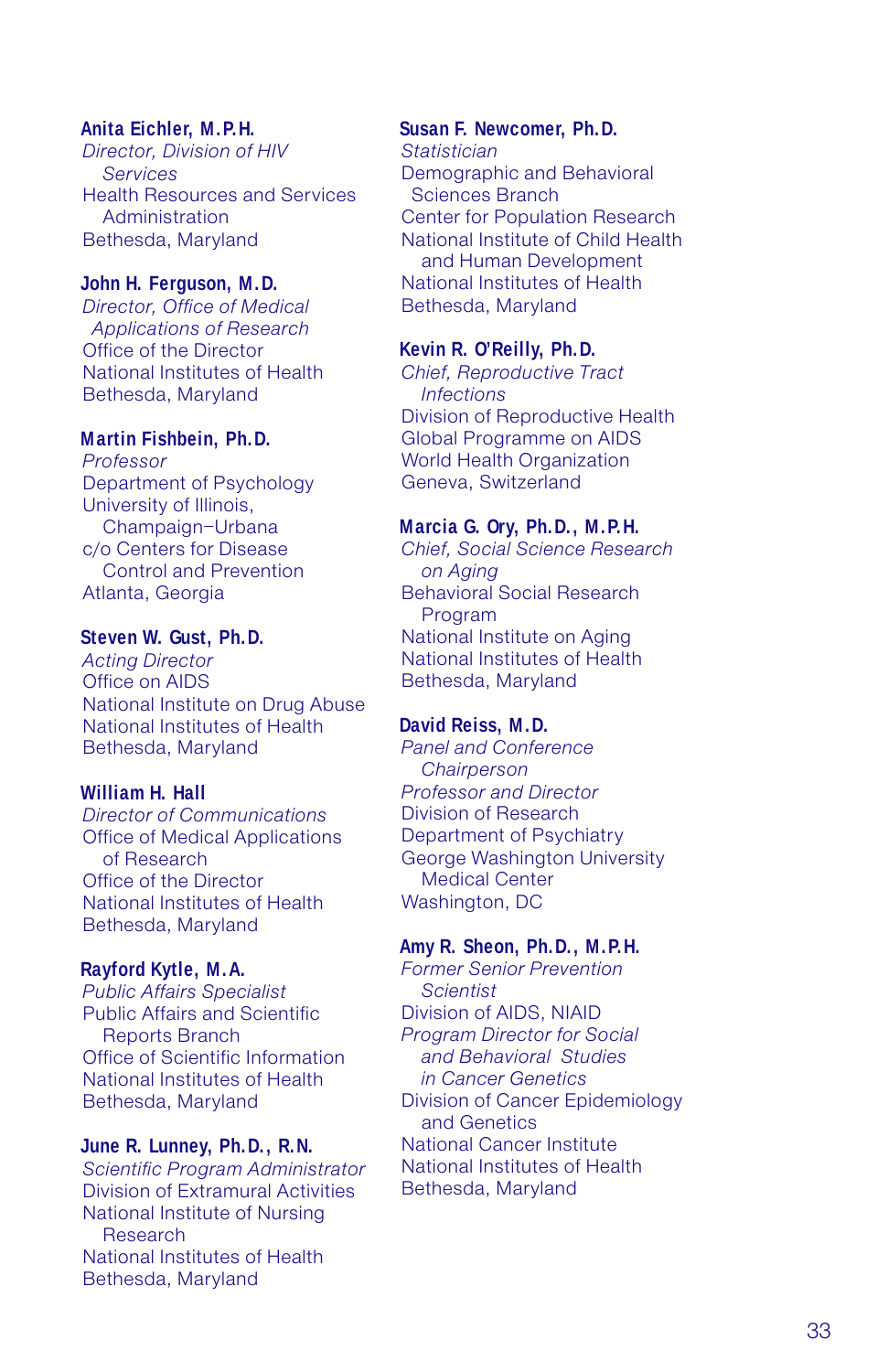#### **Charles Sherman, Ph.D.**

Deputy Director Office of Medical Applications of Research Office of the Director National Institutes of Health Bethesda, Maryland

#### **Ellen Stover, Ph.D.**

Director, Office on AIDS National Institute of Mental Health National Institutes of Health Bethesda, Maryland

## **Conference Sponsors**

#### **National Institute of Mental Health**

Steven E. Hyman, M.D. **Director** 

#### **Office of Medical Applications of Research, NIH**

John H. Ferguson, M.D. **Director** 

## **Conference Cosponsors**

#### **National Institute of Child Health and Human Development**

Duane F. Alexander, M.D. **Director** 

#### **National Institute of Allergy and Infectious Diseases**

Anthony S. Fauci, M.D. **Director** 

## **National Institute on Alcohol**

**Abuse and Alcoholism**  Enoch Gordis, M.D. **Director** 

#### **National Institute on Aging**  Richard J. Hodes, M.D.

**Director** 

**National Institute on Drug Abuse**  Alan I. Leshner, Ph.D. **Director** 

#### **National Institute of Nursing Research**

Patricia A. Grady, R.N., Ph.D. **Director** 

#### **Office of AIDS Research, NIH**  William E. Paul, M.D.

**Director** 

#### **Office of Research on Women's Health, NIH**  Vivian W. Pinn, M.D.

**Director** 

#### **Centers for Disease Control and Prevention**

David Satcher, M.D., Ph.D. **Director** 

### **Health Resources and Services Administration**

Ciro V. Sumaya, M.D., M.P.H.T.M. **Administrator**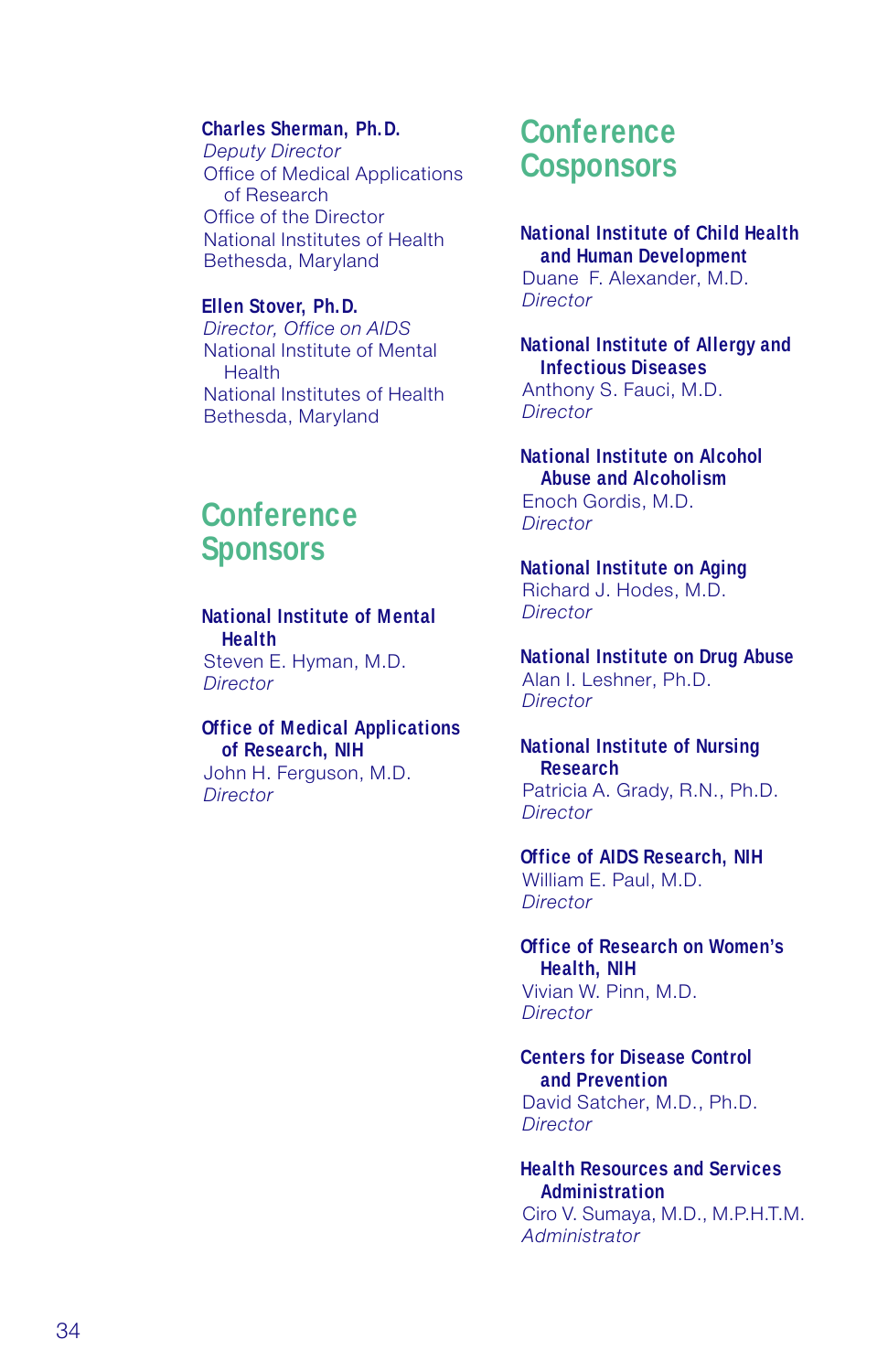## **Bibliography**

The following references were provided by the speakers listed above and were neither reviewed nor approved by the panel.

Alcabes P, Friedland G. Injection drug use and human immunodeficiency virus infection. Clin Infect Dis 1995;20:1467–79.

Alter M. The detection, transmission, and outcome of hepatitis C virus infection. Infect Agents Dis 1993;2:155–66.

Auerbach JD, Wypijewska C, Brodie KH, editors. AIDS and behavior: an integrated approach. Washington, DC: National Academy Press; 1994.

**Ball JC. Ross A.** The effectivenesss of methadone maintenance treatment. New York: Springer Verlag; 1991.

Bandura A. Social cognitive theory and exercise of control over HIV infection. In: DiClemente RJ, Peterson JL, editors. Preventing AIDS: theories and methods of behavioral interventions. New York: Plenum; 1994. p. 25–9.

Battjes RJ, Pickens RW, Brown LS. HIV infection and AIDS risk behaviors among injecting drug users entering methadone treatment: an update. J Acquir Immune Defic Syndr Hum Retrovirology 1995;10:90–6.

Binson D, Michaels S, Stall R, Coates TJ, Gagnon JH, Catania JA. Prevalence and social distribution of men who have sex with men:

United States and its urban centers. J Sex Res 1995;32:245–54.

**Brookmeyer R, Gail MH.** Risk factors for infection and the probability of HIV transmission. In: AIDS epidemiology: a quantitative approach. New York: Oxford University Press; 1994. p. 19–50.

Bruneau J, Lamothe FE, Lachance N, et al. Increased HIV seroprevalence and seroincidence associated with participation in needle exchange program: unexpected findings from Saint-Luc Cohort Study in Montreal. Paper presented at: XI International Conference on AIDS; 1996 Jul 9; Vancouver, Canada.

**Bunning BC.** Effects of Amsterdam needle and syringe exchange. Int J Addict 1991;26:1303–11.

Caplehorn JRM, Ross MW. Methadone maintenance and the likelihood of risky needle sharing. Int J Addict 1995;30:685–98.

Centers for Disease Control and Prevention. Community-level prevention of human immunodeficiency virus infection among highrisk populations: the AIDS Community Demonstration projects. MMWR Morb Mortal Weekly Rep 1996;45 (RR-6).

Choi KH, Catania JA. Changes in multiple partnerships, HIV testing, and condom use among U.S. heterosexuals 18 to 49 years of age, 1990 and 1992. Am J Public Health 1996;86:554–6.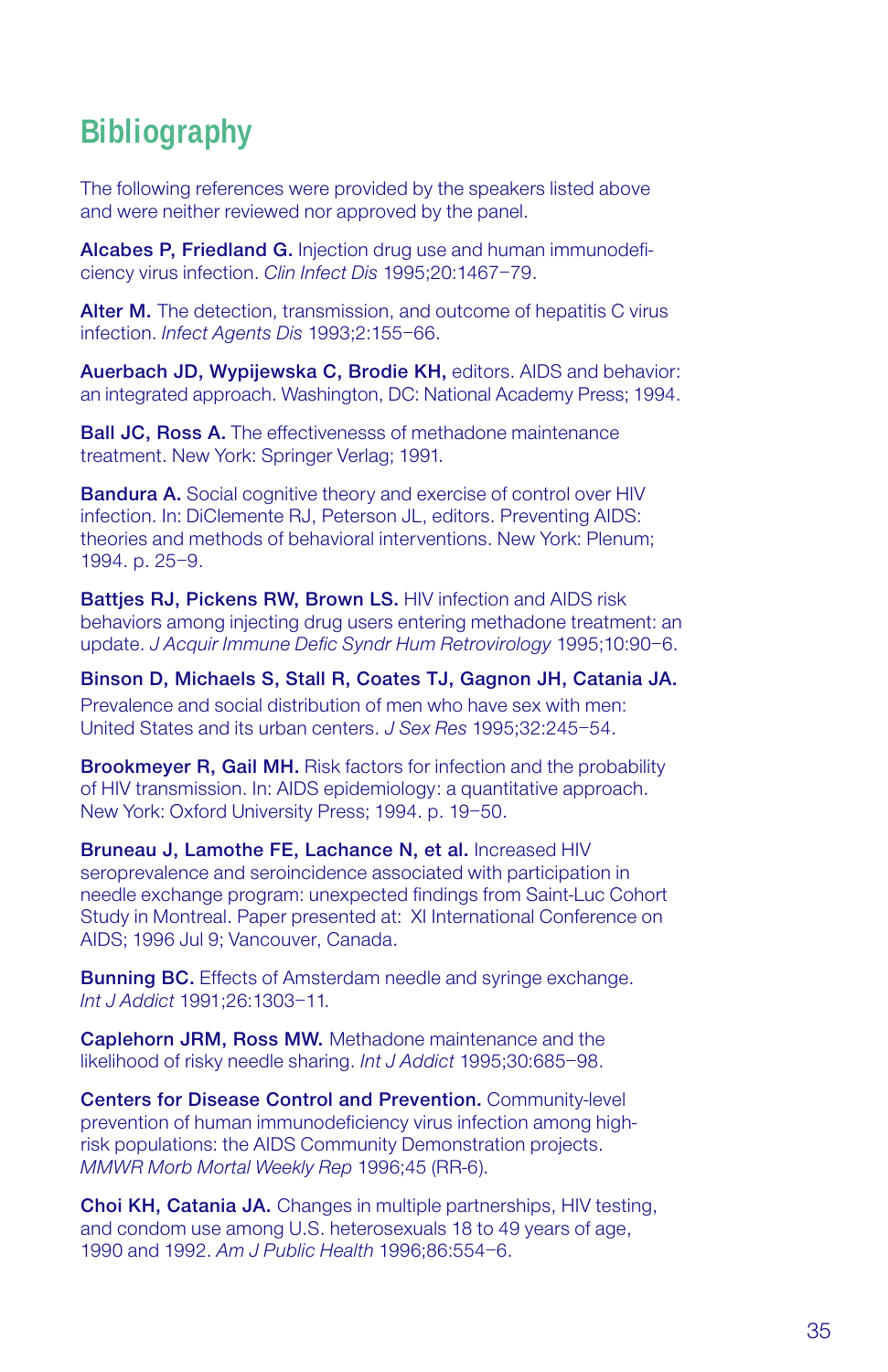#### Coates TJ, Gutzwiller F, Des Jarlais D, Kippax S, Schechter M, van den Hoek JAR. HIV prevention in developed countries. Lancet 1996;348:1143–8.

Coates TJ, Chesney M, Folkman S, et al. Designing behavioural and social science research to impact practice and policy in HIV prevention and care. Int J STD and AIDS 1996;7(Suppl. 2):2–12.

de Vincenzi I. A longitudinal study of human immunodeficiency virus transmission by heterosexual partners. N Engl J Med 1994;331:341-6.

Des Jarlais DC, Friedmann P, Hagan H, Friedman SR. Protective effect of AIDS-related behavior change among injection drug users: a cross national study. Am J Public Health 1996;86:1780–5.

Des Jarlais DC. HIV incidence among injecting drug users in New York City Syringe-Exchange Programmes. Lancet 1996;348:987–91.

Des Jarlais DC, Friedman SR, Choopanya K, Vanichseni S, Ward TP.

International epidemiology of HIV and AIDS among injecting drug users. AIDS 1992;6(10):1053–68.

Des Jarlais DC, Hagan H, Friedman SR, Friedmann P, Goldberg D, Frischer M, Green S, Tunving K, Ljungberg B, Wodak A, Ross M, Purchase D, Millson ME, Myergs T. Maintaining low HIV seroprevalence in populations of infecting drug users. JAMA1995;274(15): 1226–31.

Dubois-Arber F, Jeannin A, Konings E, Paccaud F. AIDS prevention: trend analysis shows evidence of increase in condom use without other major changes in sexual behavior among the general population in Switzerland. Am J Public Health. In press.

Ehrhardt AA. Sexual behavior among heterosexuals. In: Mann J, Tarantola D, editors. AIDS in the world II. New York, Oxford: Oxford University Press; 1996. p. 259–63.

Ehrhardt AA, Exner TM, Seal D. A review of HIV interventions for at-risk women, HIV Center for Clinical and Behavioral studies, New York State Psychiatric Institute and Columbia University, New York, NY. Unpublished contractor report prepared for the Office of Technology Assessment: The effectiveness of AIDS prevention efforts. Washington, DC: U.S. Congress; September 1995.

**Esteban R.** Epidemiology of hepatitis C virus infection. *J Hepatol* 1993;17(S-3):S67–71.

Fishbein M, Bandura A, Triandis HC, Kanfer FH, Becker MH,

Middlestadt SE, Eichler A. Factors influencing behavior and behavior change: final report—theorist's workshop. Rockville, MD: NIMH; 1992. [A slightly revised version of this report will be published in Baum A, Revenson T, Singer J, editors. Handbook of health psychology. New Jersey: Lawrence Erlbaum and Associates.]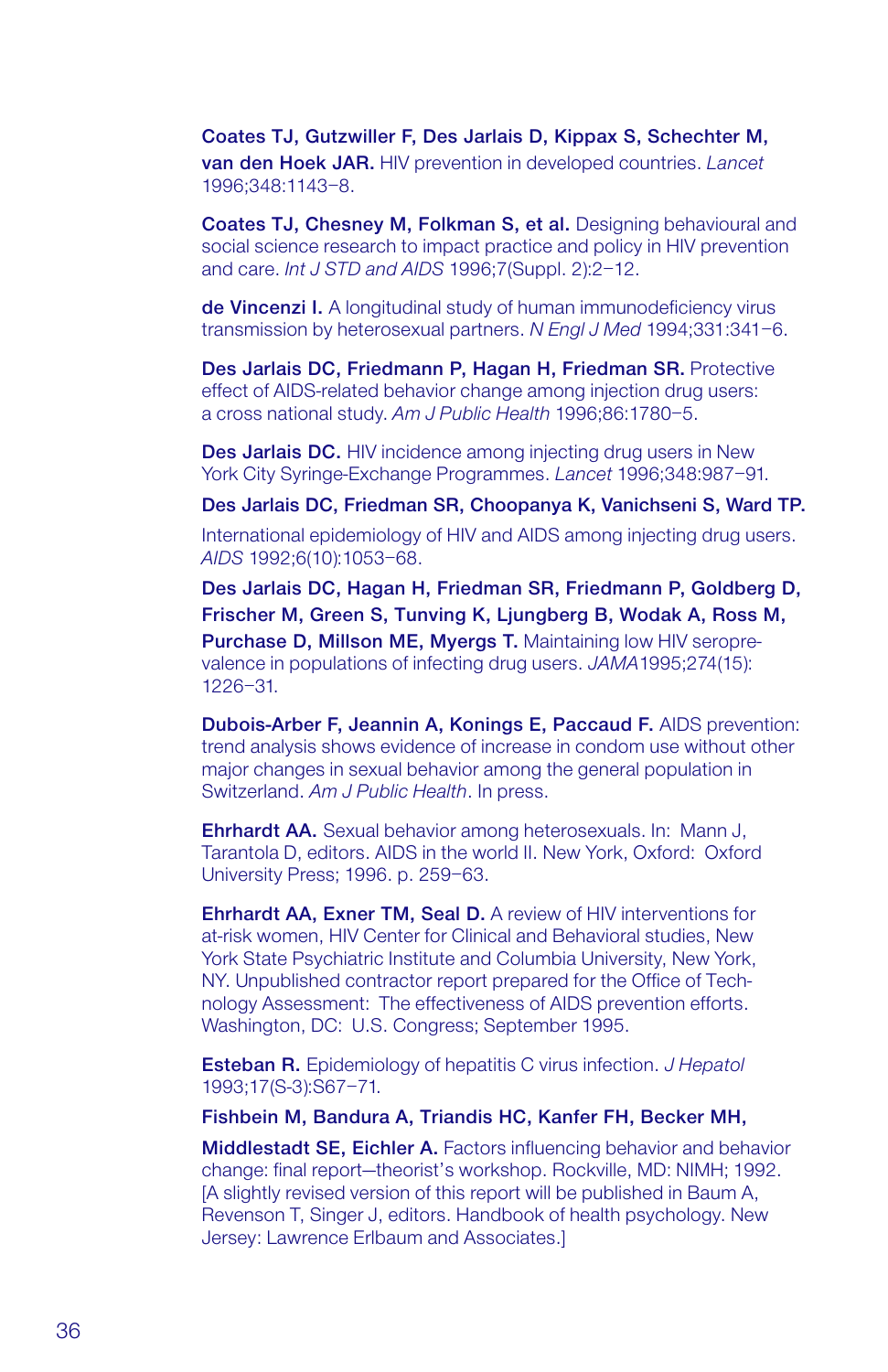Fishbein M, Middlestadt SE, Hitchcock PJ. Using information to change sexually transmitted disease-related behaviors: an analysis based on the theory of reasoned action. In Wasserheit JN, Aral SO, Holmes KK, editors. Research issues in human behavior and sexually transmitted diseases in the AIDS era. Washington, DC: American Society for Microbiology; 1991. p. 243–57.

Gibson DR, Wermuth L, Lovelle-Drache J, Ham J, et al. Brief counseling to reduce AIDS risk in intravenous drug users and their sexual partners: preliminary results. Counseling Psychol Q 1989; 2(1):15–9.

Grosskurth H, Mosha F, Todd J, et al. Impact of improved treatment of sexually transmitted diseases on HIV infection in rural Tanzania: randomized controlled trial. Lancet 1995;346:530–6.

Hagan H, Des Jarlais DC, Friedman SR, Purchase D, Alter JJ. Reduced risk of hepatitis B and hepatitis C among injection drug users in the Tacoma syringe exchange program. Am J Public Health 1994;85:1531–7.

Hobfoll SE, Jackson AP, Lavin J, Britton PJ, Shepherd JB. Women's barriers to safe sex. Psychol Health 1994;9:233–52.

Hobfoll SE, Jackson AP, Lavin J, Britton PJ, Shepherd JB. Reducing inner-city women's AIDS risk activities: A study of single, pregnant women. Health Psychol 1994;13:397–403.

Holtgrave DR, Kelly JA. Preventing HIV/AIDS among high-risk urban women: the cost-effectiveness of a behavioral group intervention. Am J Public Health 1996;86:1442–5.

Jemmott III JB, Jemmott LS, Fong GT. Reducing HIV risk-associated sexual behavior among African-American adolescents: testing the generality of intervention effects. Princeton, NJ: Princeton University Department of Psychology; 1996.

Jonsen AR, Stryker J, editors. The social impact of AIDS in the United States. Washington, DC: National Academy Press; 1993.

Kann L, Warren CW, Harris WA, Collins JL, Williams BI, Ross JG,

Kolbe LJ. Youth risk behavior surveillance—United States, 1995. MMWR Morb Mortal Wkly Rep 1996;45 (SS-4):1–84.

Kaplan EH, Heimer R. HIV incidence among New Haven needle exchange participants: updated estimates from syringe tracking and testing data. J Acquir Immune Deficiency Syndr 1995;10:175–6.

Karon JM, Rosenberg PS, McQuillan G, et al. Prevalence of HIV infection in the United States, 1984–1992. JAMA 1996;276:126–31.

Kegeles SD, Hays RB, Coates TJ. The M-Powerment project: a community-level HIV prevention intervention for young gay men. Am J Public Health 1996;86,1129–36.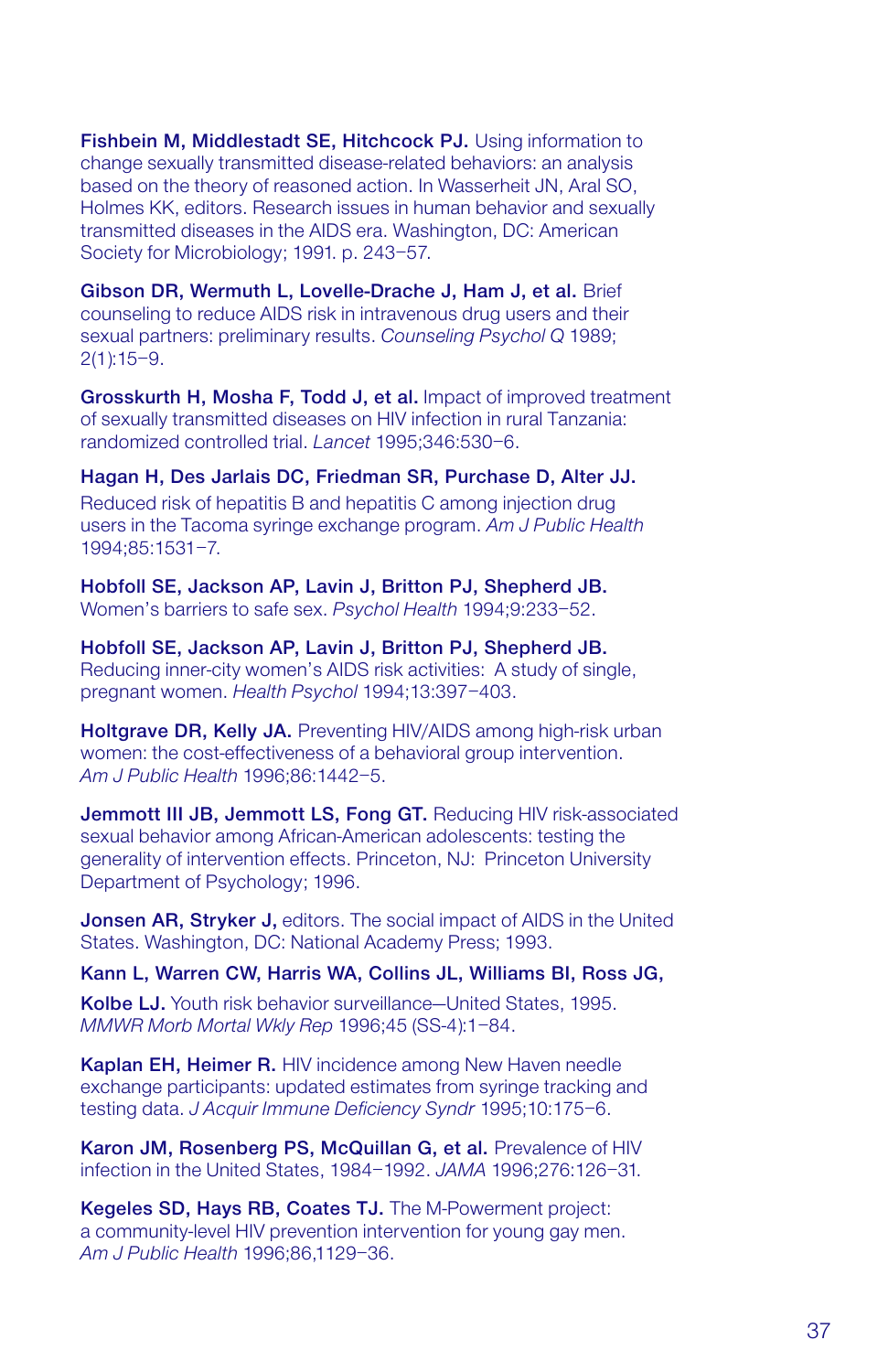Kelly JA, Murphy DA, Washington CD, Wilson TS, Koob JJ, Davis DR. Ledezma G. Davantes B. The effects of HIV/AIDS intervention groups for high-risk women in urban clinics. Am J Public Health 1994;84 (12):1918–22.

Kelly JA, St. Lawrence JS, Stevenson LY, Hauth AC, Kalichman SC, Diaz YE, Brasfield TL, Koob JJ, Morgan MG. Community AIDS/ HIV risk reduction: the effects of endorsements by popular people in three cities. Am J Public Health 1992;82:1483–9.

Koester SK. Copping, running, and paraphernalia laws: contextual variables and needle risk behavior among injection drug users. Human Organization 1994;53(3):287–95.

Levine OS, Vlahov D, Nelson KE. Epidemiology of hepatitis B virus infections among injecting drug users: seroprevalence, risk factors and viral interactions. Epidemiol Rev 1994;16:418-36.

Levine OS, Vlahov D, Koehler J, et al. Seroepidemiology of hepatitis B virus in a population of injecting drug users: association with drug injection patterns. Am J Epidemiol 1995;142:331–41.

Lurie P, Reingold AL, Bowser B, Chen D, Foley J, Guydish J, Kahn JG, Lane S, Sorensen J. The public health impact of needle exchange programs in the United States and abroad. Vol. l. San Francisco: University of California;1993.

Lurie P, Reingold AL, Bowser B, Chen D, Foley J, Guydish J, Kahn JG, Lane S, Sorensen J. The public health impact of needle exchange programs in the United States and abroad: summary, conclusions, and recommendations. Rockville, MD: CDC National AIDS Clearinghouse;1993.

Mandel W, Vlahov D, Latkin C, et al. Correlates of needle sharing among injection drug users. Am J Public Health 1994;849:920–3.

Metzger DS, Woody GE, McLellan AT, O'Brien CP, Druley P, Navaline H, DePhillippis D, Stolley P, Abrutyn E. Human immunodeficiency virus seroconversion among in- and out-of-treatment intravenous drug users: an 18-month prospective follow-up. J Acquir Immune Defic Syndr 1993;1049–56.

Miller HG, Turner CF, Moses LE, editors. AIDS: The second decade. Washington, DC: National Academy Press; 1990. p. 359–472.

Miller HG, Turner GG, Moses LE, editors. AIDS: The second decade. Washington, DC: National Academy Press; 1993.

National Commission on Acquired Immune Deficiency Syndrome.

The twin. National Commission on Acquired Immune Deficiency Syndrome; 1991.

Needle R, Weatherby N, Chitwood D, Booth R, Watters J, Fisher DG, Brown B, Cesari H, Williams ML, Andersen M, Braunstein M. Reliability of self-reported HIV risk behaviors of drug users. Psychol Addict Behav 1995;9:242–50.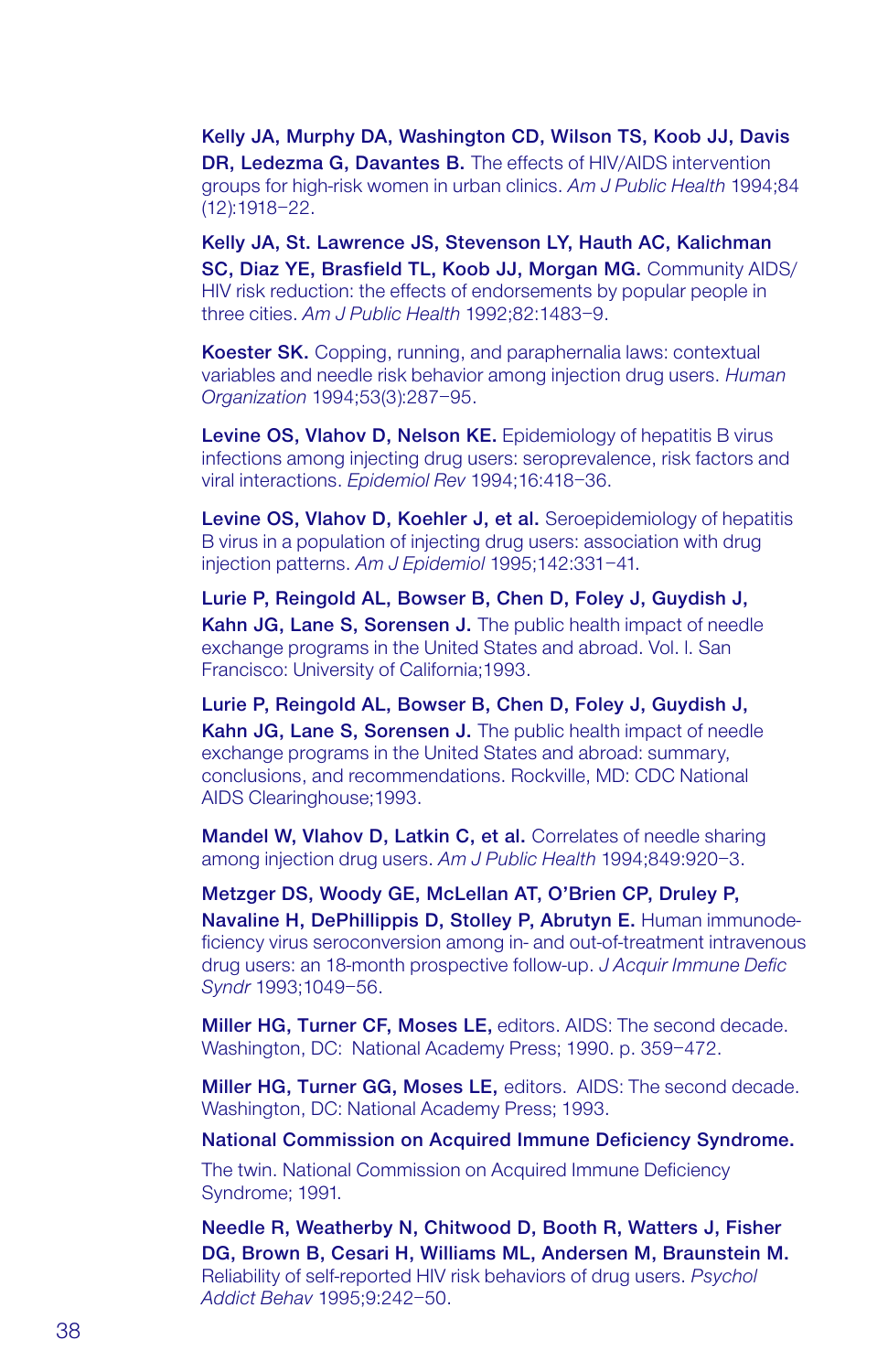Nelson KE, Celentano D, Eiumtrakol S, et al. Changes in sexual behavior and a decline in HIV infection among young men in Thailand. N Engl J Med 1996;335:297–303.

Nicolosi A, Correa Leite ML, Musicco M, et al. Parental and sexual transmission of human immunodeficiency virus in intravenous drug users: a study of seroconversion. Am J Epidemiol 1992;135:225–33.

Normand J, Vlahov D, Moses LE. Preventing HIV transmission: the role of sterile needles and bleach. Washington, DC: National Academy Press; 1995.

Patrick DM, Strathdee SA, Offner M, et al. Explaining an outbreak: determinants of HIV seroconversion among injecting drug users in Vancouver. Paper presented at: XI International Conference on AIDS; 1996 Jul 9; Vancouver, Canada.

Peterson JL, Coates TJ, Catania J, Hauck WW, Acree M, Daigle D, Hillard B, Middleton L, Hearst N. Evaluation of an HIV risk reduction intervention among African American homosexual and bisexual men. AIDS 1996;10:319–25.

Quinn TC. Global burden of the HIV pandemic. Lancet 1996;348:99-106.

Rhodes F, Malotte CK. HIV risk interventions for active drug users: experience and prospects. In: Oskamp S, Thompson SC, editors. Understanding and preventing HIV risk behavior. Thousand Oaks, CA: Sage Publications; 1996.

Rosenstock IM, Strecher VJ, Becker MH. The health belief model and HIV risk behavior change. In: DiClemente RJ, Peterson JL, editors. Preventing AIDS: theories and methods of behavioral interventions. New York: Plenum; 1994. p. 5–24.

Rotheram-Borus MJ, Koopman C, Haignere C, Davies M. Reducing HIV sexual risk behaviors among runaway adolescents. JAMA 1991;266:1237–41.

Selwyn PA, Feiner C, Cox CP, et al. Knowledge about AIDS and high risk behaviors among intravenous drug users in New York City. AIDS 1987;1:247–54.

Serpelloni G, Carriere MP, Rezza G, Morganti S, Gomma M,

**Binkin N.** Methadone treatment as a determinant of HIV risk reduction among injecting drug users: a nested case-controlled study. AIDS Care 1994;6:215–20.

St. Lawrence J, Brasfield T, Jefferson K, Alleyne E, O'Brannon III RA, Shirley A. Cognitive behavioral intervention to reduce African-American adolescents' risk for HIV infection. J Consul Clin Psychol 1995;63:221–37.

Stephens RC, Simpson DD, Coyle SL, McCoy CB, National AIDS Research Consortium. Comparative effectiveness of NADR interventions. In: Brown BS, Beschner GM, editors, Handbook on risk of AIDS. Westport, CT: Greenwood Press; 1993.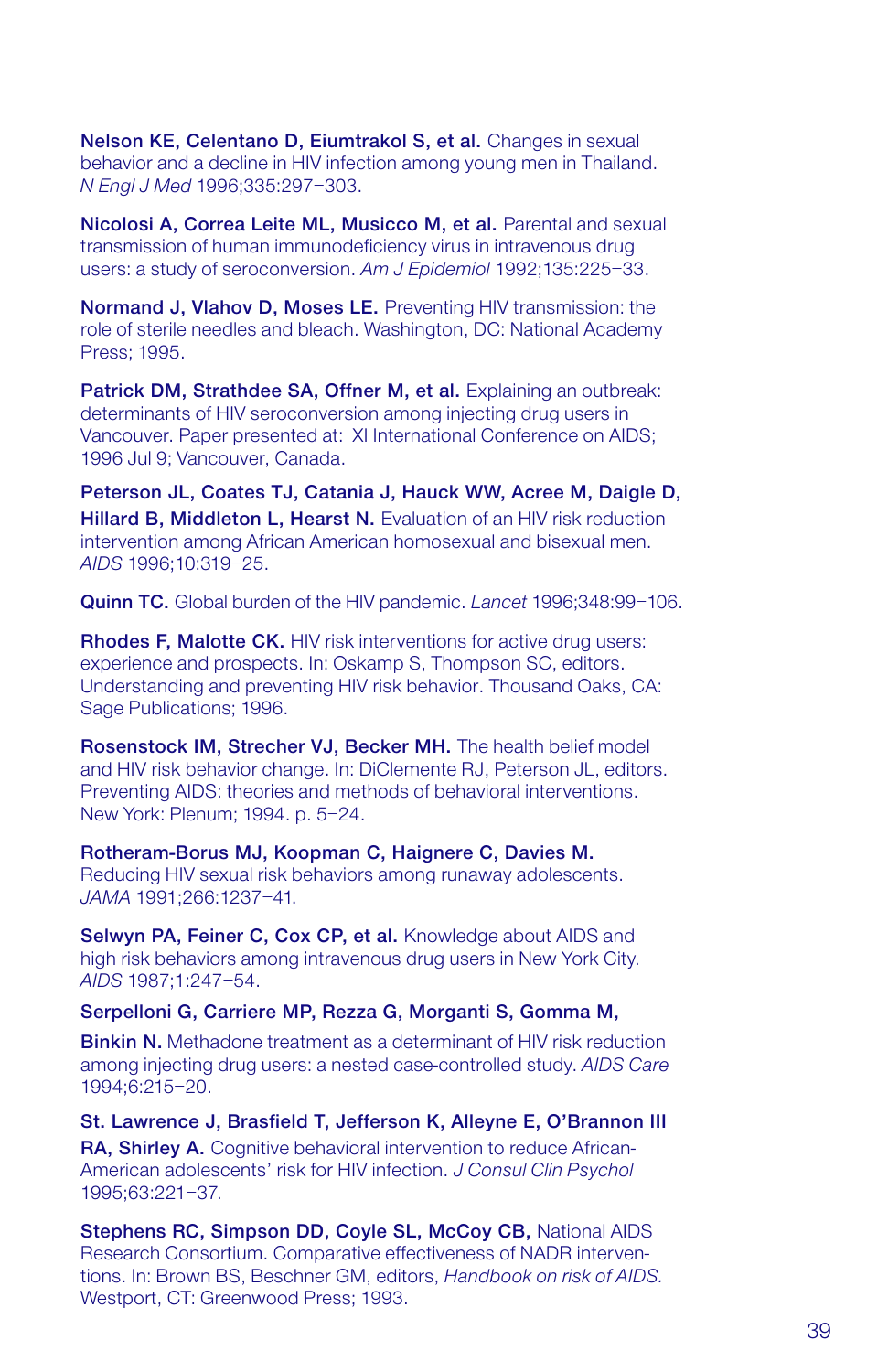**Stimson GV, et al.** Injecting equipment exchange schemes: final report. London: The Centre for Drugs and Health Behaviors; 1988.

Stryker J, Coates TJ, DeCarlo P, et al. Prevention of HIV infection: looking back, looking ahead. JAMA 1995;273:1143–8.

Susser E. Editorial: the tribulations of trials-intervention in community. Am J Public Health 1995;85(2):156–8.

**Susser M.** Judgment and causal inference: criteria in epidemiologic studies. Am J Epidemiol 1977;105:1-15. [Reprinted in Am J Epidemiol] 141, 701–15.]

**Susser M.** The logic in ecological: I. The logic of analysis. Am J Public Health 1994;84(5):825–9.

Susser M. The logic in ecological: II. The logic of design. Am J Public Health 1994;84(5):830–5.

**Susser M.** What is a cause and how do we know one? A grammar for pragmatic epidemiology. Am J Epidemiol 1991;133(7):635–48.

Susser M, Valencia E, Conover S, Felix A, Tsai W-Y, Wyatt RJ. Prevention of recurrent homelessness among mentally ill men: a randomized clinical trial of a critical time intervention. Am J Public Health. In press.

Sweat M, Dennison J. Reducing HIV incidence in developing countries with structural and environmental interventions. AIDS 1995;9 (Suppl. A):S225–57.

Tawil O, Verster A, O'Reilly K. Enabling approaches for HIV/AIDS prevention: can we modify the environment and minimize the risk? AIDS 1995;9:1299–306.

Turner CF, Miller HG, Moses LE, editors. AIDS: sexual behavior and intravenous drug use. Washington, DC: National Academy Press; 1989.

U.S. General Accounting Office. Needle exchange programs: research suggests promise as an AIDS prevention strategy. Report Number GAO/HRD-93-60. Washington, DC: U. S. Government Printing Office; 1993.

U.S. Department of Health and Human Services, Public Health Service, Centers for Disease Control and Prevention. HIV/AIDS Surveillance Reports, Vol. 7, No. 2 year-end edition, 1995, and Vol. 8, No. 1, midyear edition, 1996.

U.S. Department of Health and Human Services, Public Health Service, Centers for Disease Control and Prevention. First 500,000 AIDS cases—United States, 1995. MMWR Morb Mortal Weekly Rep 44, 46, Nov. 24, 1995.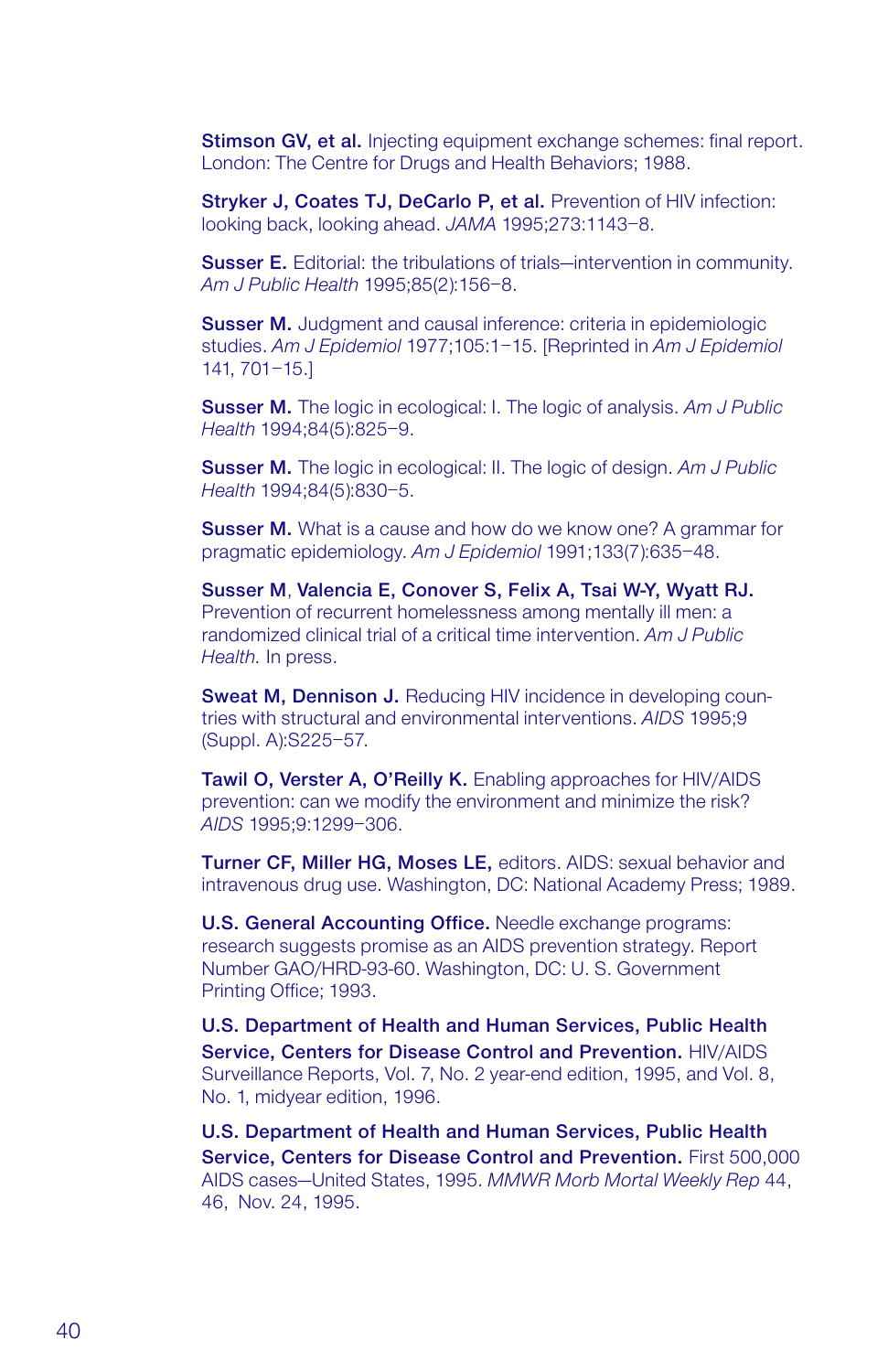#### Valdiserri RO, Lyter D, Levitron L, Callahan C, Kingsley LA,

Rinaldo C. AIDS prevention in homosexual and bisexual men: results of a randomized trial evaluating two risk reduction interventions. AIDS 1989;3:21–6.

Walter HJ, Vaughan RD. AIDS risk reduction among a multiethnic sample of urban high school students. JAMA 1993;270:725–30.

Watters JK, Estilo MJ, Clark GL, Lorvick J. Syringe and needle exchange as HIV/AIDS prevention for injection drug uses. JAMA 1994;271(2):115–20.

WHO/GPA/IDS. Effective approaches to AIDS prevention. Report of a meeting; 1992 May 26–29; Geneva. WHO/GPA/IDS/93.1.

Wiebel WW, Jimenez A, Johnson W, Ouellet L, Jovanovic B, et al. Risk behavior and HIV seroincidence among out-of-treatment injection drug users: a four-year prospective study. J Acquir Immune Defic Syndr Hum Retrovirol 1996;12:282–9.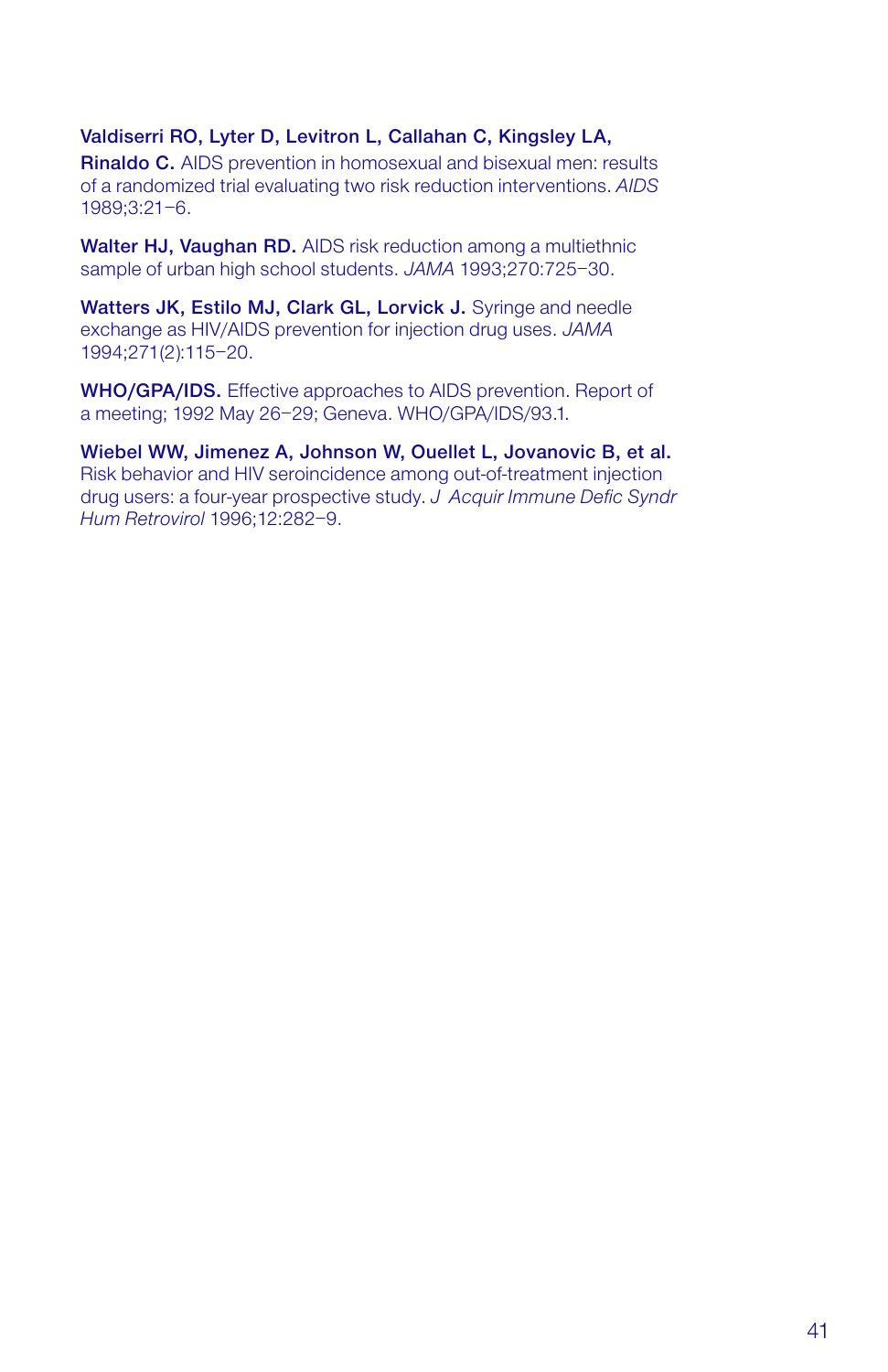## **Interventions to Prevent HIV Risk Behaviors**

*A Continuing Medical Education Activity Sponsored by the National Institutes of Health* 

## **OBJECTIVE**

The objective of this NIH Consensus Statement is to inform the biomedical research and clinical practice communities of the results of the NIH Consensus Development Conference on Interventions to Prevent HIV Risk Behaviors. The statement provides state-of-the-art information regarding effective behavioral interventions to prevent HIV risk behaviors and presents the conclusions and recommendations of the consensus panel regarding these issues. In addition, the statement identifies those areas of study that deserve further investigation. Upon completing this educational activity, the reader should possess a clear working clinical knowledge of the state-of-the-art regarding this topic.

### **ACCREDITATION**

The NIH/FAES is accredited by the Accreditation Council for Continuing Medical Education to sponsor continuing medical education for physicians.

The NIH/FAES designates this continuing medical education activity for 1 credit hour in Category I of the Physician's Recognition Award of the American Medical Association. Each physician should claim only those hours of credit that he/she actually spent in the educational activity.

### **EXPIRATION**

This form must be completed and **postmarked by October 31, 1998**, for eligibility to receive continuing medical education credit for this continuing medical education activity. The expiration date for this test may be extended beyond October 31, 1998. Beginning November 1, 1998, please check the NIH Consensus Development Program web site (http://consensus.nih.gov) or call the NIH Office of Medical Applications of Research at 301-496-1144 for information regarding an extended expiration date for this continuing medical education activity.

### **INSTRUCTIONS**

The consensus statement contains the correct answers to the following 16 questions. Select your answer(s) to each question and write the corresponding letter(s) in the answer space provided. Mail the completed test by the expiration date shown above to the address at the end of this test. You will receive notification of your test results within 2 to 3 weeks. If you have successfully completed the test (11 or more correct answers), you will receive a certificate for 1 hour of credit along with your test results. Photocopies of this form are acceptable. There is no fee for participating in this continuing education activity.

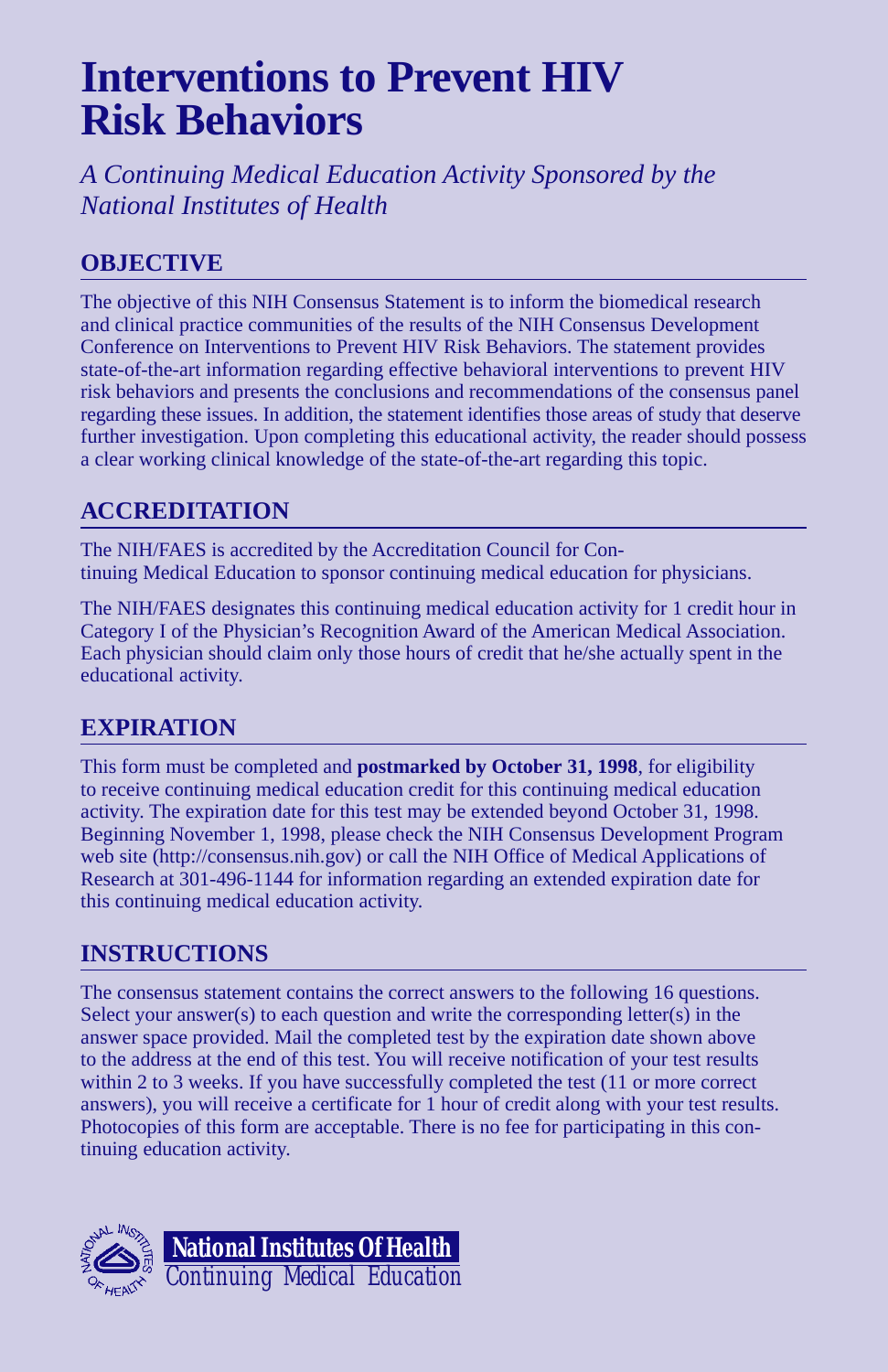1. AIDS is the leading cause of death for: *(You must indicate all that are true.)* 

- a. children under 12 months of age
- b. men and women between 25 and 44 years of age
- c. young men between 18 and 21 years of age
- d. men over 45 years of age
- **ANSWER(S) \_\_\_\_\_\_\_\_\_\_\_\_\_\_\_\_\_\_\_\_\_\_\_\_\_\_\_\_\_\_\_\_\_\_\_\_\_\_\_\_\_\_\_\_\_\_\_\_\_**
- 2. The AIDS epidemic is shifting to: *(You must indicate all that are true.)*

| a. youth         | c. alcoholics             |
|------------------|---------------------------|
| b. older people  | d. commercial sex workers |
| <b>ANSWER(S)</b> |                           |

3. Key risk behaviors for HIV infection are: *(You must indicate all that are true.)* 

- a. multiple sexual partners
- b. unprotected anal and vaginal intercourse
- c. use of nonsterile drug injection equipment
- d. none of the above

#### **ANSWER(S) \_\_\_\_\_\_\_\_\_\_\_\_\_\_\_\_\_\_\_\_\_\_\_\_\_\_\_\_\_\_\_\_\_\_\_\_\_\_\_\_\_\_\_\_\_\_\_\_\_**

4. Biomedical factors are more difficult to measure than psychosocial contextual factors:

| a. true       | talse<br>h |
|---------------|------------|
| <b>ANSWER</b> |            |

- 5. Which of the following behavioral trends is false:
	- a. injection drug users are at an increased risk for HIV infection because of community conditions
	- b. among gay men, African American men are at increasing risk for HIV infection
	- c. youth show an increase in condom use as they get older
	- d. the risk of HIV infection in women has increased because of sexual contact with injection drug users

#### **ANSWER\_\_\_\_\_\_\_\_\_\_\_\_\_\_\_\_\_\_\_\_\_\_\_\_\_\_\_\_\_\_\_\_\_\_\_\_\_\_\_\_\_\_\_\_\_\_\_\_\_\_\_\_**

6. The randomized controlled trial is the most appropriate design for testing all HIV prevention research:

| a. true                    | b. false                                                                       |  |
|----------------------------|--------------------------------------------------------------------------------|--|
| <b>ANSWER</b>              |                                                                                |  |
| an increase in condom use: | 7. Several successful cognitive behavioral interventions in women demonstrated |  |
| a. from 15 to 26 percent   | c. by 50 percent                                                               |  |
| b. from 26 to 56 percent   | d. by 62 percent                                                               |  |
| <b>ANSWER</b>              |                                                                                |  |

8. Needle exchange programs: *(You must indicate all that are true.)* 

a. do not promote drug use among current drug users

- b. promote drug use among non-drug users
- c. lead to an increase in discarded needles
- d. lead to a decrease in discarded needles
- e. none of the above

**ANSWER(S) \_\_\_\_\_\_\_\_\_\_\_\_\_\_\_\_\_\_\_\_\_\_\_\_\_\_\_\_\_\_\_\_\_\_\_\_\_\_\_\_\_\_\_\_\_\_\_\_\_**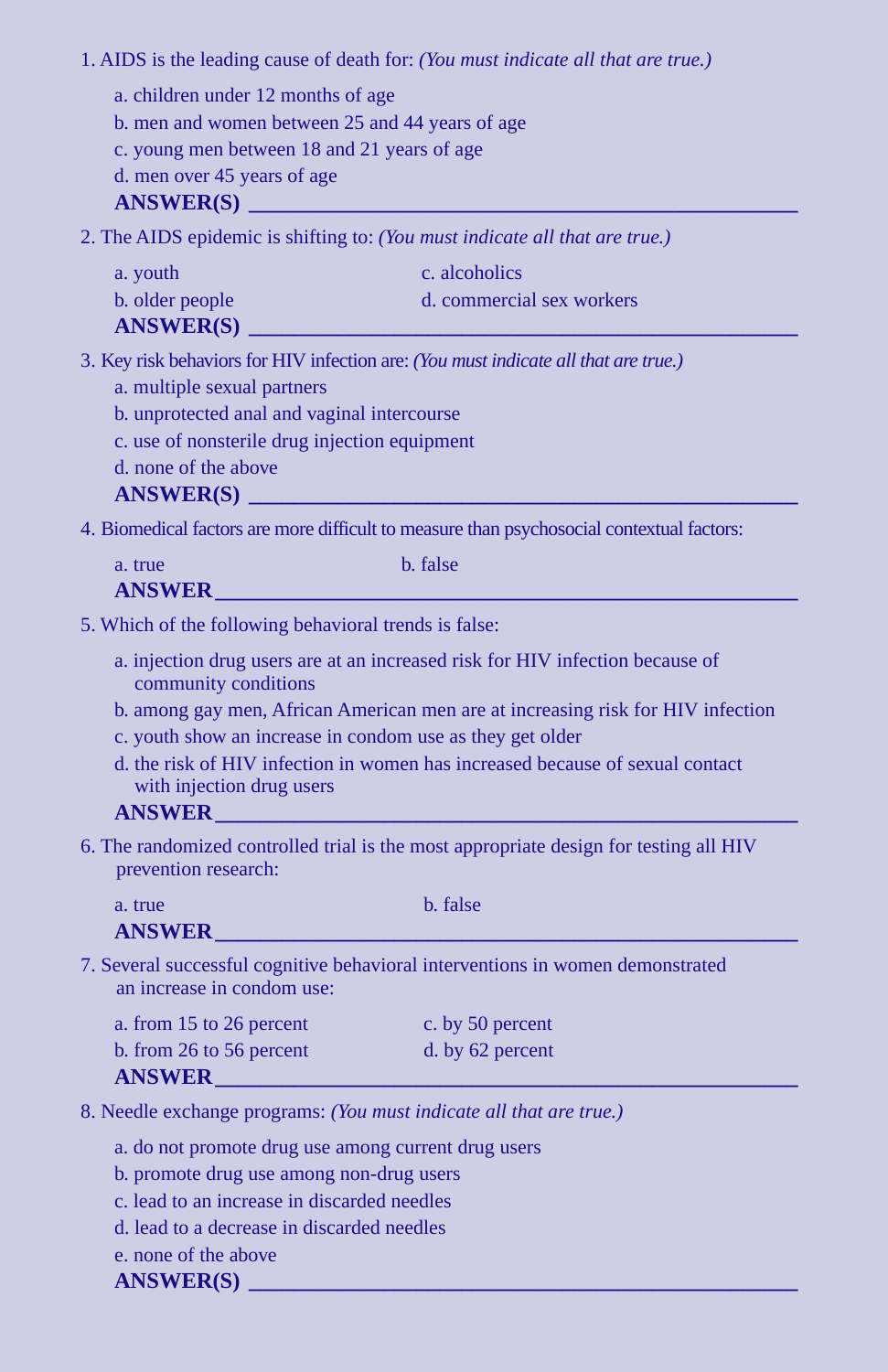- 9. The panel identified which of the following as the most urgently needed research:
	- a. school-based interventions for sexually-active youth
	- b. developing better condoms
	- c. interventions that can be delivered in community settings

d. developing methods of identifying emerging risks within large populations **ANSWER\_\_\_\_\_\_\_\_\_\_\_\_\_\_\_\_\_\_\_\_\_\_\_\_\_\_\_\_\_\_\_\_\_\_\_\_\_\_\_\_\_\_\_\_\_\_\_\_\_\_** 

- 10. Which of the following cities has kept the seroconversion rate among injection drug users low because of aggressive HIV prevention policies:
	- a. Montreal

b. Sydney

- c. Miami
- d. Amsterdam

#### **ANSWER\_\_\_\_\_\_\_\_\_\_\_\_\_\_\_\_\_\_\_\_\_\_\_\_\_\_\_\_\_\_\_\_\_\_\_\_\_\_\_\_\_\_\_\_\_\_\_\_\_\_**

- 11. The evidence is unequivocal that consistent and effective use of condoms and sterile injection equipment reduces the risk of HIV infection by nearly:
	- a. 100 percent
	- b. 98 percent
	- c. 93 percent
	- d. 90 percent
	- **ANSWER\_\_\_\_\_\_\_\_\_\_\_\_\_\_\_\_\_\_\_\_\_\_\_\_\_\_\_\_\_\_\_\_\_\_\_\_\_\_\_\_\_\_\_\_\_\_\_\_\_\_**
- 12. Social and cultural barriers to implementation of effective AIDS prevention programs include: *(You must indicate all that are true.)* 
	- a. racism
	- b. religious discrimination
	- c. gender inequality
	- d. homophobia
	- e. none of the above

#### **ANSWER(S) \_\_\_\_\_\_\_\_\_\_\_\_\_\_\_\_\_\_\_\_\_\_\_\_\_\_\_\_\_\_\_\_\_\_\_\_\_\_\_\_\_\_\_\_\_\_\_**

- 13. Because of the importance to AIDS prevention, there must be a stop to the "erosion of funding" for: *(You must indicate all that are true.)* 
	- a. drug and alcohol abuse treatment programs
	- b. mental health treatment programs
	- c. school-based prevention programs for adolescents
	- d. abstinence-only education programs
	- e. none of the above
	- **ANSWER(S) \_\_\_\_\_\_\_\_\_\_\_\_\_\_\_\_\_\_\_\_\_\_\_\_\_\_\_\_\_\_\_\_\_\_\_\_\_\_\_\_\_\_\_\_\_\_\_**

14. Policy interventions are effective because they: *(You must indicate all that are true.)* 

- a. make risky behavior illegal
- b. remove barriers to self-protective behaviors
- c. make AIDS prevention programs uniform
- d. none of the above

#### **ANSWER(S) \_\_\_\_\_\_\_\_\_\_\_\_\_\_\_\_\_\_\_\_\_\_\_\_\_\_\_\_\_\_\_\_\_\_\_\_\_\_\_\_\_\_\_\_\_\_\_**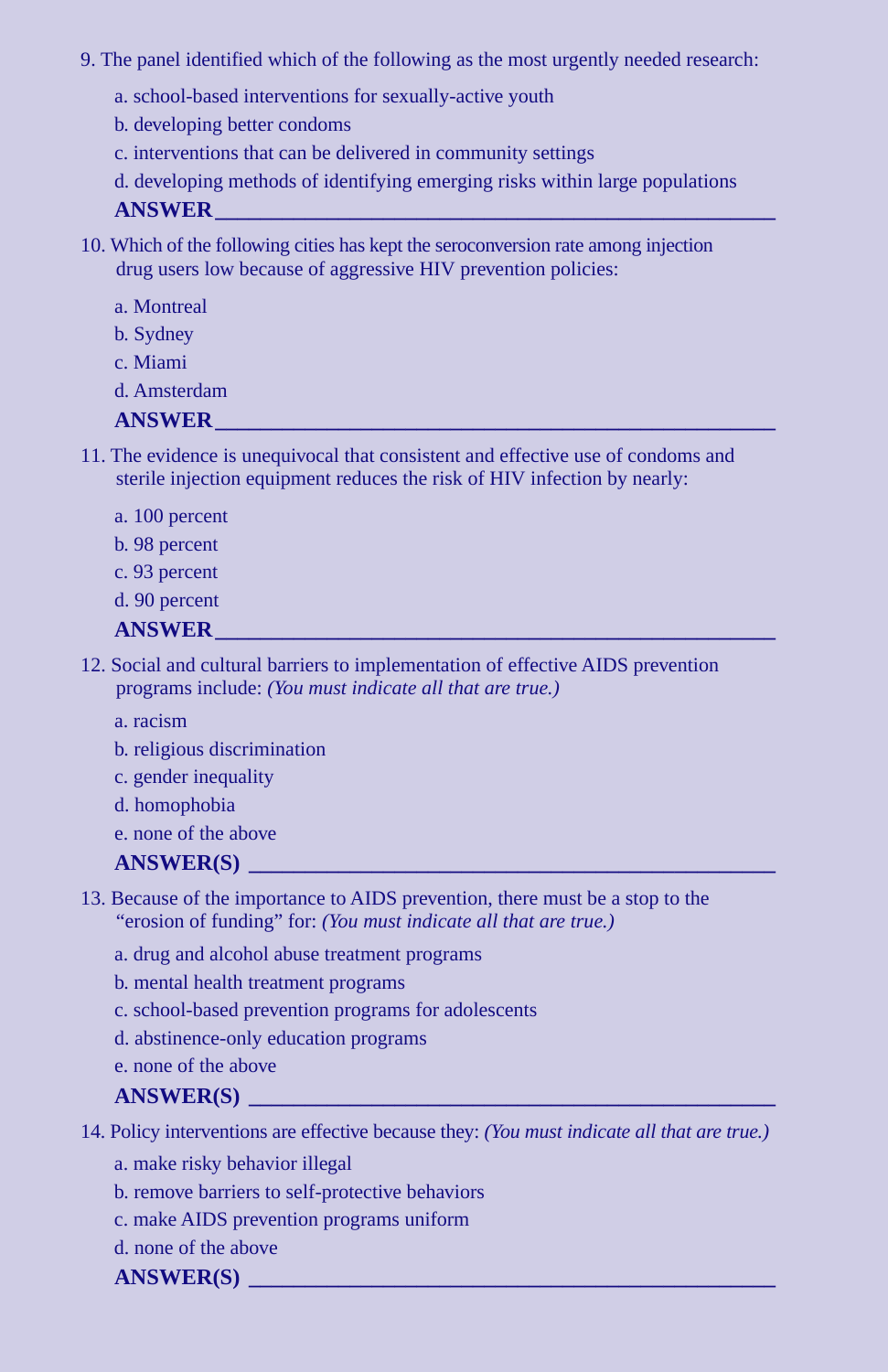15. There is a significant lack of research on interventions to prevent HIV transmission in which of the following groups: *(You must indicate all that are true.)* 

| a. infants              | c. older Hispanic couples |
|-------------------------|---------------------------|
| b. seropositive persons | d. older gay men          |
| <b>ANSWER(S)</b>        |                           |

16. The consensus panel stated that science was in conflict with policy on which of the following issues: *(You must indicate all that are true.)* 

| a. providing treatment for drug abuse      |  |
|--------------------------------------------|--|
| b. legalization of sterile needle exchange |  |
| c. abstinence-only programs for youth      |  |
| d. none of the above                       |  |

**ANSWER(S) \_\_\_\_\_\_\_\_\_\_\_\_\_\_\_\_\_\_\_\_\_\_\_\_\_\_\_\_\_\_\_\_\_\_\_\_\_\_\_\_\_\_\_\_** 

Your response to the following two questions is optional and will have no effect on the grading results of this test.

Was the objective of this continuing education activity clearly stated?

| a. not at all  | d. considerably |
|----------------|-----------------|
| b. very little | e. completely   |
| c. somewhat    |                 |
| <b>ANSWER</b>  |                 |
|                |                 |

Did the activity planners provide the necessary information to meet the stated goals and objectives?

| a. not at all  | d. considerably |
|----------------|-----------------|
| b. very little | e. completely   |
| c. somewhat    |                 |
| <b>ANSWER</b>  |                 |

NAME *(Please type or print clearly)* 

## TITLE<sub></sub>

#### ADDRESS

CITY STATE ZIP

#### PHONE FAX

*Please mail test to: CME Program Office of Medical Applications of Research National Institutes of Health Federal Building, Room 618 7550 Wisconsin Avenue MSC9120 Bethesda, MD 20892-9120*